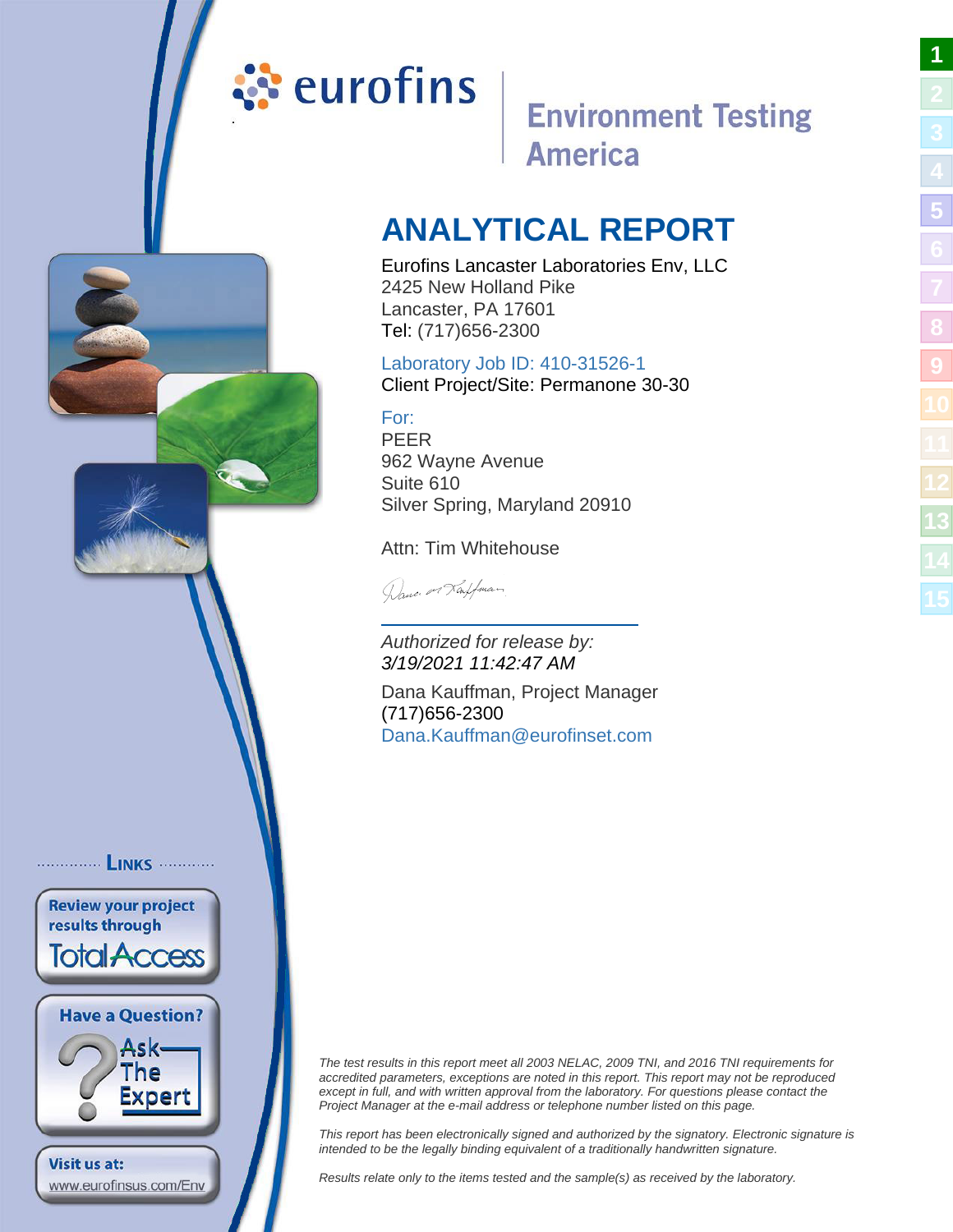Analytical test results meet all requirements of the associated regulatory program (e.g., NELAC (TNI), DoD, and ISO 17025) unless otherwise noted under the individual analysis. Data qualifiers are applied to note exceptions. Noncompliant quality control (QC) is further explained in narrative comments.

· QC results that exceed the upper limits and are associated with non-detect samples are qualified but further narration is not required since the bias is high and does not change a non-detect result. Further narration is also not required with QC blank detection when the associated sample concentration is non-detect or more than ten times the level in the blank.

· Matrix QC may not be reported if insufficient sample or site-specific QC samples were not submitted. In these situations, to demonstrate precision and accuracy at a batch level, a LCS/LCSD is performed, unless otherwise specified in the method.

· Surrogate and/or isotope dilution analyte recoveries (if applicable) which are outside of the QC window are confirmed unless attributed to a dilution or otherwise noted in the narrative.

Regulated compliance samples (e.g. SDWA, NPDES) must comply with the associated agency requirements/permits.

Measurement uncertainty values, as applicable, are available upon request.

Test results relate only to the sample tested. Clients should be aware that a critical step in a chemical or microbiological analysis is the collection of the sample. Unless the sample analyzed is truly representative of the bulk of material involved, the test results will be meaningless. If you have questions regarding the proper techniques of collecting samples, please contact us. We cannot be held responsible for sample integrity, however, unless sampling has been performed by a member of our staff. Times are local to the area of activity. Parameters listed in the 40 CFR Part 136 Table II as "analyze immediately" and tested in the laboratory are not performed within 15 minutes of collection.

This report shall not be reproduced except in full, without the written approval of the laboratory.

WARRANTY AND LIMITS OF LIABILITY - In accepting analytical work, we warrant the accuracy of test results for the sample as submitted. The foregoing express warranty is exclusive and is given in lieu of all other warranties, expressed or implied, except as otherwise agreed. We disclaim any other warranties, expressed or implied, including a warranty of fitness for particular purpose and warranty of merchantability. In no event shall Eurofins Lancaster Laboratories Environmental, LLC be liable for indirect, special, consequential, or incidental damages including, but not limited to, damages for loss of profit or goodwill regardless of (A) the negligence (either sole or concurrent) of Eurofins Lancaster Laboratories Environmental and (B) whether Eurofins Lancaster Laboratories Environmental has been informed of the possibility of such damages. We accept no legal responsibility for the purposes for which the client uses the test results. Except as otherwise agreed, no purchase order or other order for work shall be accepted by Eurofins Lancaster Laboratories Environmental which includes any conditions that vary from the Standard Terms and Conditions, and Eurofins Lancaster Laboratories Environmental hereby objects to any conflicting terms contained in any acceptance or order submitted by client.

Dance or Kaffman

Dana Kauffman Project Manager 3/19/2021 11:42:48 AM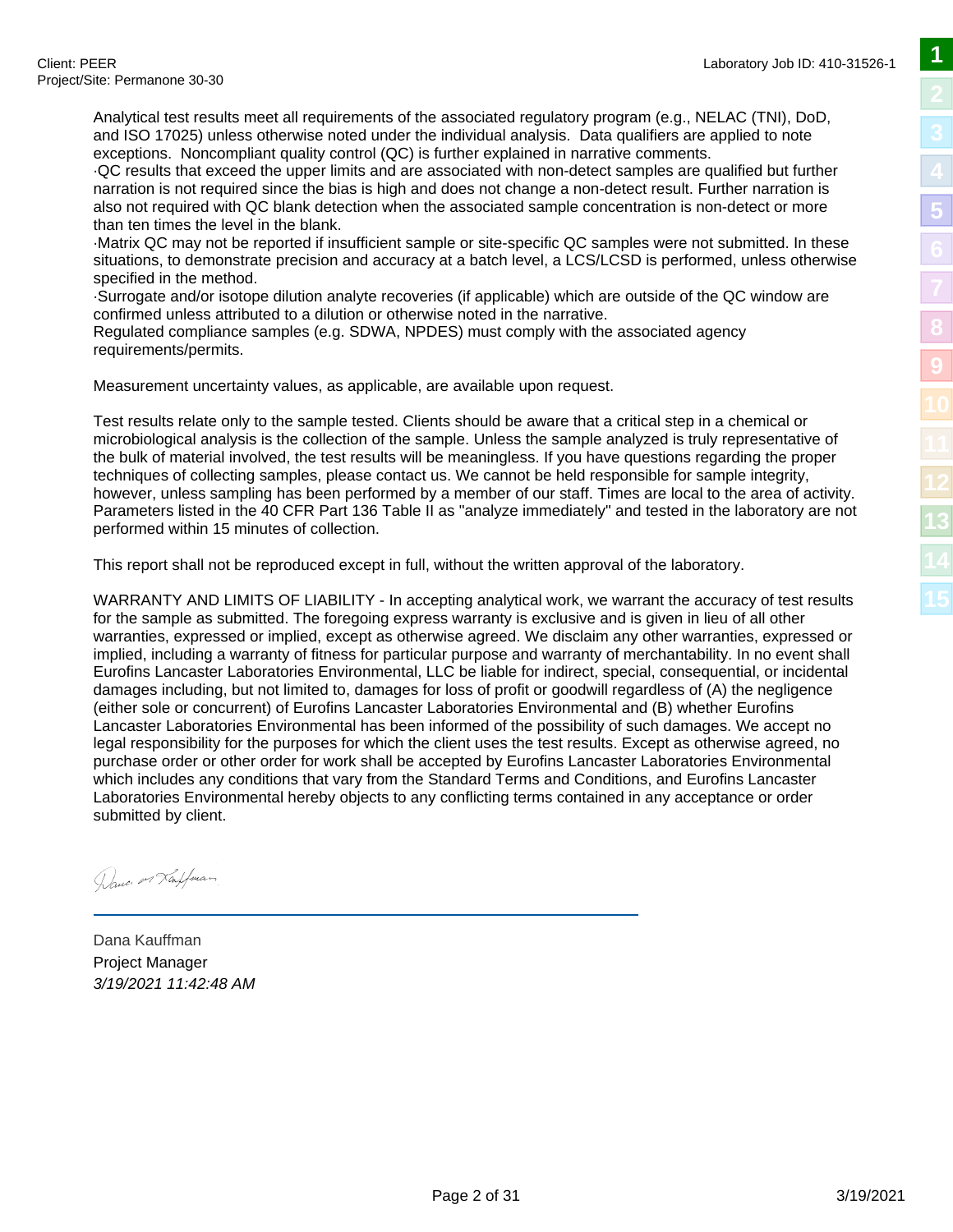# **Table of Contents**

<span id="page-2-1"></span><span id="page-2-0"></span>

| 1              |
|----------------|
| 3              |
| $\overline{4}$ |
| 5              |
| 6              |
| $\overline{7}$ |
| 10             |
| 12             |
| 21             |
| 22             |
| 23             |
| 27             |
| 28             |
| 29             |
| 31             |
|                |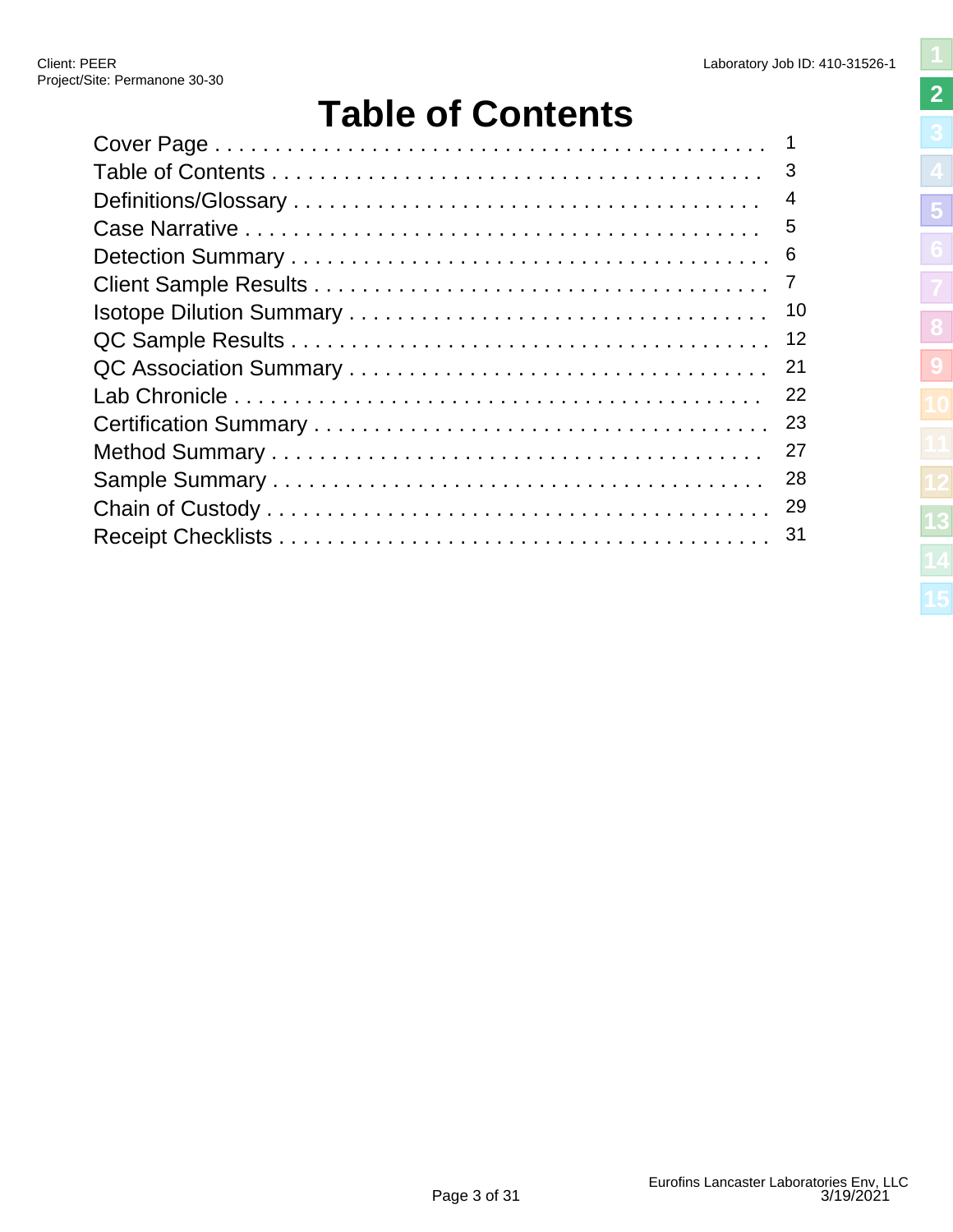# <span id="page-3-1"></span><span id="page-3-0"></span>**Qualifiers**

| <b>Qualifiers</b> |                                                                                                                |            |
|-------------------|----------------------------------------------------------------------------------------------------------------|------------|
| <b>LCMS</b>       |                                                                                                                |            |
| Qualifier         | <b>Qualifier Description</b>                                                                                   |            |
| *5-               | Isotope dilution analyte is outside acceptance limits, low biased.                                             |            |
| $*5+$             | Isotope dilution analyte is outside acceptance limits, high biased.                                            | $\sqrt{5}$ |
| B                 | Compound was found in the blank and sample.                                                                    |            |
|                   | Value is EMPC (estimated maximum possible concentration).                                                      |            |
|                   | Result is less than the RL but greater than or equal to the MDL and the concentration is an approximate value. |            |

### **Glossary**

| Listed under the "D" column to designate that the result is reported on a dry weight basis<br>$\alpha$<br>%R<br>Percent Recovery<br>1C<br>Result is from the primary column on a dual-column method.<br>2C<br>Result is from the confirmation column on a dual-column method.<br><b>CFL</b><br><b>Contains Free Liquid</b><br>CFU<br><b>Colony Forming Unit</b><br><b>CNF</b><br>Contains No Free Liquid<br><b>DER</b><br>Duplicate Error Ratio (normalized absolute difference)<br>Dil Fac<br><b>Dilution Factor</b><br>Detection Limit (DoD/DOE)<br>DL<br>DL, RA, RE, IN<br>Indicates a Dilution, Re-analysis, Re-extraction, or additional Initial metals/anion analysis of the sample<br><b>DLC</b><br>Decision Level Concentration (Radiochemistry)<br>Estimated Detection Limit (Dioxin)<br>EDL<br>LOD<br>Limit of Detection (DoD/DOE)<br>Limit of Quantitation (DoD/DOE)<br>LOQ<br>EPA recommended "Maximum Contaminant Level"<br>MCL<br>Minimum Detectable Activity (Radiochemistry)<br>MDA<br>Minimum Detectable Concentration (Radiochemistry)<br>MDC<br>MDL<br><b>Method Detection Limit</b><br>Minimum Level (Dioxin)<br>ML<br><b>MPN</b><br>Most Probable Number<br><b>Method Quantitation Limit</b><br>MQL<br><b>Not Calculated</b><br>ΝC<br>Not Detected at the reporting limit (or MDL or EDL if shown)<br>ND<br><b>NEG</b><br>Negative / Absent<br><b>POS</b><br>Positive / Present<br>PQL<br><b>Practical Quantitation Limit</b><br><b>PRES</b><br>Presumptive<br><b>Quality Control</b><br>QC<br>Relative Error Ratio (Radiochemistry)<br><b>RER</b><br>Reporting Limit or Requested Limit (Radiochemistry)<br>RL<br>Relative Percent Difference, a measure of the relative difference between two points<br><b>RPD</b><br>TEF<br>Toxicity Equivalent Factor (Dioxin)<br>TEQ<br>Toxicity Equivalent Quotient (Dioxin)<br><b>TNTC</b><br><b>Too Numerous To Count</b> | Abbreviation | These commonly used abbreviations may or may not be present in this report. |  |
|-----------------------------------------------------------------------------------------------------------------------------------------------------------------------------------------------------------------------------------------------------------------------------------------------------------------------------------------------------------------------------------------------------------------------------------------------------------------------------------------------------------------------------------------------------------------------------------------------------------------------------------------------------------------------------------------------------------------------------------------------------------------------------------------------------------------------------------------------------------------------------------------------------------------------------------------------------------------------------------------------------------------------------------------------------------------------------------------------------------------------------------------------------------------------------------------------------------------------------------------------------------------------------------------------------------------------------------------------------------------------------------------------------------------------------------------------------------------------------------------------------------------------------------------------------------------------------------------------------------------------------------------------------------------------------------------------------------------------------------------------------------------------------------------------------------------------------------------------------------------------------------------|--------------|-----------------------------------------------------------------------------|--|
|                                                                                                                                                                                                                                                                                                                                                                                                                                                                                                                                                                                                                                                                                                                                                                                                                                                                                                                                                                                                                                                                                                                                                                                                                                                                                                                                                                                                                                                                                                                                                                                                                                                                                                                                                                                                                                                                                         |              |                                                                             |  |
|                                                                                                                                                                                                                                                                                                                                                                                                                                                                                                                                                                                                                                                                                                                                                                                                                                                                                                                                                                                                                                                                                                                                                                                                                                                                                                                                                                                                                                                                                                                                                                                                                                                                                                                                                                                                                                                                                         |              |                                                                             |  |
|                                                                                                                                                                                                                                                                                                                                                                                                                                                                                                                                                                                                                                                                                                                                                                                                                                                                                                                                                                                                                                                                                                                                                                                                                                                                                                                                                                                                                                                                                                                                                                                                                                                                                                                                                                                                                                                                                         |              |                                                                             |  |
|                                                                                                                                                                                                                                                                                                                                                                                                                                                                                                                                                                                                                                                                                                                                                                                                                                                                                                                                                                                                                                                                                                                                                                                                                                                                                                                                                                                                                                                                                                                                                                                                                                                                                                                                                                                                                                                                                         |              |                                                                             |  |
|                                                                                                                                                                                                                                                                                                                                                                                                                                                                                                                                                                                                                                                                                                                                                                                                                                                                                                                                                                                                                                                                                                                                                                                                                                                                                                                                                                                                                                                                                                                                                                                                                                                                                                                                                                                                                                                                                         |              |                                                                             |  |
|                                                                                                                                                                                                                                                                                                                                                                                                                                                                                                                                                                                                                                                                                                                                                                                                                                                                                                                                                                                                                                                                                                                                                                                                                                                                                                                                                                                                                                                                                                                                                                                                                                                                                                                                                                                                                                                                                         |              |                                                                             |  |
|                                                                                                                                                                                                                                                                                                                                                                                                                                                                                                                                                                                                                                                                                                                                                                                                                                                                                                                                                                                                                                                                                                                                                                                                                                                                                                                                                                                                                                                                                                                                                                                                                                                                                                                                                                                                                                                                                         |              |                                                                             |  |
|                                                                                                                                                                                                                                                                                                                                                                                                                                                                                                                                                                                                                                                                                                                                                                                                                                                                                                                                                                                                                                                                                                                                                                                                                                                                                                                                                                                                                                                                                                                                                                                                                                                                                                                                                                                                                                                                                         |              |                                                                             |  |
|                                                                                                                                                                                                                                                                                                                                                                                                                                                                                                                                                                                                                                                                                                                                                                                                                                                                                                                                                                                                                                                                                                                                                                                                                                                                                                                                                                                                                                                                                                                                                                                                                                                                                                                                                                                                                                                                                         |              |                                                                             |  |
|                                                                                                                                                                                                                                                                                                                                                                                                                                                                                                                                                                                                                                                                                                                                                                                                                                                                                                                                                                                                                                                                                                                                                                                                                                                                                                                                                                                                                                                                                                                                                                                                                                                                                                                                                                                                                                                                                         |              |                                                                             |  |
|                                                                                                                                                                                                                                                                                                                                                                                                                                                                                                                                                                                                                                                                                                                                                                                                                                                                                                                                                                                                                                                                                                                                                                                                                                                                                                                                                                                                                                                                                                                                                                                                                                                                                                                                                                                                                                                                                         |              |                                                                             |  |
|                                                                                                                                                                                                                                                                                                                                                                                                                                                                                                                                                                                                                                                                                                                                                                                                                                                                                                                                                                                                                                                                                                                                                                                                                                                                                                                                                                                                                                                                                                                                                                                                                                                                                                                                                                                                                                                                                         |              |                                                                             |  |
|                                                                                                                                                                                                                                                                                                                                                                                                                                                                                                                                                                                                                                                                                                                                                                                                                                                                                                                                                                                                                                                                                                                                                                                                                                                                                                                                                                                                                                                                                                                                                                                                                                                                                                                                                                                                                                                                                         |              |                                                                             |  |
|                                                                                                                                                                                                                                                                                                                                                                                                                                                                                                                                                                                                                                                                                                                                                                                                                                                                                                                                                                                                                                                                                                                                                                                                                                                                                                                                                                                                                                                                                                                                                                                                                                                                                                                                                                                                                                                                                         |              |                                                                             |  |
|                                                                                                                                                                                                                                                                                                                                                                                                                                                                                                                                                                                                                                                                                                                                                                                                                                                                                                                                                                                                                                                                                                                                                                                                                                                                                                                                                                                                                                                                                                                                                                                                                                                                                                                                                                                                                                                                                         |              |                                                                             |  |
|                                                                                                                                                                                                                                                                                                                                                                                                                                                                                                                                                                                                                                                                                                                                                                                                                                                                                                                                                                                                                                                                                                                                                                                                                                                                                                                                                                                                                                                                                                                                                                                                                                                                                                                                                                                                                                                                                         |              |                                                                             |  |
|                                                                                                                                                                                                                                                                                                                                                                                                                                                                                                                                                                                                                                                                                                                                                                                                                                                                                                                                                                                                                                                                                                                                                                                                                                                                                                                                                                                                                                                                                                                                                                                                                                                                                                                                                                                                                                                                                         |              |                                                                             |  |
|                                                                                                                                                                                                                                                                                                                                                                                                                                                                                                                                                                                                                                                                                                                                                                                                                                                                                                                                                                                                                                                                                                                                                                                                                                                                                                                                                                                                                                                                                                                                                                                                                                                                                                                                                                                                                                                                                         |              |                                                                             |  |
|                                                                                                                                                                                                                                                                                                                                                                                                                                                                                                                                                                                                                                                                                                                                                                                                                                                                                                                                                                                                                                                                                                                                                                                                                                                                                                                                                                                                                                                                                                                                                                                                                                                                                                                                                                                                                                                                                         |              |                                                                             |  |
|                                                                                                                                                                                                                                                                                                                                                                                                                                                                                                                                                                                                                                                                                                                                                                                                                                                                                                                                                                                                                                                                                                                                                                                                                                                                                                                                                                                                                                                                                                                                                                                                                                                                                                                                                                                                                                                                                         |              |                                                                             |  |
|                                                                                                                                                                                                                                                                                                                                                                                                                                                                                                                                                                                                                                                                                                                                                                                                                                                                                                                                                                                                                                                                                                                                                                                                                                                                                                                                                                                                                                                                                                                                                                                                                                                                                                                                                                                                                                                                                         |              |                                                                             |  |
|                                                                                                                                                                                                                                                                                                                                                                                                                                                                                                                                                                                                                                                                                                                                                                                                                                                                                                                                                                                                                                                                                                                                                                                                                                                                                                                                                                                                                                                                                                                                                                                                                                                                                                                                                                                                                                                                                         |              |                                                                             |  |
|                                                                                                                                                                                                                                                                                                                                                                                                                                                                                                                                                                                                                                                                                                                                                                                                                                                                                                                                                                                                                                                                                                                                                                                                                                                                                                                                                                                                                                                                                                                                                                                                                                                                                                                                                                                                                                                                                         |              |                                                                             |  |
|                                                                                                                                                                                                                                                                                                                                                                                                                                                                                                                                                                                                                                                                                                                                                                                                                                                                                                                                                                                                                                                                                                                                                                                                                                                                                                                                                                                                                                                                                                                                                                                                                                                                                                                                                                                                                                                                                         |              |                                                                             |  |
|                                                                                                                                                                                                                                                                                                                                                                                                                                                                                                                                                                                                                                                                                                                                                                                                                                                                                                                                                                                                                                                                                                                                                                                                                                                                                                                                                                                                                                                                                                                                                                                                                                                                                                                                                                                                                                                                                         |              |                                                                             |  |
|                                                                                                                                                                                                                                                                                                                                                                                                                                                                                                                                                                                                                                                                                                                                                                                                                                                                                                                                                                                                                                                                                                                                                                                                                                                                                                                                                                                                                                                                                                                                                                                                                                                                                                                                                                                                                                                                                         |              |                                                                             |  |
|                                                                                                                                                                                                                                                                                                                                                                                                                                                                                                                                                                                                                                                                                                                                                                                                                                                                                                                                                                                                                                                                                                                                                                                                                                                                                                                                                                                                                                                                                                                                                                                                                                                                                                                                                                                                                                                                                         |              |                                                                             |  |
|                                                                                                                                                                                                                                                                                                                                                                                                                                                                                                                                                                                                                                                                                                                                                                                                                                                                                                                                                                                                                                                                                                                                                                                                                                                                                                                                                                                                                                                                                                                                                                                                                                                                                                                                                                                                                                                                                         |              |                                                                             |  |
|                                                                                                                                                                                                                                                                                                                                                                                                                                                                                                                                                                                                                                                                                                                                                                                                                                                                                                                                                                                                                                                                                                                                                                                                                                                                                                                                                                                                                                                                                                                                                                                                                                                                                                                                                                                                                                                                                         |              |                                                                             |  |
|                                                                                                                                                                                                                                                                                                                                                                                                                                                                                                                                                                                                                                                                                                                                                                                                                                                                                                                                                                                                                                                                                                                                                                                                                                                                                                                                                                                                                                                                                                                                                                                                                                                                                                                                                                                                                                                                                         |              |                                                                             |  |
|                                                                                                                                                                                                                                                                                                                                                                                                                                                                                                                                                                                                                                                                                                                                                                                                                                                                                                                                                                                                                                                                                                                                                                                                                                                                                                                                                                                                                                                                                                                                                                                                                                                                                                                                                                                                                                                                                         |              |                                                                             |  |
|                                                                                                                                                                                                                                                                                                                                                                                                                                                                                                                                                                                                                                                                                                                                                                                                                                                                                                                                                                                                                                                                                                                                                                                                                                                                                                                                                                                                                                                                                                                                                                                                                                                                                                                                                                                                                                                                                         |              |                                                                             |  |
|                                                                                                                                                                                                                                                                                                                                                                                                                                                                                                                                                                                                                                                                                                                                                                                                                                                                                                                                                                                                                                                                                                                                                                                                                                                                                                                                                                                                                                                                                                                                                                                                                                                                                                                                                                                                                                                                                         |              |                                                                             |  |
|                                                                                                                                                                                                                                                                                                                                                                                                                                                                                                                                                                                                                                                                                                                                                                                                                                                                                                                                                                                                                                                                                                                                                                                                                                                                                                                                                                                                                                                                                                                                                                                                                                                                                                                                                                                                                                                                                         |              |                                                                             |  |
|                                                                                                                                                                                                                                                                                                                                                                                                                                                                                                                                                                                                                                                                                                                                                                                                                                                                                                                                                                                                                                                                                                                                                                                                                                                                                                                                                                                                                                                                                                                                                                                                                                                                                                                                                                                                                                                                                         |              |                                                                             |  |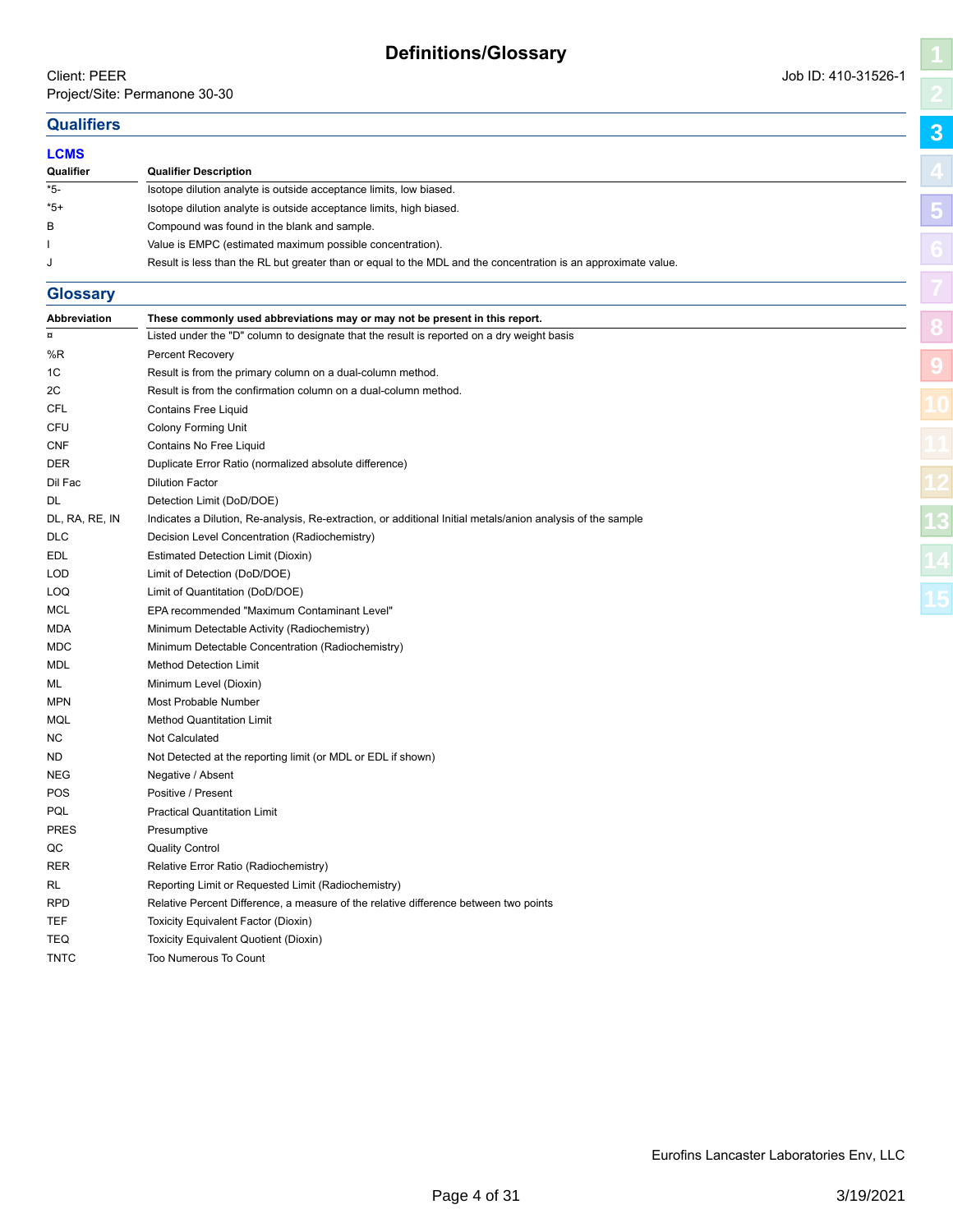### <span id="page-4-1"></span><span id="page-4-0"></span>**Job ID: 410-31526-1**

### **Laboratory: Eurofins Lancaster Laboratories Env, LLC**

### **Narrative**

**Job Narrative 410-31526-1**

### **Receipt**

The samples were received on 3/8/2021 9:48 AM. Unless otherwise noted below, the samples arrived in good condition, and, where required, properly preserved and on ice. The temperature of the cooler at receipt time was 1.5°C

### **LCMS**

Method PFC\_IDA: The recovery for the labeled isotope(s) in the following sample: Field Blank Permanone 30-30 (410-31526-1) is outside the QC acceptance limits. Sufficient sample was not available to re-extract this sample.

Method PFC IDA: The sample injection standard peak areas in the following sample: Permanone 30-30 (410-31526-2) are outside of the QC limits for both the initial injection and the re-injection. The values here are from the initial injection of the sample.The recovery for the labeled isotope(s) in the following sample: Permanone 30-30 (410-31526-2) are outside the QC acceptance limits. The signal to noise in the method blank was greater than 10:1, indicating the analysis had sufficient sensitivity to accurately quantify and correct the associated native compound for that recovery.

Method PFC\_IDA: The recoveries for target analytes Perfluorododecanoic acid and 10:2-FTS are outside the QC acceptance limits in the opening continuing calibration verification standard. Since the results are high and targets Perfluorododecanoic acid and 10:2-FTS are not detected in the following samples: Permanone 30-30 (410-31526-2) , the data is reported.

No additional analytical or quality issues were noted, other than those described above or in the Definitions/ Glossary page.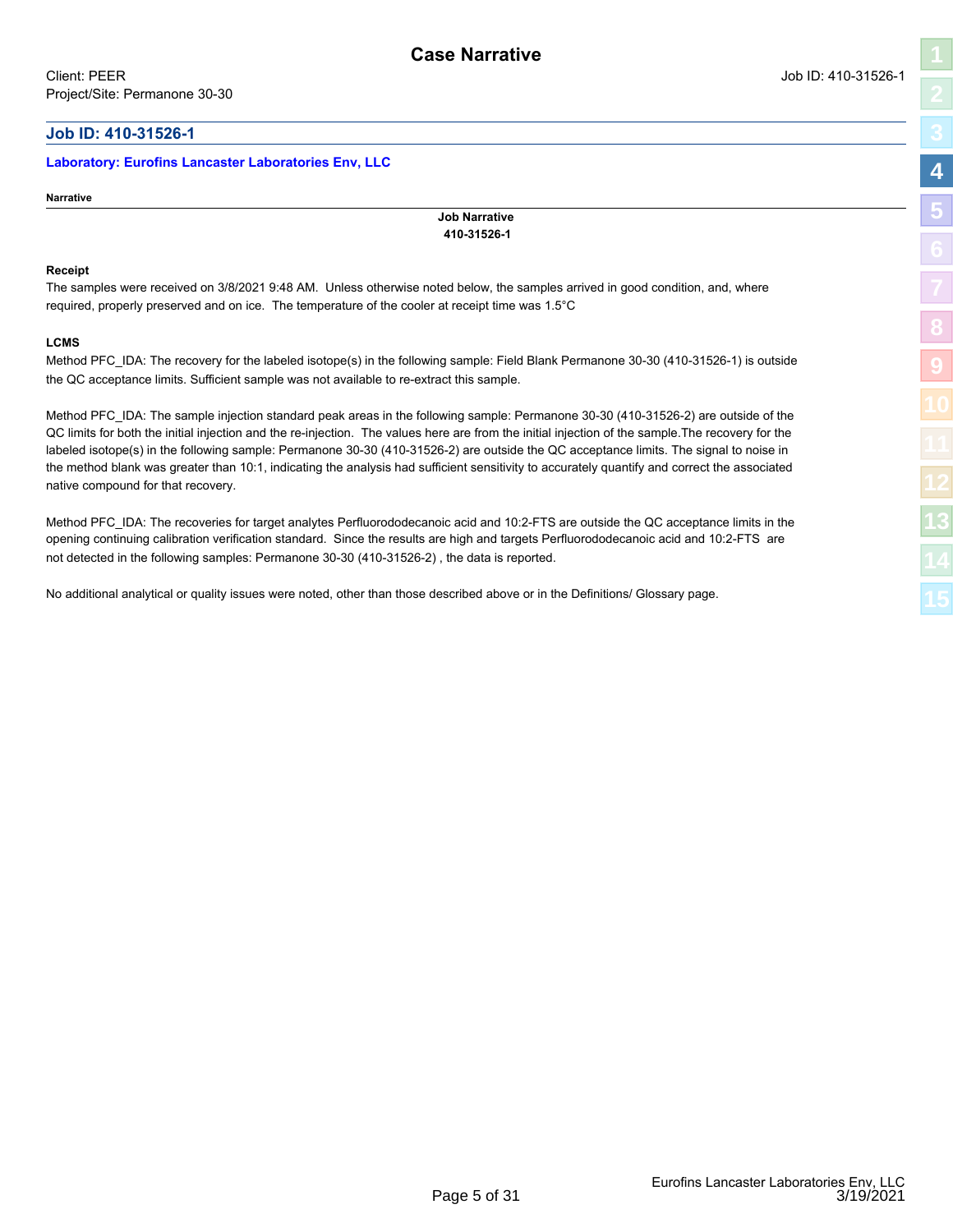### <span id="page-5-1"></span><span id="page-5-0"></span>**Client Sample ID: Field Blank Permanone 30-30 Lab Sample ID: 410-31526-1** Perfluorooctanoic acid **RL** 1.6 ng/L 0.40 1.1 J B 1 537 IDA Total/NA **MDL Analyte Result Qualifier Unit Dil Fac D Method Prep Type** Perfluorooctanesulfonic acid acid acid 1.6 0.40 ng/L 1.6 1.537 IDA Total/NA **Client Sample ID: Permanone 30-30 Lab Sample ID: 410-31526-2** Perfluorooctanoic acid **RL** 1000 ng/L 250 **MDL Analyte Result Qualifier Unit Dil Fac D Method Prep Type** 3500 I 1 537 IDA Total/NA HFPODA 630 J 1500 250 ng/L 1 537 IDA Total/NA

**[5](#page-5-0) [9](#page-20-0)**

This Detection Summary does not include radiochemical test results.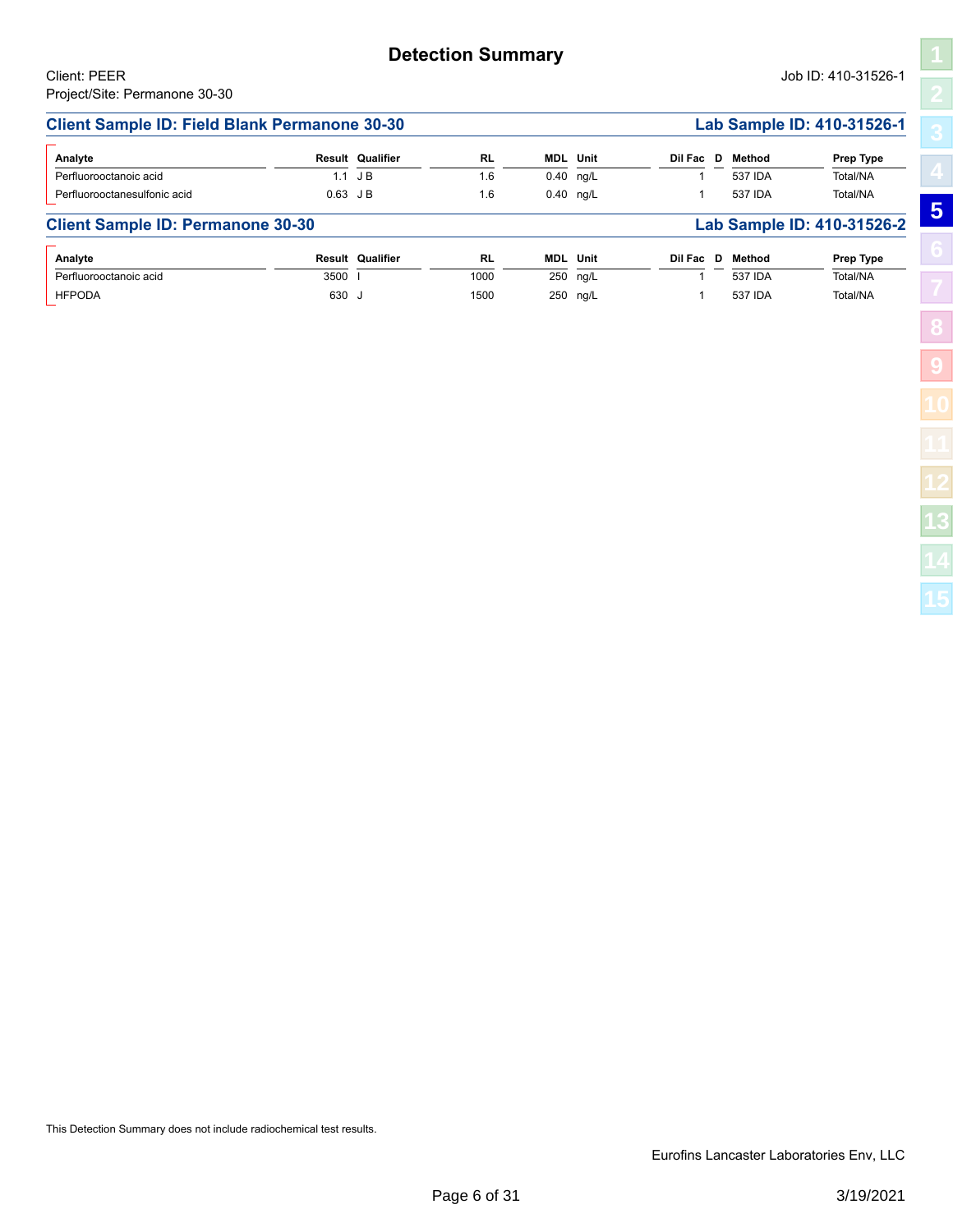### <span id="page-6-1"></span><span id="page-6-0"></span>**Client Sample ID: Field Blank Permanone 30-30 Lab Sample ID: 410-31526-1**

**Date Collected: 03/04/21 12:09 Matrix: Water Date Received: 03/08/21 09:48**

| Result Qualifier<br>RL<br><b>MDL</b> Unit<br>Analyte<br>D<br>Analyzed<br>Dil Fac<br>Prepared<br><b>ND</b><br>1.6<br>0.40<br>ng/L<br>03/10/21 08:01<br>03/11/21 17:19<br>Perfluorohexanoic acid<br><b>ND</b><br>1.6<br>0.40 ng/L<br>03/10/21 08:01<br>03/11/21 17:19<br>Perfluoroheptanoic acid<br>1<br>1.6<br>03/10/21 08:01<br>03/11/21 17:19<br>$0.40$ ng/L<br>1<br>$1.1$ JB<br><b>Perfluorooctanoic acid</b><br><b>ND</b><br>1.6<br>03/10/21 08:01<br>03/11/21 17:19<br>Perfluorononanoic acid<br>0.40<br>ng/L<br>1<br><b>ND</b><br>1.6<br>0.40<br>03/10/21 08:01<br>03/11/21 17:19<br>Perfluorodecanoic acid<br>ng/L<br>1<br><b>ND</b><br>1.6<br>03/10/21 08:01<br>03/11/21 17:19<br>Perfluorotridecanoic acid<br>$0.40$ ng/L<br>1<br><b>ND</b><br>0.40<br>03/10/21 08:01<br>03/11/21 17:19<br>Perfluorotetradecanoic acid<br>1.6<br>ng/L<br>1<br><b>ND</b><br>1.6<br>0.40<br>03/10/21 08:01<br>03/11/21 17:19<br>Perfluorobutanesulfonic acid<br>ng/L<br>1<br><b>ND</b><br>Perfluorohexanesulfonic acid<br>1.6<br>$0.40$ ng/L<br>03/10/21 08:01<br>03/11/21 17:19<br>1<br>1.6<br>0.40 ng/L<br>03/10/21 08:01<br>03/11/21 17:19<br>$0.63$ JB<br>Perfluorooctanesulfonic acid<br>1<br><b>NEtFOSAA</b><br><b>ND</b><br>2.4<br>0.40 ng/L<br>03/10/21 08:01<br>03/11/21 17:19<br>1<br><b>NMeFOSAA</b><br><b>ND</b><br>1.6<br>0.48 ng/L<br>03/10/21 08:01<br>03/11/21 17:19<br>1<br>10:2 FTS<br><b>ND</b><br>4.0<br>0.80 ng/L<br>03/10/21 08:01<br>03/11/21 17:19<br>1<br><b>ND</b><br>1.6<br>0.40 ng/L<br>03/10/21 08:01<br>03/11/21 17:19<br>Perfluoropentanesulfonic acid<br>-1<br><b>ND</b><br>1.6<br>0.40 ng/L<br>03/10/21 08:01<br>03/11/21 17:19<br>Perfluoroheptanesulfonic acid<br>1<br>1.6<br>0.40 ng/L<br>03/10/21 08:01<br>03/11/21 17:19<br>Perfluorononanesulfonic acid<br>ND<br>1<br>Perfluorodecanesulfonic acid<br><b>ND</b><br>1.6<br>0.40 ng/L<br>03/10/21 08:01<br>03/11/21 17:19<br>1<br><b>ND</b><br>2.4<br>0.40 ng/L<br>03/10/21 08:01<br>03/11/21 17:19<br>1<br>Perfluorododecanesulfonic acid<br>(PFDoS)<br>Perfluorooctanesulfonamide<br>03/10/21 08:01<br>ND<br>1.6<br>$0.40$ ng/L<br>03/11/21 17:19<br>1<br><b>ND</b><br>2.4<br>0.80 ng/L<br>03/10/21 08:01<br>03/11/21 17:19<br>Perfluorohexadecanoic acid<br>1<br><b>ND</b><br>2.4<br>0.80 ng/L<br>03/10/21 08:01<br>03/11/21 17:19<br>Perfluorooctadecanoic acid<br>1<br><b>ND</b><br>4.0<br>1.6 ng/L<br>03/10/21 08:01<br>03/11/21 17:19<br>Perfluorobutanoic acid<br>1<br><b>ND</b><br>1.6<br>0.40 ng/L<br>03/10/21 08:01<br>03/11/21 17:19<br>Perfluoropentanoic acid<br>1<br><b>NMeFOSE</b><br><b>ND</b><br>2.4<br>0.80 ng/L<br>03/10/21 08:01<br>03/11/21 17:19<br>1<br><b>NMeFOSA</b><br><b>ND</b><br>2.4<br>0.80 ng/L<br>03/10/21 08:01<br>03/11/21 17:19<br>1<br><b>NEtFOSE</b><br><b>ND</b><br>2.4<br>0.80 ng/L<br>03/10/21 08:01<br>03/11/21 17:19<br>1<br><b>NEtFOSA</b><br><b>ND</b><br>4.0<br>0.80 ng/L<br>03/10/21 08:01<br>03/11/21 17:19<br>1<br><b>HFPODA</b><br><b>ND</b><br>0.40 ng/L<br>03/10/21 08:01<br>03/11/21 17:19<br>2.4<br>1<br><b>DONA</b><br><b>ND</b><br>1.6<br>03/10/21 08:01<br>03/11/21 17:19<br>$0.40$ ng/L<br>1<br>9CI-PF3ONS<br><b>ND</b><br>1.6<br>03/10/21 08:01<br>03/11/21 17:19<br>$0.40$ ng/L<br>1<br>11Cl-PF3OUdS<br><b>ND</b><br>0.40 ng/L<br>03/10/21 08:01<br>03/11/21 17:19<br>1.6<br>1<br><b>ND</b><br>1.6<br>0.40 ng/L<br>03/10/21 08:01<br>03/11/21 17:19<br>Perfluorododecanoic acid<br>1<br><b>ND</b><br>1.6<br>0.40 ng/L<br>03/10/21 08:01<br>4:2 Fluorotelomer sulfonic acid<br>03/11/21 17:19<br>1<br>0.40 ng/L<br>03/10/21 08:01<br>03/11/21 17:19<br>Perfluoroundecanoic acid<br>ND<br>1.6<br>1<br><b>ND</b><br>4.0<br>03/10/21 08:01<br>03/11/21 17:19<br>6:2 Fluorotelomer sulfonic acid<br>1.6 ng/L<br>1<br>8:2 Fluorotelomer sulfonic acid<br><b>ND</b><br>0.80 ng/L<br>03/10/21 08:01<br>03/11/21 17:19<br>2.4<br>%Recovery<br>Qualifier<br>Limits<br>Dil Fac<br><b>Isotope Dilution</b><br>Prepared<br>Analyzed<br>153<br>20 - 187<br>$\mathbf{1}$<br>M2-4:2 FTS<br>03/10/21 08:01<br>03/11/21 17:19<br>M2-8:2 FTS<br>141<br>34 - 182<br>03/10/21 08:01<br>03/11/21 17:19<br>1<br>29 - 189<br>M2-6:2 FTS<br>141<br>03/10/21 08:01<br>03/11/21 17:19<br>1<br>13C5 PFHxA<br>144 *5+<br>$31 - 142$<br>03/10/21 08:01<br>03/11/21 17:19<br>1<br>13C4 PFHpA<br>152<br>*5+<br>30 - 144<br>03/10/21 08:01<br>03/11/21 17:19<br>1<br>135<br>13C8 PFOA<br>*5+<br>49 - 127<br>03/10/21 08:01<br>03/11/21 17:19<br>1<br>13C9 PFNA<br>120<br>47 - 136<br>03/10/21 08:01<br>03/11/21 17:19<br>1<br>13C6 PFDA<br>124<br>47 - 128<br>03/10/21 08:01<br>03/11/21 17:19<br>1<br>13C7 PFUnA<br>129<br>40 - 135<br>03/10/21 08:01<br>03/11/21 17:19<br>1<br>13C2-PFDoDA<br>136<br>03/10/21 08:01<br>03/11/21 17:19<br>28 - 136<br>1<br>122<br>13C2 PFTeDA<br>10 - 144<br>03/10/21 08:01<br>03/11/21 17:19<br>1 | Method: 537 IDA - EPA 537 Isotope Dilution |  |  |  |  |  |
|-------------------------------------------------------------------------------------------------------------------------------------------------------------------------------------------------------------------------------------------------------------------------------------------------------------------------------------------------------------------------------------------------------------------------------------------------------------------------------------------------------------------------------------------------------------------------------------------------------------------------------------------------------------------------------------------------------------------------------------------------------------------------------------------------------------------------------------------------------------------------------------------------------------------------------------------------------------------------------------------------------------------------------------------------------------------------------------------------------------------------------------------------------------------------------------------------------------------------------------------------------------------------------------------------------------------------------------------------------------------------------------------------------------------------------------------------------------------------------------------------------------------------------------------------------------------------------------------------------------------------------------------------------------------------------------------------------------------------------------------------------------------------------------------------------------------------------------------------------------------------------------------------------------------------------------------------------------------------------------------------------------------------------------------------------------------------------------------------------------------------------------------------------------------------------------------------------------------------------------------------------------------------------------------------------------------------------------------------------------------------------------------------------------------------------------------------------------------------------------------------------------------------------------------------------------------------------------------------------------------------------------------------------------------------------------------------------------------------------------------------------------------------------------------------------------------------------------------------------------------------------------------------------------------------------------------------------------------------------------------------------------------------------------------------------------------------------------------------------------------------------------------------------------------------------------------------------------------------------------------------------------------------------------------------------------------------------------------------------------------------------------------------------------------------------------------------------------------------------------------------------------------------------------------------------------------------------------------------------------------------------------------------------------------------------------------------------------------------------------------------------------------------------------------------------------------------------------------------------------------------------------------------------------------------------------------------------------------------------------------------------------------------------------------------------------------------------------------------------------------------------------------------------------------------------------------------------------------------------------------------------------------------------------------------------------------------------------------------------------------------------------------------------------------------------------------------------------------------------------------------------------------------------------------------------------------------------------------------------------------------------------------------------------------------------------------------------------------------------------------------------------------------------------------------------------------------------------------|--------------------------------------------|--|--|--|--|--|
|                                                                                                                                                                                                                                                                                                                                                                                                                                                                                                                                                                                                                                                                                                                                                                                                                                                                                                                                                                                                                                                                                                                                                                                                                                                                                                                                                                                                                                                                                                                                                                                                                                                                                                                                                                                                                                                                                                                                                                                                                                                                                                                                                                                                                                                                                                                                                                                                                                                                                                                                                                                                                                                                                                                                                                                                                                                                                                                                                                                                                                                                                                                                                                                                                                                                                                                                                                                                                                                                                                                                                                                                                                                                                                                                                                                                                                                                                                                                                                                                                                                                                                                                                                                                                                                                                                                                                                                                                                                                                                                                                                                                                                                                                                                                                                                                                                           |                                            |  |  |  |  |  |
|                                                                                                                                                                                                                                                                                                                                                                                                                                                                                                                                                                                                                                                                                                                                                                                                                                                                                                                                                                                                                                                                                                                                                                                                                                                                                                                                                                                                                                                                                                                                                                                                                                                                                                                                                                                                                                                                                                                                                                                                                                                                                                                                                                                                                                                                                                                                                                                                                                                                                                                                                                                                                                                                                                                                                                                                                                                                                                                                                                                                                                                                                                                                                                                                                                                                                                                                                                                                                                                                                                                                                                                                                                                                                                                                                                                                                                                                                                                                                                                                                                                                                                                                                                                                                                                                                                                                                                                                                                                                                                                                                                                                                                                                                                                                                                                                                                           |                                            |  |  |  |  |  |
|                                                                                                                                                                                                                                                                                                                                                                                                                                                                                                                                                                                                                                                                                                                                                                                                                                                                                                                                                                                                                                                                                                                                                                                                                                                                                                                                                                                                                                                                                                                                                                                                                                                                                                                                                                                                                                                                                                                                                                                                                                                                                                                                                                                                                                                                                                                                                                                                                                                                                                                                                                                                                                                                                                                                                                                                                                                                                                                                                                                                                                                                                                                                                                                                                                                                                                                                                                                                                                                                                                                                                                                                                                                                                                                                                                                                                                                                                                                                                                                                                                                                                                                                                                                                                                                                                                                                                                                                                                                                                                                                                                                                                                                                                                                                                                                                                                           |                                            |  |  |  |  |  |
|                                                                                                                                                                                                                                                                                                                                                                                                                                                                                                                                                                                                                                                                                                                                                                                                                                                                                                                                                                                                                                                                                                                                                                                                                                                                                                                                                                                                                                                                                                                                                                                                                                                                                                                                                                                                                                                                                                                                                                                                                                                                                                                                                                                                                                                                                                                                                                                                                                                                                                                                                                                                                                                                                                                                                                                                                                                                                                                                                                                                                                                                                                                                                                                                                                                                                                                                                                                                                                                                                                                                                                                                                                                                                                                                                                                                                                                                                                                                                                                                                                                                                                                                                                                                                                                                                                                                                                                                                                                                                                                                                                                                                                                                                                                                                                                                                                           |                                            |  |  |  |  |  |
|                                                                                                                                                                                                                                                                                                                                                                                                                                                                                                                                                                                                                                                                                                                                                                                                                                                                                                                                                                                                                                                                                                                                                                                                                                                                                                                                                                                                                                                                                                                                                                                                                                                                                                                                                                                                                                                                                                                                                                                                                                                                                                                                                                                                                                                                                                                                                                                                                                                                                                                                                                                                                                                                                                                                                                                                                                                                                                                                                                                                                                                                                                                                                                                                                                                                                                                                                                                                                                                                                                                                                                                                                                                                                                                                                                                                                                                                                                                                                                                                                                                                                                                                                                                                                                                                                                                                                                                                                                                                                                                                                                                                                                                                                                                                                                                                                                           |                                            |  |  |  |  |  |
|                                                                                                                                                                                                                                                                                                                                                                                                                                                                                                                                                                                                                                                                                                                                                                                                                                                                                                                                                                                                                                                                                                                                                                                                                                                                                                                                                                                                                                                                                                                                                                                                                                                                                                                                                                                                                                                                                                                                                                                                                                                                                                                                                                                                                                                                                                                                                                                                                                                                                                                                                                                                                                                                                                                                                                                                                                                                                                                                                                                                                                                                                                                                                                                                                                                                                                                                                                                                                                                                                                                                                                                                                                                                                                                                                                                                                                                                                                                                                                                                                                                                                                                                                                                                                                                                                                                                                                                                                                                                                                                                                                                                                                                                                                                                                                                                                                           |                                            |  |  |  |  |  |
|                                                                                                                                                                                                                                                                                                                                                                                                                                                                                                                                                                                                                                                                                                                                                                                                                                                                                                                                                                                                                                                                                                                                                                                                                                                                                                                                                                                                                                                                                                                                                                                                                                                                                                                                                                                                                                                                                                                                                                                                                                                                                                                                                                                                                                                                                                                                                                                                                                                                                                                                                                                                                                                                                                                                                                                                                                                                                                                                                                                                                                                                                                                                                                                                                                                                                                                                                                                                                                                                                                                                                                                                                                                                                                                                                                                                                                                                                                                                                                                                                                                                                                                                                                                                                                                                                                                                                                                                                                                                                                                                                                                                                                                                                                                                                                                                                                           |                                            |  |  |  |  |  |
|                                                                                                                                                                                                                                                                                                                                                                                                                                                                                                                                                                                                                                                                                                                                                                                                                                                                                                                                                                                                                                                                                                                                                                                                                                                                                                                                                                                                                                                                                                                                                                                                                                                                                                                                                                                                                                                                                                                                                                                                                                                                                                                                                                                                                                                                                                                                                                                                                                                                                                                                                                                                                                                                                                                                                                                                                                                                                                                                                                                                                                                                                                                                                                                                                                                                                                                                                                                                                                                                                                                                                                                                                                                                                                                                                                                                                                                                                                                                                                                                                                                                                                                                                                                                                                                                                                                                                                                                                                                                                                                                                                                                                                                                                                                                                                                                                                           |                                            |  |  |  |  |  |
|                                                                                                                                                                                                                                                                                                                                                                                                                                                                                                                                                                                                                                                                                                                                                                                                                                                                                                                                                                                                                                                                                                                                                                                                                                                                                                                                                                                                                                                                                                                                                                                                                                                                                                                                                                                                                                                                                                                                                                                                                                                                                                                                                                                                                                                                                                                                                                                                                                                                                                                                                                                                                                                                                                                                                                                                                                                                                                                                                                                                                                                                                                                                                                                                                                                                                                                                                                                                                                                                                                                                                                                                                                                                                                                                                                                                                                                                                                                                                                                                                                                                                                                                                                                                                                                                                                                                                                                                                                                                                                                                                                                                                                                                                                                                                                                                                                           |                                            |  |  |  |  |  |
|                                                                                                                                                                                                                                                                                                                                                                                                                                                                                                                                                                                                                                                                                                                                                                                                                                                                                                                                                                                                                                                                                                                                                                                                                                                                                                                                                                                                                                                                                                                                                                                                                                                                                                                                                                                                                                                                                                                                                                                                                                                                                                                                                                                                                                                                                                                                                                                                                                                                                                                                                                                                                                                                                                                                                                                                                                                                                                                                                                                                                                                                                                                                                                                                                                                                                                                                                                                                                                                                                                                                                                                                                                                                                                                                                                                                                                                                                                                                                                                                                                                                                                                                                                                                                                                                                                                                                                                                                                                                                                                                                                                                                                                                                                                                                                                                                                           |                                            |  |  |  |  |  |
|                                                                                                                                                                                                                                                                                                                                                                                                                                                                                                                                                                                                                                                                                                                                                                                                                                                                                                                                                                                                                                                                                                                                                                                                                                                                                                                                                                                                                                                                                                                                                                                                                                                                                                                                                                                                                                                                                                                                                                                                                                                                                                                                                                                                                                                                                                                                                                                                                                                                                                                                                                                                                                                                                                                                                                                                                                                                                                                                                                                                                                                                                                                                                                                                                                                                                                                                                                                                                                                                                                                                                                                                                                                                                                                                                                                                                                                                                                                                                                                                                                                                                                                                                                                                                                                                                                                                                                                                                                                                                                                                                                                                                                                                                                                                                                                                                                           |                                            |  |  |  |  |  |
|                                                                                                                                                                                                                                                                                                                                                                                                                                                                                                                                                                                                                                                                                                                                                                                                                                                                                                                                                                                                                                                                                                                                                                                                                                                                                                                                                                                                                                                                                                                                                                                                                                                                                                                                                                                                                                                                                                                                                                                                                                                                                                                                                                                                                                                                                                                                                                                                                                                                                                                                                                                                                                                                                                                                                                                                                                                                                                                                                                                                                                                                                                                                                                                                                                                                                                                                                                                                                                                                                                                                                                                                                                                                                                                                                                                                                                                                                                                                                                                                                                                                                                                                                                                                                                                                                                                                                                                                                                                                                                                                                                                                                                                                                                                                                                                                                                           |                                            |  |  |  |  |  |
|                                                                                                                                                                                                                                                                                                                                                                                                                                                                                                                                                                                                                                                                                                                                                                                                                                                                                                                                                                                                                                                                                                                                                                                                                                                                                                                                                                                                                                                                                                                                                                                                                                                                                                                                                                                                                                                                                                                                                                                                                                                                                                                                                                                                                                                                                                                                                                                                                                                                                                                                                                                                                                                                                                                                                                                                                                                                                                                                                                                                                                                                                                                                                                                                                                                                                                                                                                                                                                                                                                                                                                                                                                                                                                                                                                                                                                                                                                                                                                                                                                                                                                                                                                                                                                                                                                                                                                                                                                                                                                                                                                                                                                                                                                                                                                                                                                           |                                            |  |  |  |  |  |
|                                                                                                                                                                                                                                                                                                                                                                                                                                                                                                                                                                                                                                                                                                                                                                                                                                                                                                                                                                                                                                                                                                                                                                                                                                                                                                                                                                                                                                                                                                                                                                                                                                                                                                                                                                                                                                                                                                                                                                                                                                                                                                                                                                                                                                                                                                                                                                                                                                                                                                                                                                                                                                                                                                                                                                                                                                                                                                                                                                                                                                                                                                                                                                                                                                                                                                                                                                                                                                                                                                                                                                                                                                                                                                                                                                                                                                                                                                                                                                                                                                                                                                                                                                                                                                                                                                                                                                                                                                                                                                                                                                                                                                                                                                                                                                                                                                           |                                            |  |  |  |  |  |
|                                                                                                                                                                                                                                                                                                                                                                                                                                                                                                                                                                                                                                                                                                                                                                                                                                                                                                                                                                                                                                                                                                                                                                                                                                                                                                                                                                                                                                                                                                                                                                                                                                                                                                                                                                                                                                                                                                                                                                                                                                                                                                                                                                                                                                                                                                                                                                                                                                                                                                                                                                                                                                                                                                                                                                                                                                                                                                                                                                                                                                                                                                                                                                                                                                                                                                                                                                                                                                                                                                                                                                                                                                                                                                                                                                                                                                                                                                                                                                                                                                                                                                                                                                                                                                                                                                                                                                                                                                                                                                                                                                                                                                                                                                                                                                                                                                           |                                            |  |  |  |  |  |
|                                                                                                                                                                                                                                                                                                                                                                                                                                                                                                                                                                                                                                                                                                                                                                                                                                                                                                                                                                                                                                                                                                                                                                                                                                                                                                                                                                                                                                                                                                                                                                                                                                                                                                                                                                                                                                                                                                                                                                                                                                                                                                                                                                                                                                                                                                                                                                                                                                                                                                                                                                                                                                                                                                                                                                                                                                                                                                                                                                                                                                                                                                                                                                                                                                                                                                                                                                                                                                                                                                                                                                                                                                                                                                                                                                                                                                                                                                                                                                                                                                                                                                                                                                                                                                                                                                                                                                                                                                                                                                                                                                                                                                                                                                                                                                                                                                           |                                            |  |  |  |  |  |
|                                                                                                                                                                                                                                                                                                                                                                                                                                                                                                                                                                                                                                                                                                                                                                                                                                                                                                                                                                                                                                                                                                                                                                                                                                                                                                                                                                                                                                                                                                                                                                                                                                                                                                                                                                                                                                                                                                                                                                                                                                                                                                                                                                                                                                                                                                                                                                                                                                                                                                                                                                                                                                                                                                                                                                                                                                                                                                                                                                                                                                                                                                                                                                                                                                                                                                                                                                                                                                                                                                                                                                                                                                                                                                                                                                                                                                                                                                                                                                                                                                                                                                                                                                                                                                                                                                                                                                                                                                                                                                                                                                                                                                                                                                                                                                                                                                           |                                            |  |  |  |  |  |
|                                                                                                                                                                                                                                                                                                                                                                                                                                                                                                                                                                                                                                                                                                                                                                                                                                                                                                                                                                                                                                                                                                                                                                                                                                                                                                                                                                                                                                                                                                                                                                                                                                                                                                                                                                                                                                                                                                                                                                                                                                                                                                                                                                                                                                                                                                                                                                                                                                                                                                                                                                                                                                                                                                                                                                                                                                                                                                                                                                                                                                                                                                                                                                                                                                                                                                                                                                                                                                                                                                                                                                                                                                                                                                                                                                                                                                                                                                                                                                                                                                                                                                                                                                                                                                                                                                                                                                                                                                                                                                                                                                                                                                                                                                                                                                                                                                           |                                            |  |  |  |  |  |
|                                                                                                                                                                                                                                                                                                                                                                                                                                                                                                                                                                                                                                                                                                                                                                                                                                                                                                                                                                                                                                                                                                                                                                                                                                                                                                                                                                                                                                                                                                                                                                                                                                                                                                                                                                                                                                                                                                                                                                                                                                                                                                                                                                                                                                                                                                                                                                                                                                                                                                                                                                                                                                                                                                                                                                                                                                                                                                                                                                                                                                                                                                                                                                                                                                                                                                                                                                                                                                                                                                                                                                                                                                                                                                                                                                                                                                                                                                                                                                                                                                                                                                                                                                                                                                                                                                                                                                                                                                                                                                                                                                                                                                                                                                                                                                                                                                           |                                            |  |  |  |  |  |
|                                                                                                                                                                                                                                                                                                                                                                                                                                                                                                                                                                                                                                                                                                                                                                                                                                                                                                                                                                                                                                                                                                                                                                                                                                                                                                                                                                                                                                                                                                                                                                                                                                                                                                                                                                                                                                                                                                                                                                                                                                                                                                                                                                                                                                                                                                                                                                                                                                                                                                                                                                                                                                                                                                                                                                                                                                                                                                                                                                                                                                                                                                                                                                                                                                                                                                                                                                                                                                                                                                                                                                                                                                                                                                                                                                                                                                                                                                                                                                                                                                                                                                                                                                                                                                                                                                                                                                                                                                                                                                                                                                                                                                                                                                                                                                                                                                           |                                            |  |  |  |  |  |
|                                                                                                                                                                                                                                                                                                                                                                                                                                                                                                                                                                                                                                                                                                                                                                                                                                                                                                                                                                                                                                                                                                                                                                                                                                                                                                                                                                                                                                                                                                                                                                                                                                                                                                                                                                                                                                                                                                                                                                                                                                                                                                                                                                                                                                                                                                                                                                                                                                                                                                                                                                                                                                                                                                                                                                                                                                                                                                                                                                                                                                                                                                                                                                                                                                                                                                                                                                                                                                                                                                                                                                                                                                                                                                                                                                                                                                                                                                                                                                                                                                                                                                                                                                                                                                                                                                                                                                                                                                                                                                                                                                                                                                                                                                                                                                                                                                           |                                            |  |  |  |  |  |
|                                                                                                                                                                                                                                                                                                                                                                                                                                                                                                                                                                                                                                                                                                                                                                                                                                                                                                                                                                                                                                                                                                                                                                                                                                                                                                                                                                                                                                                                                                                                                                                                                                                                                                                                                                                                                                                                                                                                                                                                                                                                                                                                                                                                                                                                                                                                                                                                                                                                                                                                                                                                                                                                                                                                                                                                                                                                                                                                                                                                                                                                                                                                                                                                                                                                                                                                                                                                                                                                                                                                                                                                                                                                                                                                                                                                                                                                                                                                                                                                                                                                                                                                                                                                                                                                                                                                                                                                                                                                                                                                                                                                                                                                                                                                                                                                                                           |                                            |  |  |  |  |  |
|                                                                                                                                                                                                                                                                                                                                                                                                                                                                                                                                                                                                                                                                                                                                                                                                                                                                                                                                                                                                                                                                                                                                                                                                                                                                                                                                                                                                                                                                                                                                                                                                                                                                                                                                                                                                                                                                                                                                                                                                                                                                                                                                                                                                                                                                                                                                                                                                                                                                                                                                                                                                                                                                                                                                                                                                                                                                                                                                                                                                                                                                                                                                                                                                                                                                                                                                                                                                                                                                                                                                                                                                                                                                                                                                                                                                                                                                                                                                                                                                                                                                                                                                                                                                                                                                                                                                                                                                                                                                                                                                                                                                                                                                                                                                                                                                                                           |                                            |  |  |  |  |  |
|                                                                                                                                                                                                                                                                                                                                                                                                                                                                                                                                                                                                                                                                                                                                                                                                                                                                                                                                                                                                                                                                                                                                                                                                                                                                                                                                                                                                                                                                                                                                                                                                                                                                                                                                                                                                                                                                                                                                                                                                                                                                                                                                                                                                                                                                                                                                                                                                                                                                                                                                                                                                                                                                                                                                                                                                                                                                                                                                                                                                                                                                                                                                                                                                                                                                                                                                                                                                                                                                                                                                                                                                                                                                                                                                                                                                                                                                                                                                                                                                                                                                                                                                                                                                                                                                                                                                                                                                                                                                                                                                                                                                                                                                                                                                                                                                                                           |                                            |  |  |  |  |  |
|                                                                                                                                                                                                                                                                                                                                                                                                                                                                                                                                                                                                                                                                                                                                                                                                                                                                                                                                                                                                                                                                                                                                                                                                                                                                                                                                                                                                                                                                                                                                                                                                                                                                                                                                                                                                                                                                                                                                                                                                                                                                                                                                                                                                                                                                                                                                                                                                                                                                                                                                                                                                                                                                                                                                                                                                                                                                                                                                                                                                                                                                                                                                                                                                                                                                                                                                                                                                                                                                                                                                                                                                                                                                                                                                                                                                                                                                                                                                                                                                                                                                                                                                                                                                                                                                                                                                                                                                                                                                                                                                                                                                                                                                                                                                                                                                                                           |                                            |  |  |  |  |  |
|                                                                                                                                                                                                                                                                                                                                                                                                                                                                                                                                                                                                                                                                                                                                                                                                                                                                                                                                                                                                                                                                                                                                                                                                                                                                                                                                                                                                                                                                                                                                                                                                                                                                                                                                                                                                                                                                                                                                                                                                                                                                                                                                                                                                                                                                                                                                                                                                                                                                                                                                                                                                                                                                                                                                                                                                                                                                                                                                                                                                                                                                                                                                                                                                                                                                                                                                                                                                                                                                                                                                                                                                                                                                                                                                                                                                                                                                                                                                                                                                                                                                                                                                                                                                                                                                                                                                                                                                                                                                                                                                                                                                                                                                                                                                                                                                                                           |                                            |  |  |  |  |  |
|                                                                                                                                                                                                                                                                                                                                                                                                                                                                                                                                                                                                                                                                                                                                                                                                                                                                                                                                                                                                                                                                                                                                                                                                                                                                                                                                                                                                                                                                                                                                                                                                                                                                                                                                                                                                                                                                                                                                                                                                                                                                                                                                                                                                                                                                                                                                                                                                                                                                                                                                                                                                                                                                                                                                                                                                                                                                                                                                                                                                                                                                                                                                                                                                                                                                                                                                                                                                                                                                                                                                                                                                                                                                                                                                                                                                                                                                                                                                                                                                                                                                                                                                                                                                                                                                                                                                                                                                                                                                                                                                                                                                                                                                                                                                                                                                                                           |                                            |  |  |  |  |  |
|                                                                                                                                                                                                                                                                                                                                                                                                                                                                                                                                                                                                                                                                                                                                                                                                                                                                                                                                                                                                                                                                                                                                                                                                                                                                                                                                                                                                                                                                                                                                                                                                                                                                                                                                                                                                                                                                                                                                                                                                                                                                                                                                                                                                                                                                                                                                                                                                                                                                                                                                                                                                                                                                                                                                                                                                                                                                                                                                                                                                                                                                                                                                                                                                                                                                                                                                                                                                                                                                                                                                                                                                                                                                                                                                                                                                                                                                                                                                                                                                                                                                                                                                                                                                                                                                                                                                                                                                                                                                                                                                                                                                                                                                                                                                                                                                                                           |                                            |  |  |  |  |  |
|                                                                                                                                                                                                                                                                                                                                                                                                                                                                                                                                                                                                                                                                                                                                                                                                                                                                                                                                                                                                                                                                                                                                                                                                                                                                                                                                                                                                                                                                                                                                                                                                                                                                                                                                                                                                                                                                                                                                                                                                                                                                                                                                                                                                                                                                                                                                                                                                                                                                                                                                                                                                                                                                                                                                                                                                                                                                                                                                                                                                                                                                                                                                                                                                                                                                                                                                                                                                                                                                                                                                                                                                                                                                                                                                                                                                                                                                                                                                                                                                                                                                                                                                                                                                                                                                                                                                                                                                                                                                                                                                                                                                                                                                                                                                                                                                                                           |                                            |  |  |  |  |  |
|                                                                                                                                                                                                                                                                                                                                                                                                                                                                                                                                                                                                                                                                                                                                                                                                                                                                                                                                                                                                                                                                                                                                                                                                                                                                                                                                                                                                                                                                                                                                                                                                                                                                                                                                                                                                                                                                                                                                                                                                                                                                                                                                                                                                                                                                                                                                                                                                                                                                                                                                                                                                                                                                                                                                                                                                                                                                                                                                                                                                                                                                                                                                                                                                                                                                                                                                                                                                                                                                                                                                                                                                                                                                                                                                                                                                                                                                                                                                                                                                                                                                                                                                                                                                                                                                                                                                                                                                                                                                                                                                                                                                                                                                                                                                                                                                                                           |                                            |  |  |  |  |  |
|                                                                                                                                                                                                                                                                                                                                                                                                                                                                                                                                                                                                                                                                                                                                                                                                                                                                                                                                                                                                                                                                                                                                                                                                                                                                                                                                                                                                                                                                                                                                                                                                                                                                                                                                                                                                                                                                                                                                                                                                                                                                                                                                                                                                                                                                                                                                                                                                                                                                                                                                                                                                                                                                                                                                                                                                                                                                                                                                                                                                                                                                                                                                                                                                                                                                                                                                                                                                                                                                                                                                                                                                                                                                                                                                                                                                                                                                                                                                                                                                                                                                                                                                                                                                                                                                                                                                                                                                                                                                                                                                                                                                                                                                                                                                                                                                                                           |                                            |  |  |  |  |  |
|                                                                                                                                                                                                                                                                                                                                                                                                                                                                                                                                                                                                                                                                                                                                                                                                                                                                                                                                                                                                                                                                                                                                                                                                                                                                                                                                                                                                                                                                                                                                                                                                                                                                                                                                                                                                                                                                                                                                                                                                                                                                                                                                                                                                                                                                                                                                                                                                                                                                                                                                                                                                                                                                                                                                                                                                                                                                                                                                                                                                                                                                                                                                                                                                                                                                                                                                                                                                                                                                                                                                                                                                                                                                                                                                                                                                                                                                                                                                                                                                                                                                                                                                                                                                                                                                                                                                                                                                                                                                                                                                                                                                                                                                                                                                                                                                                                           |                                            |  |  |  |  |  |
|                                                                                                                                                                                                                                                                                                                                                                                                                                                                                                                                                                                                                                                                                                                                                                                                                                                                                                                                                                                                                                                                                                                                                                                                                                                                                                                                                                                                                                                                                                                                                                                                                                                                                                                                                                                                                                                                                                                                                                                                                                                                                                                                                                                                                                                                                                                                                                                                                                                                                                                                                                                                                                                                                                                                                                                                                                                                                                                                                                                                                                                                                                                                                                                                                                                                                                                                                                                                                                                                                                                                                                                                                                                                                                                                                                                                                                                                                                                                                                                                                                                                                                                                                                                                                                                                                                                                                                                                                                                                                                                                                                                                                                                                                                                                                                                                                                           |                                            |  |  |  |  |  |
|                                                                                                                                                                                                                                                                                                                                                                                                                                                                                                                                                                                                                                                                                                                                                                                                                                                                                                                                                                                                                                                                                                                                                                                                                                                                                                                                                                                                                                                                                                                                                                                                                                                                                                                                                                                                                                                                                                                                                                                                                                                                                                                                                                                                                                                                                                                                                                                                                                                                                                                                                                                                                                                                                                                                                                                                                                                                                                                                                                                                                                                                                                                                                                                                                                                                                                                                                                                                                                                                                                                                                                                                                                                                                                                                                                                                                                                                                                                                                                                                                                                                                                                                                                                                                                                                                                                                                                                                                                                                                                                                                                                                                                                                                                                                                                                                                                           |                                            |  |  |  |  |  |
|                                                                                                                                                                                                                                                                                                                                                                                                                                                                                                                                                                                                                                                                                                                                                                                                                                                                                                                                                                                                                                                                                                                                                                                                                                                                                                                                                                                                                                                                                                                                                                                                                                                                                                                                                                                                                                                                                                                                                                                                                                                                                                                                                                                                                                                                                                                                                                                                                                                                                                                                                                                                                                                                                                                                                                                                                                                                                                                                                                                                                                                                                                                                                                                                                                                                                                                                                                                                                                                                                                                                                                                                                                                                                                                                                                                                                                                                                                                                                                                                                                                                                                                                                                                                                                                                                                                                                                                                                                                                                                                                                                                                                                                                                                                                                                                                                                           |                                            |  |  |  |  |  |
|                                                                                                                                                                                                                                                                                                                                                                                                                                                                                                                                                                                                                                                                                                                                                                                                                                                                                                                                                                                                                                                                                                                                                                                                                                                                                                                                                                                                                                                                                                                                                                                                                                                                                                                                                                                                                                                                                                                                                                                                                                                                                                                                                                                                                                                                                                                                                                                                                                                                                                                                                                                                                                                                                                                                                                                                                                                                                                                                                                                                                                                                                                                                                                                                                                                                                                                                                                                                                                                                                                                                                                                                                                                                                                                                                                                                                                                                                                                                                                                                                                                                                                                                                                                                                                                                                                                                                                                                                                                                                                                                                                                                                                                                                                                                                                                                                                           |                                            |  |  |  |  |  |
|                                                                                                                                                                                                                                                                                                                                                                                                                                                                                                                                                                                                                                                                                                                                                                                                                                                                                                                                                                                                                                                                                                                                                                                                                                                                                                                                                                                                                                                                                                                                                                                                                                                                                                                                                                                                                                                                                                                                                                                                                                                                                                                                                                                                                                                                                                                                                                                                                                                                                                                                                                                                                                                                                                                                                                                                                                                                                                                                                                                                                                                                                                                                                                                                                                                                                                                                                                                                                                                                                                                                                                                                                                                                                                                                                                                                                                                                                                                                                                                                                                                                                                                                                                                                                                                                                                                                                                                                                                                                                                                                                                                                                                                                                                                                                                                                                                           |                                            |  |  |  |  |  |
|                                                                                                                                                                                                                                                                                                                                                                                                                                                                                                                                                                                                                                                                                                                                                                                                                                                                                                                                                                                                                                                                                                                                                                                                                                                                                                                                                                                                                                                                                                                                                                                                                                                                                                                                                                                                                                                                                                                                                                                                                                                                                                                                                                                                                                                                                                                                                                                                                                                                                                                                                                                                                                                                                                                                                                                                                                                                                                                                                                                                                                                                                                                                                                                                                                                                                                                                                                                                                                                                                                                                                                                                                                                                                                                                                                                                                                                                                                                                                                                                                                                                                                                                                                                                                                                                                                                                                                                                                                                                                                                                                                                                                                                                                                                                                                                                                                           |                                            |  |  |  |  |  |
|                                                                                                                                                                                                                                                                                                                                                                                                                                                                                                                                                                                                                                                                                                                                                                                                                                                                                                                                                                                                                                                                                                                                                                                                                                                                                                                                                                                                                                                                                                                                                                                                                                                                                                                                                                                                                                                                                                                                                                                                                                                                                                                                                                                                                                                                                                                                                                                                                                                                                                                                                                                                                                                                                                                                                                                                                                                                                                                                                                                                                                                                                                                                                                                                                                                                                                                                                                                                                                                                                                                                                                                                                                                                                                                                                                                                                                                                                                                                                                                                                                                                                                                                                                                                                                                                                                                                                                                                                                                                                                                                                                                                                                                                                                                                                                                                                                           |                                            |  |  |  |  |  |
|                                                                                                                                                                                                                                                                                                                                                                                                                                                                                                                                                                                                                                                                                                                                                                                                                                                                                                                                                                                                                                                                                                                                                                                                                                                                                                                                                                                                                                                                                                                                                                                                                                                                                                                                                                                                                                                                                                                                                                                                                                                                                                                                                                                                                                                                                                                                                                                                                                                                                                                                                                                                                                                                                                                                                                                                                                                                                                                                                                                                                                                                                                                                                                                                                                                                                                                                                                                                                                                                                                                                                                                                                                                                                                                                                                                                                                                                                                                                                                                                                                                                                                                                                                                                                                                                                                                                                                                                                                                                                                                                                                                                                                                                                                                                                                                                                                           |                                            |  |  |  |  |  |
|                                                                                                                                                                                                                                                                                                                                                                                                                                                                                                                                                                                                                                                                                                                                                                                                                                                                                                                                                                                                                                                                                                                                                                                                                                                                                                                                                                                                                                                                                                                                                                                                                                                                                                                                                                                                                                                                                                                                                                                                                                                                                                                                                                                                                                                                                                                                                                                                                                                                                                                                                                                                                                                                                                                                                                                                                                                                                                                                                                                                                                                                                                                                                                                                                                                                                                                                                                                                                                                                                                                                                                                                                                                                                                                                                                                                                                                                                                                                                                                                                                                                                                                                                                                                                                                                                                                                                                                                                                                                                                                                                                                                                                                                                                                                                                                                                                           |                                            |  |  |  |  |  |
|                                                                                                                                                                                                                                                                                                                                                                                                                                                                                                                                                                                                                                                                                                                                                                                                                                                                                                                                                                                                                                                                                                                                                                                                                                                                                                                                                                                                                                                                                                                                                                                                                                                                                                                                                                                                                                                                                                                                                                                                                                                                                                                                                                                                                                                                                                                                                                                                                                                                                                                                                                                                                                                                                                                                                                                                                                                                                                                                                                                                                                                                                                                                                                                                                                                                                                                                                                                                                                                                                                                                                                                                                                                                                                                                                                                                                                                                                                                                                                                                                                                                                                                                                                                                                                                                                                                                                                                                                                                                                                                                                                                                                                                                                                                                                                                                                                           |                                            |  |  |  |  |  |
|                                                                                                                                                                                                                                                                                                                                                                                                                                                                                                                                                                                                                                                                                                                                                                                                                                                                                                                                                                                                                                                                                                                                                                                                                                                                                                                                                                                                                                                                                                                                                                                                                                                                                                                                                                                                                                                                                                                                                                                                                                                                                                                                                                                                                                                                                                                                                                                                                                                                                                                                                                                                                                                                                                                                                                                                                                                                                                                                                                                                                                                                                                                                                                                                                                                                                                                                                                                                                                                                                                                                                                                                                                                                                                                                                                                                                                                                                                                                                                                                                                                                                                                                                                                                                                                                                                                                                                                                                                                                                                                                                                                                                                                                                                                                                                                                                                           |                                            |  |  |  |  |  |
|                                                                                                                                                                                                                                                                                                                                                                                                                                                                                                                                                                                                                                                                                                                                                                                                                                                                                                                                                                                                                                                                                                                                                                                                                                                                                                                                                                                                                                                                                                                                                                                                                                                                                                                                                                                                                                                                                                                                                                                                                                                                                                                                                                                                                                                                                                                                                                                                                                                                                                                                                                                                                                                                                                                                                                                                                                                                                                                                                                                                                                                                                                                                                                                                                                                                                                                                                                                                                                                                                                                                                                                                                                                                                                                                                                                                                                                                                                                                                                                                                                                                                                                                                                                                                                                                                                                                                                                                                                                                                                                                                                                                                                                                                                                                                                                                                                           |                                            |  |  |  |  |  |
|                                                                                                                                                                                                                                                                                                                                                                                                                                                                                                                                                                                                                                                                                                                                                                                                                                                                                                                                                                                                                                                                                                                                                                                                                                                                                                                                                                                                                                                                                                                                                                                                                                                                                                                                                                                                                                                                                                                                                                                                                                                                                                                                                                                                                                                                                                                                                                                                                                                                                                                                                                                                                                                                                                                                                                                                                                                                                                                                                                                                                                                                                                                                                                                                                                                                                                                                                                                                                                                                                                                                                                                                                                                                                                                                                                                                                                                                                                                                                                                                                                                                                                                                                                                                                                                                                                                                                                                                                                                                                                                                                                                                                                                                                                                                                                                                                                           |                                            |  |  |  |  |  |
|                                                                                                                                                                                                                                                                                                                                                                                                                                                                                                                                                                                                                                                                                                                                                                                                                                                                                                                                                                                                                                                                                                                                                                                                                                                                                                                                                                                                                                                                                                                                                                                                                                                                                                                                                                                                                                                                                                                                                                                                                                                                                                                                                                                                                                                                                                                                                                                                                                                                                                                                                                                                                                                                                                                                                                                                                                                                                                                                                                                                                                                                                                                                                                                                                                                                                                                                                                                                                                                                                                                                                                                                                                                                                                                                                                                                                                                                                                                                                                                                                                                                                                                                                                                                                                                                                                                                                                                                                                                                                                                                                                                                                                                                                                                                                                                                                                           |                                            |  |  |  |  |  |
|                                                                                                                                                                                                                                                                                                                                                                                                                                                                                                                                                                                                                                                                                                                                                                                                                                                                                                                                                                                                                                                                                                                                                                                                                                                                                                                                                                                                                                                                                                                                                                                                                                                                                                                                                                                                                                                                                                                                                                                                                                                                                                                                                                                                                                                                                                                                                                                                                                                                                                                                                                                                                                                                                                                                                                                                                                                                                                                                                                                                                                                                                                                                                                                                                                                                                                                                                                                                                                                                                                                                                                                                                                                                                                                                                                                                                                                                                                                                                                                                                                                                                                                                                                                                                                                                                                                                                                                                                                                                                                                                                                                                                                                                                                                                                                                                                                           |                                            |  |  |  |  |  |
|                                                                                                                                                                                                                                                                                                                                                                                                                                                                                                                                                                                                                                                                                                                                                                                                                                                                                                                                                                                                                                                                                                                                                                                                                                                                                                                                                                                                                                                                                                                                                                                                                                                                                                                                                                                                                                                                                                                                                                                                                                                                                                                                                                                                                                                                                                                                                                                                                                                                                                                                                                                                                                                                                                                                                                                                                                                                                                                                                                                                                                                                                                                                                                                                                                                                                                                                                                                                                                                                                                                                                                                                                                                                                                                                                                                                                                                                                                                                                                                                                                                                                                                                                                                                                                                                                                                                                                                                                                                                                                                                                                                                                                                                                                                                                                                                                                           |                                            |  |  |  |  |  |
|                                                                                                                                                                                                                                                                                                                                                                                                                                                                                                                                                                                                                                                                                                                                                                                                                                                                                                                                                                                                                                                                                                                                                                                                                                                                                                                                                                                                                                                                                                                                                                                                                                                                                                                                                                                                                                                                                                                                                                                                                                                                                                                                                                                                                                                                                                                                                                                                                                                                                                                                                                                                                                                                                                                                                                                                                                                                                                                                                                                                                                                                                                                                                                                                                                                                                                                                                                                                                                                                                                                                                                                                                                                                                                                                                                                                                                                                                                                                                                                                                                                                                                                                                                                                                                                                                                                                                                                                                                                                                                                                                                                                                                                                                                                                                                                                                                           |                                            |  |  |  |  |  |
|                                                                                                                                                                                                                                                                                                                                                                                                                                                                                                                                                                                                                                                                                                                                                                                                                                                                                                                                                                                                                                                                                                                                                                                                                                                                                                                                                                                                                                                                                                                                                                                                                                                                                                                                                                                                                                                                                                                                                                                                                                                                                                                                                                                                                                                                                                                                                                                                                                                                                                                                                                                                                                                                                                                                                                                                                                                                                                                                                                                                                                                                                                                                                                                                                                                                                                                                                                                                                                                                                                                                                                                                                                                                                                                                                                                                                                                                                                                                                                                                                                                                                                                                                                                                                                                                                                                                                                                                                                                                                                                                                                                                                                                                                                                                                                                                                                           |                                            |  |  |  |  |  |

Eurofins Lancaster Laboratories Env, LLC

**[5](#page-5-0) [6](#page-6-0)**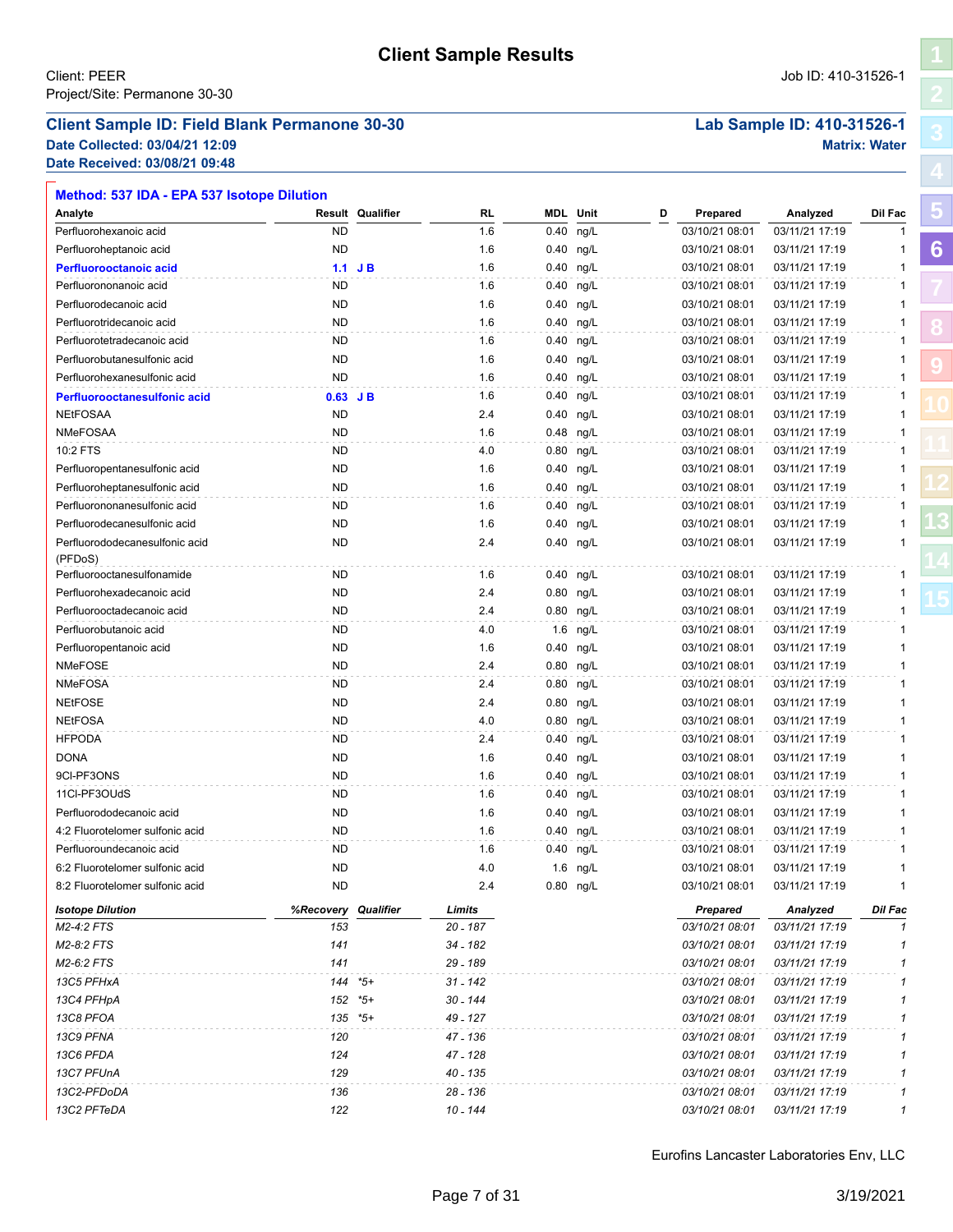### **Client Sample ID: Field Blank Permanone 30-30 Lab Sample ID: 410-31526-1**

**Date Collected: 03/04/21 12:09 Matrix: Water Date Received: 03/08/21 09:48**

| Method: 537 IDA - EPA 537 Isotope Dilution (Continued) |                     |            |                |                |         |
|--------------------------------------------------------|---------------------|------------|----------------|----------------|---------|
| <b>Isotope Dilution</b>                                | %Recovery Qualifier | Limits     | Prepared       | Analyzed       | Dil Fac |
| 13C3 PFBS                                              | 126                 | 19 - 178   | 03/10/21 08:01 | 03/11/21 17:19 |         |
| 13C3 PFHxS                                             | 143                 | $32 - 145$ | 03/10/21 08:01 | 03/11/21 17:19 |         |
| 13C8 PFOS                                              | 120                 | 49 - 126   | 03/10/21 08:01 | 03/11/21 17:19 |         |
| d3-NMeFOSAA                                            | 123                 | $32 - 151$ | 03/10/21 08:01 | 03/11/21 17:19 |         |
| d5-NEtFOSAA                                            | 122                 | $37 - 164$ | 03/10/21 08:01 | 03/11/21 17:19 |         |
| 13C8 FOSA                                              | 89                  | 10 - 143   | 03/10/21 08:01 | 03/11/21 17:19 |         |
| 13C4 PFBA                                              | 123                 | 41 - 132   | 03/10/21 08:01 | 03/11/21 17:19 |         |
| 13C5 PFPeA                                             | 123                 | $33 - 155$ | 03/10/21 08:01 | 03/11/21 17:19 |         |
| d7-N-MeFOSE-M                                          | 83                  | 10 - 143   | 03/10/21 08:01 | 03/11/21 17:19 |         |
| d3-NMePFOSA                                            | 75                  | 10 - 107   | 03/10/21 08:01 | 03/11/21 17:19 |         |
| d9-N-EtFOSE-M                                          | 88                  | 10 - 142   | 03/10/21 08:01 | 03/11/21 17:19 |         |
| d5-NEtPFOSA                                            | 75                  | 10 - 108   | 03/10/21 08:01 | 03/11/21 17:19 |         |
| 13C3 HFPO-DA                                           | 130                 | $20 - 153$ | 03/10/21 08:01 | 03/11/21 17:19 |         |

# **Client Sample ID: Permanone 30-30 Lab Sample ID: 410-31526-2**

# **Date Collected: 03/04/21 12:15 Matrix: Water**

**Date Received: 03/08/21 09:48**

| Method: 537 IDA - EPA 537 Isotope Dilution |           |                         |           |                 |          |   |                |                |         |
|--------------------------------------------|-----------|-------------------------|-----------|-----------------|----------|---|----------------|----------------|---------|
| Analyte                                    |           | <b>Result Qualifier</b> | <b>RL</b> | <b>MDL</b> Unit |          | D | Prepared       | Analyzed       | Dil Fac |
| Perfluorohexanoic acid                     | <b>ND</b> |                         | 1000      |                 | 250 ng/L |   | 03/11/21 11:01 | 03/16/21 10:36 |         |
| Perfluoroheptanoic acid                    | <b>ND</b> |                         | 1000      |                 | 250 ng/L |   | 03/11/21 11:01 | 03/16/21 10:36 | 1       |
| Perfluorooctanoic acid                     | 3500 l    |                         | 1000      |                 | 250 ng/L |   | 03/11/21 11:01 | 03/16/21 10:36 | 1       |
| Perfluorononanoic acid                     | <b>ND</b> |                         | 1000      |                 | 250 ng/L |   | 03/11/21 11:01 | 03/16/21 10:36 | 1       |
| Perfluorodecanoic acid                     | <b>ND</b> |                         | 1000      |                 | 250 ng/L |   | 03/11/21 11:01 | 03/16/21 10:36 | 1       |
| Perfluorotridecanoic acid                  | <b>ND</b> |                         | 1000      |                 | 250 ng/L |   | 03/11/21 11:01 | 03/16/21 10:36 | 1       |
| Perfluorotetradecanoic acid                | ND.       |                         | 1000      |                 | 250 ng/L |   | 03/11/21 11:01 | 03/16/21 10:36 | 1       |
| Perfluorobutanesulfonic acid               | <b>ND</b> |                         | 1000      |                 | 250 ng/L |   | 03/11/21 11:01 | 03/16/21 10:36 | 1       |
| Perfluorohexanesulfonic acid               | <b>ND</b> |                         | 1000      |                 | 250 ng/L |   | 03/11/21 11:01 | 03/16/21 10:36 | 1       |
| Perfluorooctanesulfonic acid               | <b>ND</b> |                         | 1000      |                 | 250 ng/L |   | 03/11/21 11:01 | 03/16/21 10:36 | 1       |
| <b>NEtFOSAA</b>                            | <b>ND</b> |                         | 1500      |                 | 250 ng/L |   | 03/11/21 11:01 | 03/16/21 10:36 | 1       |
| <b>NMeFOSAA</b>                            | <b>ND</b> |                         | 1000      |                 | 300 ng/L |   | 03/11/21 11:01 | 03/16/21 10:36 | 1       |
| 10:2 FTS                                   | ND.       |                         | 2500      |                 | 500 ng/L |   | 03/11/21 11:01 | 03/16/21 10:36 | 1       |
| Perfluoropentanesulfonic acid              | <b>ND</b> |                         | 1000      |                 | 250 ng/L |   | 03/11/21 11:01 | 03/16/21 10:36 | 1       |
| Perfluoroheptanesulfonic acid              | <b>ND</b> |                         | 1000      |                 | 250 ng/L |   | 03/11/21 11:01 | 03/16/21 10:36 | 1       |
| Perfluorononanesulfonic acid               | ND.       |                         | 1000      |                 | 250 ng/L |   | 03/11/21 11:01 | 03/16/21 10:36 | 1       |
| Perfluorodecanesulfonic acid               | <b>ND</b> |                         | 1000      |                 | 250 ng/L |   | 03/11/21 11:01 | 03/16/21 10:36 | 1       |
| Perfluorododecanesulfonic acid<br>(PFDoS)  | <b>ND</b> |                         | 1500      |                 | 250 ng/L |   | 03/11/21 11:01 | 03/16/21 10:36 | 1       |
| Perfluorooctanesulfonamide                 | ND.       |                         | 1000      |                 | 250 ng/L |   | 03/11/21 11:01 | 03/16/21 10:36 | 1       |
| Perfluorohexadecanoic acid                 | <b>ND</b> |                         | 1500      |                 | 500 ng/L |   | 03/11/21 11:01 | 03/16/21 10:36 | 1       |
| Perfluorooctadecanoic acid                 | <b>ND</b> |                         | 1500      |                 | 500 ng/L |   | 03/11/21 11:01 | 03/16/21 10:36 | 1       |
| Perfluorobutanoic acid                     | ND.       |                         | 2500      | 1000 ng/L       |          |   | 03/11/21 11:01 | 03/16/21 10:36 | 1       |
| Perfluoropentanoic acid                    | <b>ND</b> |                         | 1000      |                 | 250 ng/L |   | 03/11/21 11:01 | 03/16/21 10:36 | 1       |
| <b>NMeFOSE</b>                             | <b>ND</b> |                         | 1500      |                 | 500 ng/L |   | 03/11/21 11:01 | 03/16/21 10:36 | 1       |
| <b>NMeFOSA</b>                             | ND.       |                         | 1500      |                 | 500 ng/L |   | 03/11/21 11:01 | 03/16/21 10:36 | 1       |
| <b>NEtFOSE</b>                             | <b>ND</b> |                         | 1500      |                 | 500 ng/L |   | 03/11/21 11:01 | 03/16/21 10:36 | 1       |
| <b>NEtFOSA</b>                             | <b>ND</b> |                         | 2500      |                 | 500 ng/L |   | 03/11/21 11:01 | 03/16/21 10:36 | 1       |
| <b>HFPODA</b>                              | 630 J     |                         | 1500      |                 | 250 ng/L |   | 03/11/21 11:01 | 03/16/21 10:36 | 1       |
| <b>DONA</b>                                | <b>ND</b> |                         | 1000      |                 | 250 ng/L |   | 03/11/21 11:01 | 03/16/21 10:36 | 1       |

Eurofins Lancaster Laboratories Env, LLC

**[5](#page-5-0)**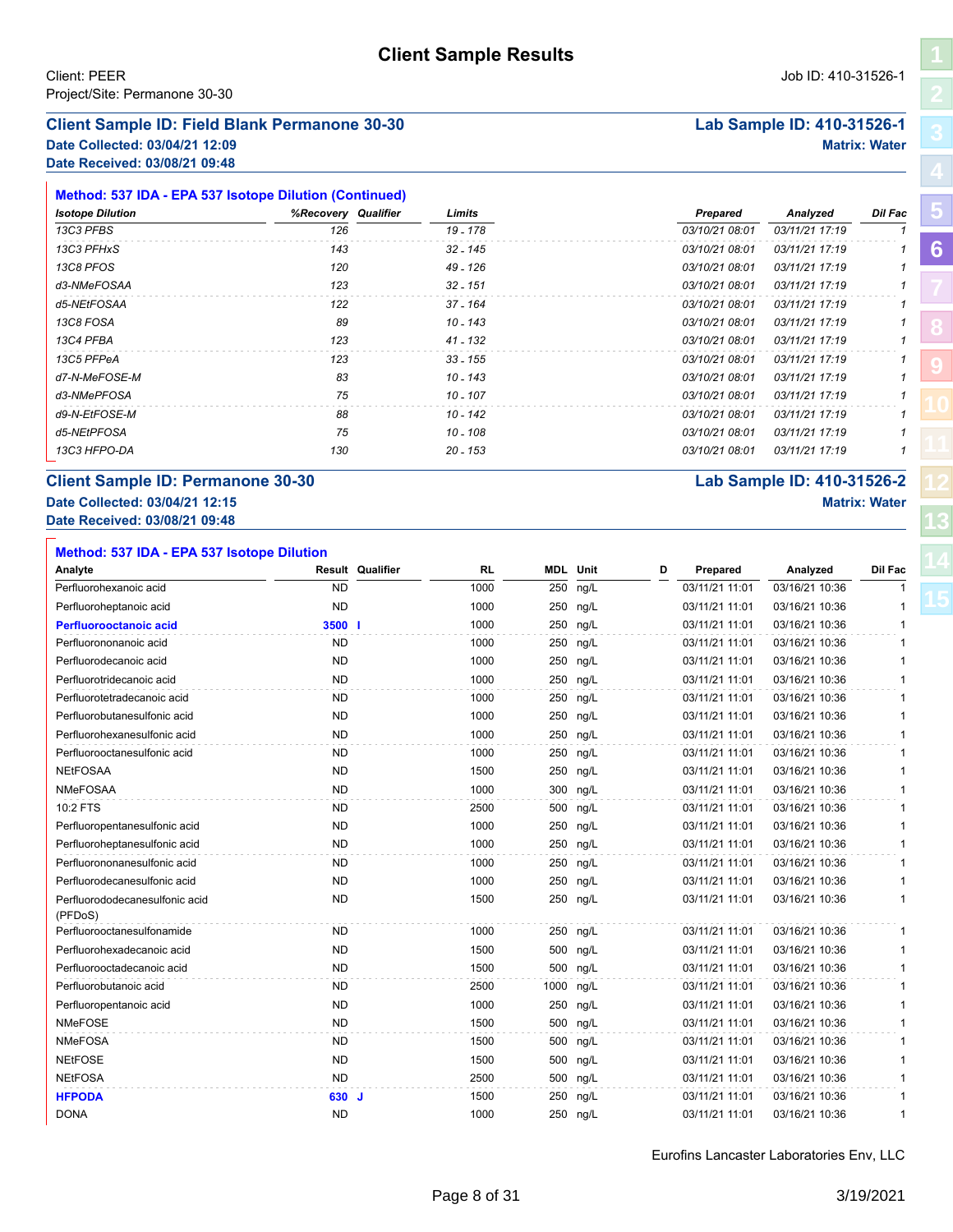### **Client Sample ID: Permanone 30-30 Lab Sample ID: 410-31526-2**

**Date Collected: 03/04/21 12:15 Matrix: Water Date Received: 03/08/21 09:48**

| Method: 537 IDA - EPA 537 Isotope Dilution (Continued) |           |                         |            |                 |   |                |                |         |   |
|--------------------------------------------------------|-----------|-------------------------|------------|-----------------|---|----------------|----------------|---------|---|
| Analyte                                                |           | <b>Result Qualifier</b> | <b>RL</b>  | <b>MDL</b> Unit | D | Prepared       | Analyzed       | Dil Fac | ю |
| 9CI-PF3ONS                                             | <b>ND</b> |                         | 1000       | 250 ng/L        |   | 03/11/21 11:01 | 03/16/21 10:36 |         |   |
| 11Cl-PF3OUdS                                           | <b>ND</b> |                         | 1000       | 250 ng/L        |   | 03/11/21 11:01 | 03/16/21 10:36 |         | 6 |
| Perfluorododecanoic acid                               | ND        |                         | 1000       | 250 ng/L        |   | 03/11/21 11:01 | 03/16/21 10:36 |         |   |
| 4:2 Fluorotelomer sulfonic acid                        | <b>ND</b> |                         | 1000       | 250 ng/L        |   | 03/11/21 11:01 | 03/16/21 10:36 |         |   |
| Perfluoroundecanoic acid                               | ND        |                         | 1000       | 250 ng/L        |   | 03/11/21 11:01 | 03/16/21 10:36 |         |   |
| 6:2 Fluorotelomer sulfonic acid                        | <b>ND</b> |                         | 2500       | 1000 ng/L       |   | 03/11/21 11:01 | 03/16/21 10:36 |         |   |
| 8:2 Fluorotelomer sulfonic acid                        | <b>ND</b> |                         | 1500       | 500 ng/L        |   | 03/11/21 11:01 | 03/16/21 10:36 |         |   |
| <b>Isotope Dilution</b>                                | %Recovery | Qualifier               | Limits     |                 |   | Prepared       | Analyzed       | Dil Fac |   |
| M2-4:2 FTS                                             | 520       | $*5+$                   | 20 - 187   |                 |   | 03/11/21 11:01 | 03/16/21 10:36 | 1       |   |
| M2-8:2 FTS                                             | 211       | $*5+$                   | 34 - 182   |                 |   | 03/11/21 11:01 | 03/16/21 10:36 |         |   |
| M2-6:2 FTS                                             | 544       | *5+                     | 29 - 189   |                 |   | 03/11/21 11:01 | 03/16/21 10:36 |         |   |
| 13C5 PFHxA                                             |           | 197 *5+                 | $31 - 142$ |                 |   | 03/11/21 11:01 | 03/16/21 10:36 |         |   |
| 13C4 PFHpA                                             |           | 282 *5+                 | 30 - 144   |                 |   | 03/11/21 11:01 | 03/16/21 10:36 |         |   |
| 13C8 PFOA                                              | 77        |                         | 49 - 127   |                 |   | 03/11/21 11:01 | 03/16/21 10:36 |         |   |
| 13C9 PFNA                                              | 104       |                         | 47 - 136   |                 |   | 03/11/21 11:01 | 03/16/21 10:36 |         |   |
| 13C6 PFDA                                              | 68        |                         | 47 - 128   |                 |   | 03/11/21 11:01 | 03/16/21 10:36 |         |   |
| 13C7 PFUnA                                             | 70        |                         | 40 - 135   |                 |   | 03/11/21 11:01 | 03/16/21 10:36 |         |   |
| 13C2-PFDoDA                                            |           | 8 *5-                   | 28 - 136   |                 |   | 03/11/21 11:01 | 03/16/21 10:36 |         |   |
| 13C2 PFTeDA                                            | 75        |                         | $10 - 144$ |                 |   | 03/11/21 11:01 | 03/16/21 10:36 |         |   |
| 13C3 PFBS                                              | 72        |                         | 19 - 178   |                 |   | 03/11/21 11:01 | 03/16/21 10:36 |         |   |
| 13C3 PFHxS                                             |           | $211 * 5+$              | $32 - 145$ |                 |   | 03/11/21 11:01 | 03/16/21 10:36 |         |   |
| 13C8 PFOS                                              | 83        |                         | 49 - 126   |                 |   | 03/11/21 11:01 | 03/16/21 10:36 |         |   |
| d3-NMeFOSAA                                            | 56        |                         | $32 - 151$ |                 |   | 03/11/21 11:01 | 03/16/21 10:36 |         |   |
| d5-NEtFOSAA                                            | 140       |                         | 37 - 164   |                 |   | 03/11/21 11:01 | 03/16/21 10:36 |         |   |
| 13C8 FOSA                                              | 59        |                         | $10 - 143$ |                 |   | 03/11/21 11:01 | 03/16/21 10:36 |         |   |
| 13C4 PFBA                                              | 80        |                         | 41 - 132   |                 |   | 03/11/21 11:01 | 03/16/21 10:36 |         |   |
| 13C5 PFPeA                                             | 67        |                         | $33 - 155$ |                 |   | 03/11/21 11:01 | 03/16/21 10:36 |         |   |
| d7-N-MeFOSE-M                                          | 13        |                         | $10 - 143$ |                 |   | 03/11/21 11:01 | 03/16/21 10:36 |         |   |
| d3-NMePFOSA                                            | 17        |                         | $10 - 107$ |                 |   | 03/11/21 11:01 | 03/16/21 10:36 |         |   |
| d9-N-EtFOSE-M                                          | 129       |                         | 10 - 142   |                 |   | 03/11/21 11:01 | 03/16/21 10:36 |         |   |
| d5-NEtPFOSA                                            | 74        |                         | $10 - 108$ |                 |   | 03/11/21 11:01 | 03/16/21 10:36 |         |   |
| 13C3 HFPO-DA                                           | 103       |                         | 20 - 153   |                 |   | 03/11/21 11:01 | 03/16/21 10:36 |         |   |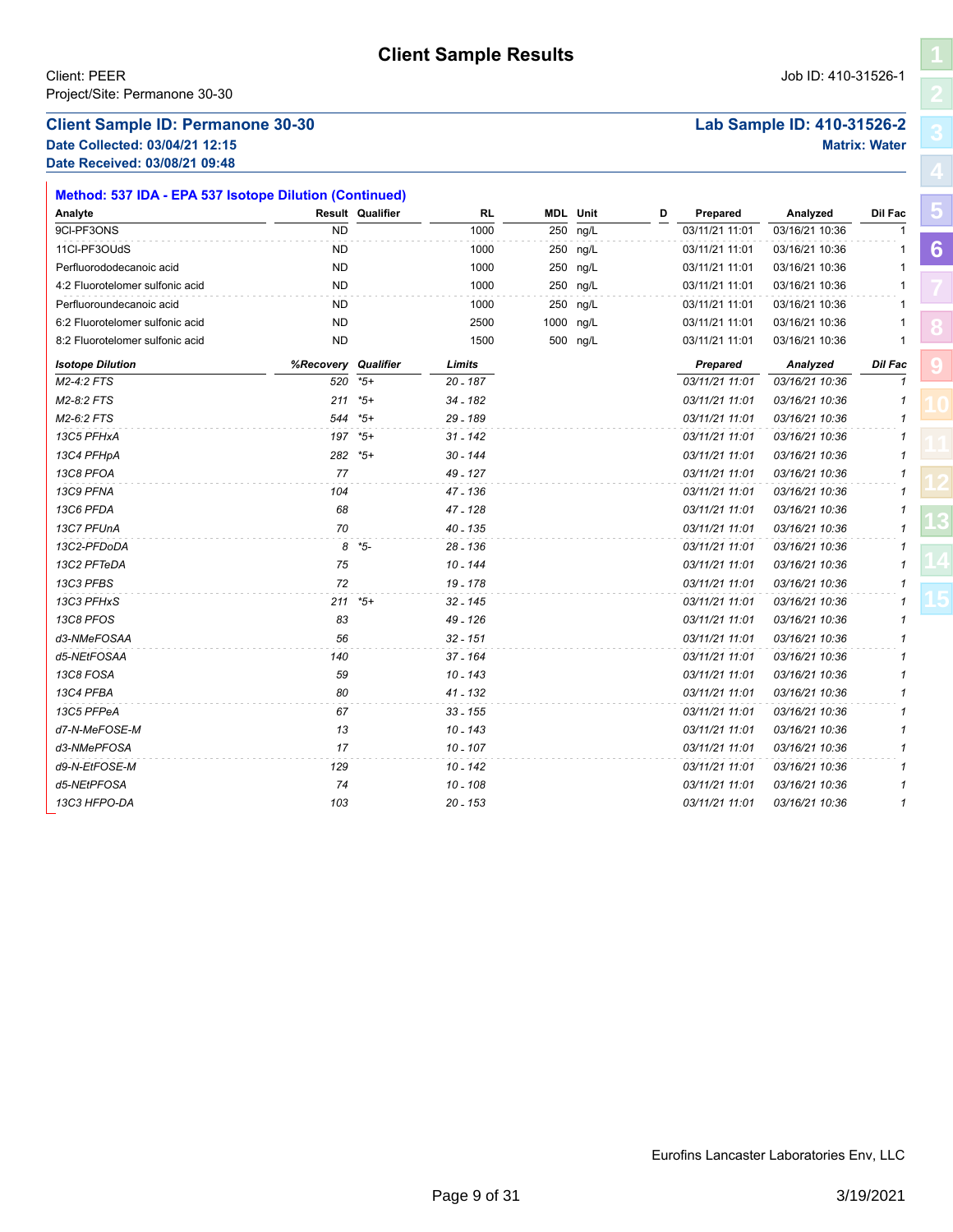# <span id="page-9-1"></span><span id="page-9-0"></span>**Method: 537 IDA - EPA 537 Isotope Dilution**

### **Matrix: Water Prep Type: Total/NA**

**[5](#page-5-0)**

**[7](#page-9-0)**

**[8](#page-11-0)**

**[9](#page-20-0)**

|                     |                             | Percent Isotope Dilution Recovery (Acceptance Limits) |                |                |            |               |            |               |               |  |  |
|---------------------|-----------------------------|-------------------------------------------------------|----------------|----------------|------------|---------------|------------|---------------|---------------|--|--|
|                     |                             | <b>M242FTS</b>                                        | <b>M282FTS</b> | <b>M262FTS</b> | 13C5PHA    | <b>C4PFHA</b> | C8PFOA     | <b>C9PFNA</b> | <b>C6PFDA</b> |  |  |
| Lab Sample ID       | <b>Client Sample ID</b>     | $(20-187)$                                            | $(34-182)$     | $(29-189)$     | $(31-142)$ | $(30-144)$    | $(49-127)$ | $(47-136)$    | $(47-128)$    |  |  |
| 410-31526-1         | Field Blank Permanone 30-30 | 153                                                   | 141            | 141            | $144*5+$   | $152 * 5+$    | $135 * 5+$ | 120           | 124           |  |  |
| 410-31526-2         | Permanone 30-30             | $520 * 5+$                                            | $211 * 5+$     | $544*5+$       | $197*5+$   | 282 * 5+      | 77         | 104           | 68            |  |  |
| LCS 410-101498/2-A  | Lab Control Sample          | 136                                                   | 112            | 118            | 123        | 129           | 122        | 106           | 111           |  |  |
| LCS 410-102145/2-B  | Lab Control Sample          | 133                                                   | 130            | 131            | 116        | 131           | 114        | 113           | 105           |  |  |
| LCSD 410-101498/3-A | Lab Control Sample Dup      | 178                                                   | 143            | 157            | $160*5+$   | $168*5+$      | $153 * 5+$ | 128           | $145 * 5+$    |  |  |
| LCSD 410-102145/3-B | Lab Control Sample Dup      | 140                                                   | 110            | 132            | 122        | 138           | 119        | 112           | 108           |  |  |
| MB 410-101498/1-A   | Method Blank                | 149                                                   | 126            | 139            | 139        | 144           | $137 * 5+$ | 115           | 120           |  |  |
| MB 410-102145/1-B   | Method Blank                | 134                                                   | 116            | 115            | 112        | 125           | 110        | 104           | 104           |  |  |

|                     |                             |            |               |              | <b>Percent Isotope Dilution Recovery (Acceptance Limits)</b> |               |               |            |            |
|---------------------|-----------------------------|------------|---------------|--------------|--------------------------------------------------------------|---------------|---------------|------------|------------|
|                     |                             | 13C7PUA    | <b>PFDoDA</b> | <b>PFTDA</b> | <b>C3PFBS</b>                                                | <b>C3PFHS</b> | <b>C8PFOS</b> | d3NMFOS    | d5NEFOS    |
| Lab Sample ID       | <b>Client Sample ID</b>     | $(40-135)$ | $(28-136)$    | $(10-144)$   | (19-178)                                                     | $(32-145)$    | $(49-126)$    | $(32-151)$ | $(37-164)$ |
| 410-31526-1         | Field Blank Permanone 30-30 | 129        | 136           | 122          | 126                                                          | 143           | 120           | 123        | 122        |
| 410-31526-2         | Permanone 30-30             | 70         | $8*5-$        | 75           | 72                                                           | $211 * 5+$    | 83            | 56         | 140        |
| LCS 410-101498/2-A  | Lab Control Sample          | 117        | 114           | 110          | 108                                                          | 122           | 109           | 110        | 109        |
| LCS 410-102145/2-B  | Lab Control Sample          | 104        | 112           | 98           | 111                                                          | 127           | 111           | 82         | 74         |
| LCSD 410-101498/3-A | Lab Control Sample Dup      | $137 * 5+$ | $150*5+$      | 142          | 140                                                          | $162 * 5+$    | $136 * 5+$    | 139        | 131        |
| LCSD 410-102145/3-B | Lab Control Sample Dup      | 106        | 107           | 94           | 106                                                          | 132           | 110           | 97         | 100        |
| MB 410-101498/1-A   | Method Blank                | 128        | 127           | 114          | 120                                                          | 138           | 118           | 114        | 118        |
| MB 410-102145/1-B   | Method Blank                | 105        | 109           | 95           | 107                                                          | 120           | 103           | 92         | 90         |

|                     |                             |              |             |            |             | Percent Isotope Dilution Recovery (Acceptance Limits) |             |            |               |  |  |
|---------------------|-----------------------------|--------------|-------------|------------|-------------|-------------------------------------------------------|-------------|------------|---------------|--|--|
|                     |                             | <b>PFOSA</b> | <b>PFBA</b> | PFPeA      | <b>NMFM</b> | d3NMFSA                                               | <b>NEFM</b> | d5NPFSA    | <b>HFPODA</b> |  |  |
| Lab Sample ID       | <b>Client Sample ID</b>     | $(10-143)$   | $(41-132)$  | $(33-155)$ | $(10-143)$  | $(10-107)$                                            | $(10-142)$  | $(10-108)$ | $(20-153)$    |  |  |
| 410-31526-1         | Field Blank Permanone 30-30 | 89           | 123         | 123        | 83          | 75                                                    | 88          | 75         | 130           |  |  |
| 410-31526-2         | Permanone 30-30             | 59           | 80          | 67         | 13          | 17                                                    | 129         | 74         | 103           |  |  |
| LCS 410-101498/2-A  | Lab Control Sample          | 82           | 112         | 110        | 81          | 74                                                    | 83          | 70         | 117           |  |  |
| LCS 410-102145/2-B  | Lab Control Sample          | 60           | 112         | 100        | 61          | 38                                                    | 60          | 33         | 94            |  |  |
| LCSD 410-101498/3-A | Lab Control Sample Dup      | 105          | $145 * 5+$  | 135        | 106         | 97                                                    | 102         | 97         | $157 * 5+$    |  |  |
| LCSD 410-102145/3-B | Lab Control Sample Dup      | 62           | 108         | 99         | 62          | 39                                                    | 61          | 37         | 94            |  |  |
| MB 410-101498/1-A   | Method Blank                | 84           | 124         | 118        | 85          | 65                                                    | 84          | 67         | 128           |  |  |
| MB 410-102145/1-B   | Method Blank                | 66           | 105         | 97         | 49          | 26                                                    | 49          | 23         | 91            |  |  |

**Surrogate Legend**

M242FTS = M2-4:2 FTS M282FTS = M2-8:2 FTS M262FTS = M2-6:2 FTS 13C5PHA = 13C5 PFHxA C4PFHA = 13C4 PFHpA C8PFOA = 13C8 PFOA C9PFNA = 13C9 PFNA C6PFDA = 13C6 PFDA 13C7PUA = 13C7 PFUnA PFDoDA = 13C2-PFDoDA PFTDA = 13C2 PFTeDA C3PFBS = 13C3 PFBS C3PFHS = 13C3 PFHxS C8PFOS = 13C8 PFOS d3NMFOS = d3-NMeFOSAA d5NEFOS = d5-NEtFOSAA PFOSA = 13C8 FOSA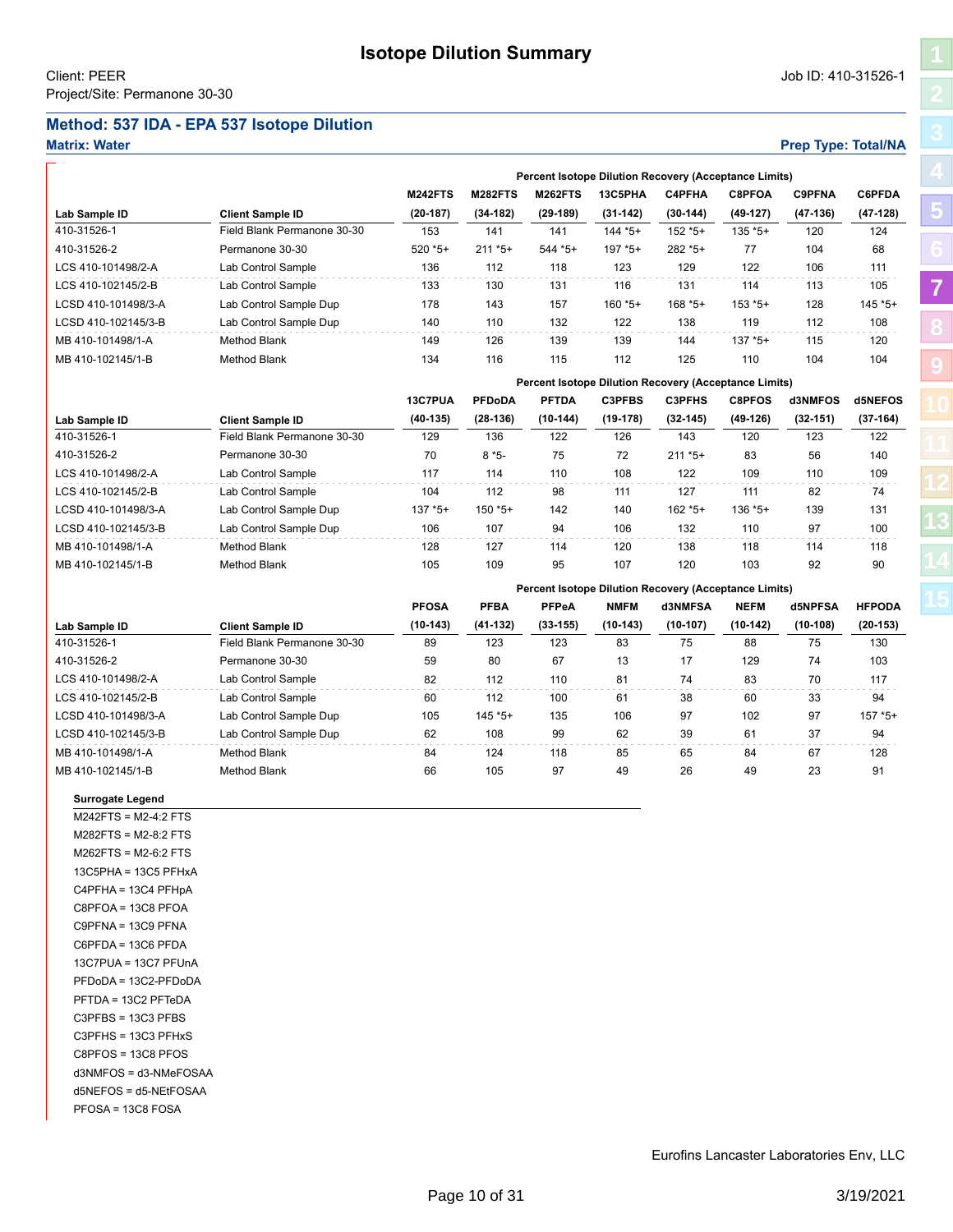# **Isotope Dilution Summary**

Project/Site: Permanone 30-30 PFBA = 13C4 PFBA PFPeA = 13C5 PFPeA NMFM = d7-N-MeFOSE-M d3NMFSA = d3-NMePFOSA NEFM = d9-N-EtFOSE-M d5NPFSA = d5-NEtPFOSA HFPODA = 13C3 HFPO-DA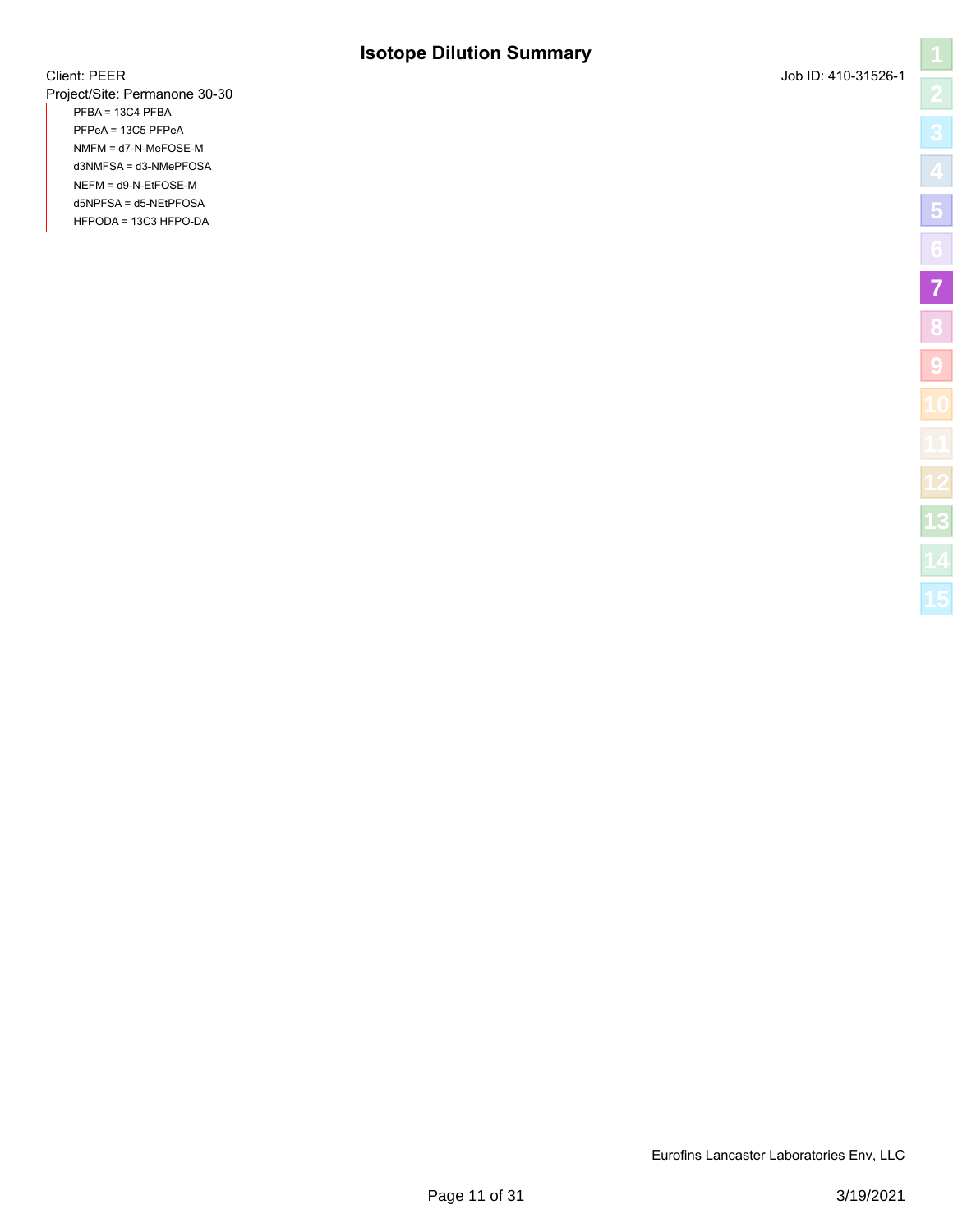### <span id="page-11-1"></span><span id="page-11-0"></span>**Method: 537 IDA - EPA 537 Isotope Dilution**

## **Lab Sample ID: MB 410-101498/1-A Client Sample ID: Method Blank**

**[8](#page-11-0)**

**[9](#page-20-0)**

# **Matrix: Water Prep Type: Total/NA Analysis Batch: 102185 Prep Batch: 101498**

|                                           |           | MB MB                   |            |                 |             |   |                |                |              |
|-------------------------------------------|-----------|-------------------------|------------|-----------------|-------------|---|----------------|----------------|--------------|
| Analyte                                   |           | <b>Result Qualifier</b> | RL         | <b>MDL</b> Unit |             | D | Prepared       | Analyzed       | Dil Fac      |
| Perfluorohexanoic acid                    | <b>ND</b> |                         | 2.0        | 0.50            | ng/L        |   | 03/10/21 08:01 | 03/11/21 15:54 |              |
| Perfluoroheptanoic acid                   | <b>ND</b> |                         | 2.0        |                 | 0.50 ng/L   |   | 03/10/21 08:01 | 03/11/21 15:54 | 1            |
| Perfluorooctanoic acid                    | 0.543 J   |                         | 2.0        |                 | 0.50 ng/L   |   | 03/10/21 08:01 | 03/11/21 15:54 | 1            |
| Perfluorononanoic acid                    | <b>ND</b> |                         | 2.0        |                 | 0.50 ng/L   |   | 03/10/21 08:01 | 03/11/21 15:54 |              |
| Perfluorodecanoic acid                    | <b>ND</b> |                         | 2.0        |                 | 0.50 ng/L   |   | 03/10/21 08:01 | 03/11/21 15:54 |              |
| Perfluorotridecanoic acid                 | <b>ND</b> |                         | 2.0        |                 | 0.50 ng/L   |   | 03/10/21 08:01 | 03/11/21 15:54 | 1            |
| Perfluorotetradecanoic acid               | <b>ND</b> |                         | 2.0        | 0.50            | ng/L        |   | 03/10/21 08:01 | 03/11/21 15:54 | 1            |
| Perfluorobutanesulfonic acid              | <b>ND</b> |                         | 2.0        | 0.50            | ng/L        |   | 03/10/21 08:01 | 03/11/21 15:54 | 1            |
| Perfluorohexanesulfonic acid              | <b>ND</b> |                         | 2.0        |                 | 0.50 ng/L   |   | 03/10/21 08:01 | 03/11/21 15:54 | 1            |
| Perfluorooctanesulfonic acid              | $0.956$ J |                         | 2.0        |                 | 0.50 ng/L   |   | 03/10/21 08:01 | 03/11/21 15:54 | 1            |
| <b>NEtFOSAA</b>                           | <b>ND</b> |                         | 3.0        |                 | 0.50 ng/L   |   | 03/10/21 08:01 | 03/11/21 15:54 | 1            |
| NMeFOSAA                                  | <b>ND</b> |                         | 2.0        |                 | 0.60 ng/L   |   | 03/10/21 08:01 | 03/11/21 15:54 | $\mathbf{1}$ |
| 10:2 FTS                                  | <b>ND</b> |                         | 5.0        | 1.0             | ng/L        |   | 03/10/21 08:01 | 03/11/21 15:54 | 1            |
| Perfluoropentanesulfonic acid             | <b>ND</b> |                         | 2.0        |                 | 0.50 ng/L   |   | 03/10/21 08:01 | 03/11/21 15:54 | 1            |
| Perfluoroheptanesulfonic acid             | <b>ND</b> |                         | 2.0        |                 | 0.50 ng/L   |   | 03/10/21 08:01 | 03/11/21 15:54 | 1            |
| Perfluorononanesulfonic acid              | <b>ND</b> |                         | 2.0        |                 | 0.50 ng/L   |   | 03/10/21 08:01 | 03/11/21 15:54 | 1            |
| Perfluorodecanesulfonic acid              | <b>ND</b> |                         | 2.0        |                 | 0.50 ng/L   |   | 03/10/21 08:01 | 03/11/21 15:54 | 1            |
| Perfluorododecanesulfonic acid<br>(PFDoS) | <b>ND</b> |                         | 3.0        |                 | 0.50 ng/L   |   | 03/10/21 08:01 | 03/11/21 15:54 | 1            |
| Perfluorooctanesulfonamide                | <b>ND</b> |                         | 2.0        | 0.50            | ng/L        |   | 03/10/21 08:01 | 03/11/21 15:54 | 1            |
| Perfluorohexadecanoic acid                | <b>ND</b> |                         | 3.0        | 1.0             | ng/L        |   | 03/10/21 08:01 | 03/11/21 15:54 | 1            |
| Perfluorooctadecanoic acid                | <b>ND</b> |                         | 3.0        |                 | $1.0$ ng/L  |   | 03/10/21 08:01 | 03/11/21 15:54 | 1            |
| Perfluorobutanoic acid                    | <b>ND</b> |                         | 5.0        | 2.0             | ng/L        |   | 03/10/21 08:01 | 03/11/21 15:54 | 1            |
| Perfluoropentanoic acid                   | <b>ND</b> |                         | 2.0        |                 | 0.50 ng/L   |   | 03/10/21 08:01 | 03/11/21 15:54 | 1            |
| <b>NMeFOSE</b>                            | <b>ND</b> |                         | 3.0        |                 | 1.0 ng/L    |   | 03/10/21 08:01 | 03/11/21 15:54 | 1            |
| <b>NMeFOSA</b>                            | <b>ND</b> |                         | 3.0        |                 | 1.0 ng/L    |   | 03/10/21 08:01 | 03/11/21 15:54 | 1            |
| <b>NEtFOSE</b>                            | <b>ND</b> |                         | 3.0        |                 | 1.0 ng/L    |   | 03/10/21 08:01 | 03/11/21 15:54 | 1            |
| <b>NEtFOSA</b>                            | <b>ND</b> |                         | 5.0        |                 | 1.0 ng/L    |   | 03/10/21 08:01 | 03/11/21 15:54 | 1            |
| <b>HFPODA</b>                             | ND.       |                         | 3.0        |                 | 0.50 ng/L   |   | 03/10/21 08:01 | 03/11/21 15:54 | 1            |
| <b>DONA</b>                               | <b>ND</b> |                         | 2.0        |                 | 0.50 ng/L   |   | 03/10/21 08:01 | 03/11/21 15:54 | 1            |
| 9CI-PF3ONS                                | <b>ND</b> |                         | 2.0        |                 | $0.50$ ng/L |   | 03/10/21 08:01 | 03/11/21 15:54 | 1            |
| 11CI-PF3OUdS                              | <b>ND</b> |                         | 2.0        |                 | 0.50 ng/L   |   | 03/10/21 08:01 | 03/11/21 15:54 | 1            |
| Perfluorododecanoic acid                  | <b>ND</b> |                         | 2.0        |                 | 0.50 ng/L   |   | 03/10/21 08:01 | 03/11/21 15:54 |              |
| 4:2 Fluorotelomer sulfonic acid           | <b>ND</b> |                         | 2.0        |                 | 0.50 ng/L   |   | 03/10/21 08:01 | 03/11/21 15:54 | 1            |
| Perfluoroundecanoic acid                  | ND        |                         | 2.0        |                 | 0.50 ng/L   |   | 03/10/21 08:01 | 03/11/21 15:54 | 1            |
| 6:2 Fluorotelomer sulfonic acid           | ND        |                         | 5.0        |                 | $2.0$ ng/L  |   | 03/10/21 08:01 | 03/11/21 15:54 | 1            |
| 8:2 Fluorotelomer sulfonic acid           | ND.       |                         | 3.0        |                 | $1.0$ ng/L  |   | 03/10/21 08:01 | 03/11/21 15:54 |              |
|                                           |           | MB MB                   |            |                 |             |   |                |                |              |
| <b>Isotope Dilution</b>                   | %Recovery | Qualifier               | Limits     |                 |             |   | Prepared       | Analyzed       | Dil Fac      |
| M2-4:2 FTS                                | 149       |                         | $20 - 187$ |                 |             |   | 03/10/21 08:01 | 03/11/21 15:54 |              |
| M2-8:2 FTS                                | 126       |                         | 34 - 182   |                 |             |   | 03/10/21 08:01 | 03/11/21 15:54 |              |
| M2-6:2 FTS                                | 139       |                         | 29 - 189   |                 |             |   | 03/10/21 08:01 | 03/11/21 15:54 |              |
| 13C5 PFHxA                                | 139       |                         | 31 - 142   |                 |             |   | 03/10/21 08:01 | 03/11/21 15:54 |              |
| 13C4 PFHpA                                | 144       |                         | 30 - 144   |                 |             |   | 03/10/21 08:01 | 03/11/21 15:54 |              |
| 13C8 PFOA                                 |           | 137 *5+                 | 49 - 127   |                 |             |   | 03/10/21 08:01 | 03/11/21 15:54 |              |
| 13C9 PFNA                                 | 115       |                         | 47 - 136   |                 |             |   | 03/10/21 08:01 | 03/11/21 15:54 |              |
| 13C6 PFDA                                 | 120       |                         | 47 - 128   |                 |             |   | 03/10/21 08:01 | 03/11/21 15:54 |              |
| 13C7 PFUnA                                | 128       |                         | 40 - 135   |                 |             |   | 03/10/21 08:01 | 03/11/21 15:54 | 1            |
| 13C2-PFDoDA                               | 127       |                         | 28 - 136   |                 |             |   | 03/10/21 08:01 | 03/11/21 15:54 | 1            |
|                                           |           |                         |            |                 |             |   |                |                |              |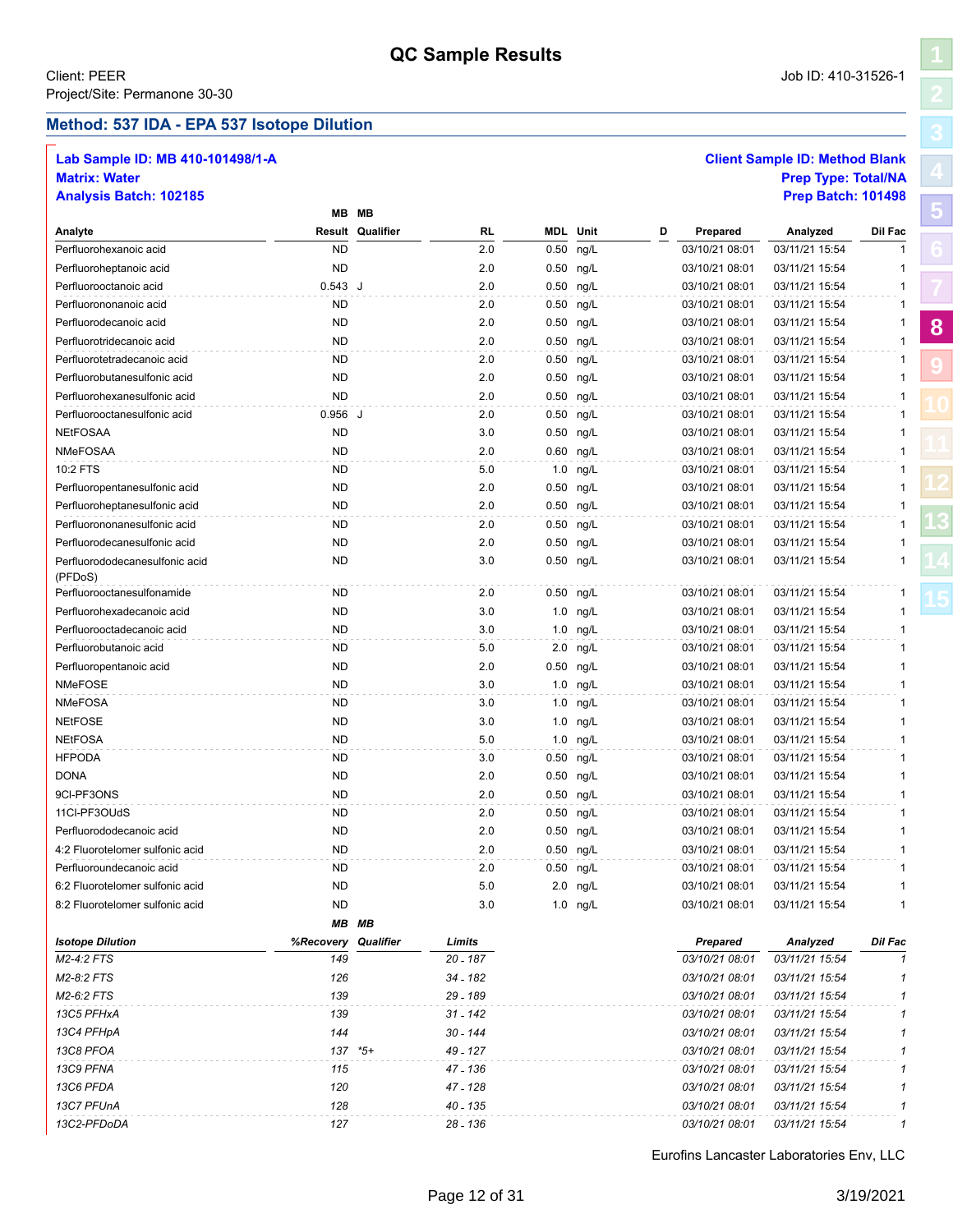# **Method: 537 IDA - EPA 537 Isotope Dilution (Continued)**

*MB MB*

# **Lab Sample ID: MB 410-101498/1-A Client Sample ID: Method Blank**

### **Matrix: Water Prep Type: Total/NA Analysis Batch: 102185 Prep Batch: 101498**

|                  |                     | MB MB |            |                |                |         |
|------------------|---------------------|-------|------------|----------------|----------------|---------|
| Isotope Dilution | %Recovery Qualifier |       | Limits     | Prepared       | Analyzed       | Dil Fac |
| 13C2 PFTeDA      | 114                 |       | 10 - 144   | 03/10/21 08:01 | 03/11/21 15:54 |         |
| 13C3 PFBS        | 120                 |       | 19 - 178   | 03/10/21 08:01 | 03/11/21 15:54 |         |
| 13C3 PFHxS       | 138                 |       | 32 - 145   | 03/10/21 08:01 | 03/11/21 15:54 |         |
| 13C8 PFOS        | 118                 |       | 49 - 126   | 03/10/21 08:01 | 03/11/21 15:54 |         |
| d3-NMeFOSAA      | 114                 |       | $32 - 151$ | 03/10/21 08:01 | 03/11/21 15:54 |         |
| d5-NEtFOSAA      | 118                 |       | $37 - 164$ | 03/10/21 08:01 | 03/11/21 15:54 |         |
| 13C8 FOSA        | 84                  |       | $10 - 143$ | 03/10/21 08:01 | 03/11/21 15:54 |         |
| 13C4 PFBA        | 124                 |       | 41 - 132   | 03/10/21 08:01 | 03/11/21 15:54 |         |
| 13C5 PFPeA       | 118                 |       | $33 - 155$ | 03/10/21 08:01 | 03/11/21 15:54 |         |
| d7-N-MeFOSE-M    | 85                  |       | 10 - 143   | 03/10/21 08:01 | 03/11/21 15:54 |         |
| d3-NMePFOSA      | 65                  |       | $10 - 107$ | 03/10/21 08:01 | 03/11/21 15:54 |         |
| d9-N-EtFOSE-M    | 84                  |       | 10 - 142   | 03/10/21 08:01 | 03/11/21 15:54 |         |
| d5-NEtPFOSA      | 67                  |       | 10 - 108   | 03/10/21 08:01 | 03/11/21 15:54 |         |
| 13C3 HFPO-DA     | 128                 |       | $20 - 153$ | 03/10/21 08:01 | 03/11/21 15:54 |         |
|                  |                     |       |            |                |                |         |

# **Lab Sample ID: LCS 410-101498/2-A Client Sample ID: Lab Control Sample Analysis Batch: 102185 Prep Batch: 101498**

|                                           | <b>Spike</b> |      | LCS LCS                  |   |      | %Rec.      |  |
|-------------------------------------------|--------------|------|--------------------------|---|------|------------|--|
| Analyte                                   | Added        |      | Result Qualifier<br>Unit | D | %Rec | Limits     |  |
| Perfluorohexanoic acid                    | 25.6         | 24.8 | ng/L                     |   | 97   | 66 - 137   |  |
| Perfluoroheptanoic acid                   | 25.6         | 25.2 | ng/L                     |   | 99   | 66 - 141   |  |
| Perfluorooctanoic acid                    | 25.6         | 29.7 | ng/L                     |   | 116  | $65 - 136$ |  |
| Perfluorononanoic acid                    | 25.6         | 23.7 | ng/L                     |   | 93   | 65 - 140   |  |
| Perfluorodecanoic acid                    | 25.6         | 28.0 | ng/L                     |   | 109  | 63 - 137   |  |
| Perfluorotridecanoic acid                 | 25.6         | 29.1 | ng/L                     |   | 114  | $58 - 146$ |  |
| Perfluorotetradecanoic acid               | 25.6         | 23.7 | ng/L                     |   | 93   | 64 - 141   |  |
| Perfluorobutanesulfonic acid              | 22.6         | 24.5 | ng/L                     |   | 108  | 65 - 132   |  |
| Perfluorohexanesulfonic acid              | 24.2         | 22.4 | ng/L                     |   | 93   | $60 - 128$ |  |
| Perfluorooctanesulfonic acid              | 24.5         | 23.0 | ng/L                     |   | 94   | $51 - 126$ |  |
| <b>NEtFOSAA</b>                           | 25.6         | 26.9 | ng/L                     |   | 105  | 54 - 134   |  |
| NMeFOSAA                                  | 25.6         | 26.3 | ng/L                     |   | 103  | 58 - 143   |  |
| 10:2 FTS                                  | 24.7         | 23.3 | ng/L                     |   | 94   | 44 - 141   |  |
| Perfluoropentanesulfonic acid             | 24.0         | 25.0 | ng/L                     |   | 104  | 71 - 136   |  |
| Perfluoroheptanesulfonic acid             | 24.4         | 23.4 | ng/L                     |   | 96   | 67 - 135   |  |
| Perfluorononanesulfonic acid              | 24.6         | 22.5 | ng/L                     |   | 91   | 67 - 137   |  |
| Perfluorodecanesulfonic acid              | 24.7         | 23.7 | ng/L                     |   | 96   | $61 - 134$ |  |
| Perfluorododecanesulfonic acid<br>(PFDoS) | 24.8         | 23.2 | ng/L                     |   | 94   | 54 - 136   |  |
| Perfluorooctanesulfonamide                | 25.6         | 28.5 | ng/L                     |   | 112  | 55 - 130   |  |
| Perfluorohexadecanoic acid                | 25.6         | 23.7 | ng/L                     |   | 92   | 52 - 149   |  |
| Perfluorooctadecanoic acid                | 25.6         | 21.4 | ng/L                     |   | 83   | $32 - 167$ |  |
| Perfluorobutanoic acid                    | 25.6         | 26.2 | ng/L                     |   | 103  | $62 - 156$ |  |
| Perfluoropentanoic acid                   | 25.6         | 25.3 | ng/L                     |   | 99   | 72 - 139   |  |
| <b>NMeFOSE</b>                            | 25.6         | 24.1 | ng/L                     |   | 94   | $52 - 131$ |  |
| <b>NMeFOSA</b>                            | 25.6         | 25.1 | ng/L                     |   | 98   | 49 - 141   |  |
| <b>NEtFOSE</b>                            | 25.6         | 24.5 | ng/L                     |   | 96   | 49 - 128   |  |
| <b>NEtFOSA</b>                            | 25.6         | 26.6 | ng/L                     |   | 104  | $50 - 136$ |  |
| <b>HFPODA</b>                             | 25.6         | 22.7 | ng/L                     |   | 89   | 37 - 147   |  |



# **Matrix: Water Prep Type: Total/NA**

**[5](#page-5-0)**

**[8](#page-11-0)**

**[9](#page-20-0)**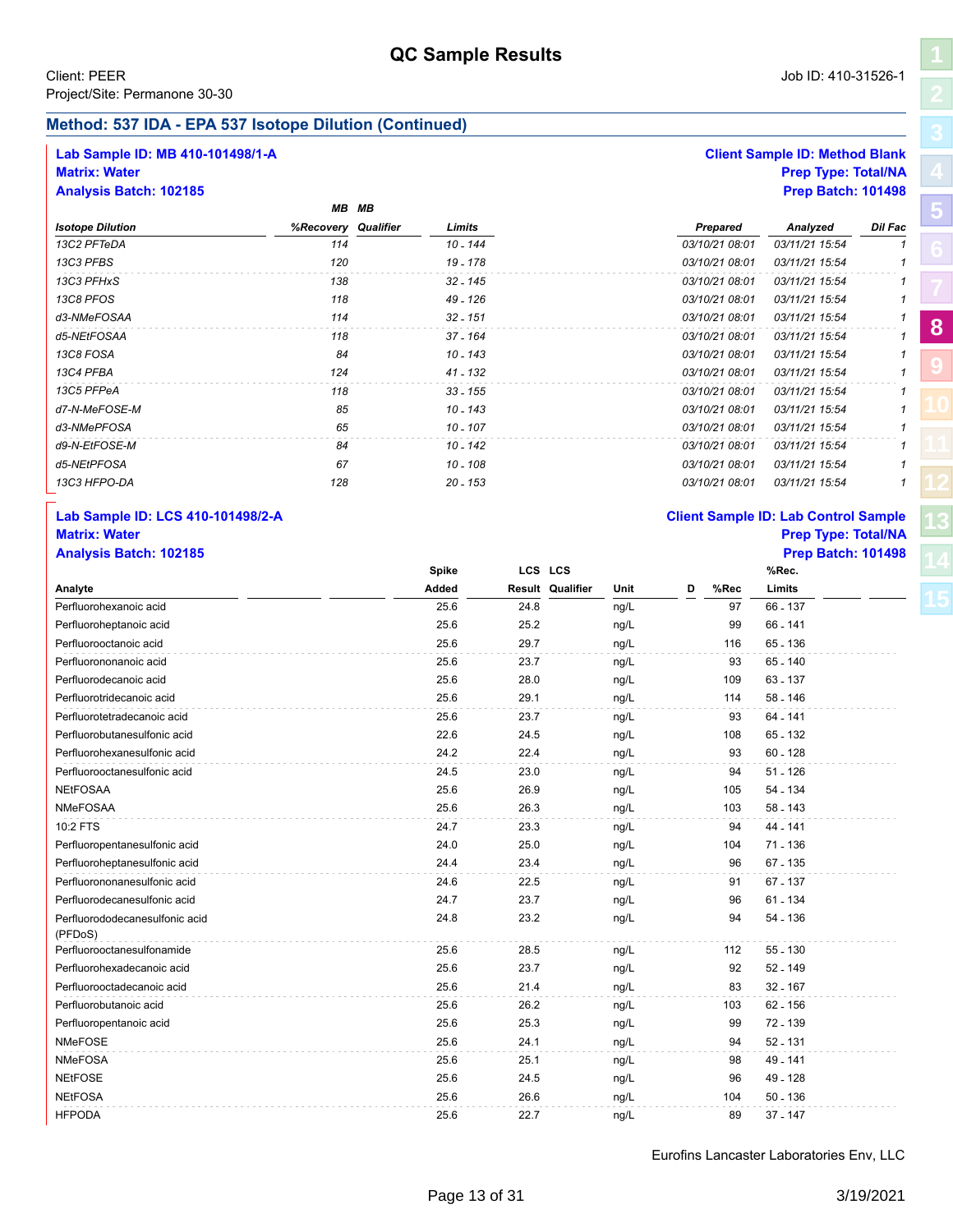**[5](#page-5-0)**

**[8](#page-11-0)**

**[9](#page-20-0)**

### **Method: 537 IDA - EPA 537 Isotope Dilution (Continued)**

| Lab Sample ID: LCS 410-101498/2-A<br><b>Matrix: Water</b><br><b>Analysis Batch: 102185</b> |                     |         |            |      |                  |      |   |      | <b>Client Sample ID: Lab Control Sample</b><br><b>Prep Type: Total/NA</b><br><b>Prep Batch: 101498</b> |  |
|--------------------------------------------------------------------------------------------|---------------------|---------|------------|------|------------------|------|---|------|--------------------------------------------------------------------------------------------------------|--|
|                                                                                            |                     |         | Spike      |      | LCS LCS          |      |   |      | %Rec.                                                                                                  |  |
| Analyte                                                                                    |                     |         | Added      |      | Result Qualifier | Unit | D | %Rec | Limits                                                                                                 |  |
| <b>DONA</b>                                                                                |                     |         | 24.1       | 23.3 |                  | ng/L |   | 97   | 49 - 158                                                                                               |  |
| 9CI-PF3ONS                                                                                 |                     |         | 23.9       | 22.7 |                  | ng/L |   | 95   | 52 - 135                                                                                               |  |
| 11Cl-PF3OUdS                                                                               |                     |         | 24.1       | 24.5 |                  | ng/L |   | 102  | 45 - 134                                                                                               |  |
| Perfluorododecanoic acid                                                                   |                     |         | 25.6       | 24.9 |                  | ng/L |   | 97   | 63 - 140                                                                                               |  |
| 4:2 Fluorotelomer sulfonic acid                                                            |                     |         | 23.9       | 24.6 |                  | ng/L |   | 103  | 59 - 130                                                                                               |  |
| Perfluoroundecanoic acid                                                                   |                     |         | 25.6       | 25.4 |                  | ng/L |   | 99   | 62 - 138                                                                                               |  |
| 6:2 Fluorotelomer sulfonic acid                                                            |                     |         | 24.3       | 25.6 |                  | ng/L |   | 105  | $57 - 137$                                                                                             |  |
| 8:2 Fluorotelomer sulfonic acid                                                            |                     |         | 24.5       | 27.8 |                  | ng/L |   | 114  | $56 - 140$                                                                                             |  |
|                                                                                            |                     | LCS LCS |            |      |                  |      |   |      |                                                                                                        |  |
| <b>Isotope Dilution</b>                                                                    | %Recovery Qualifier |         | Limits     |      |                  |      |   |      |                                                                                                        |  |
| M2-4:2 FTS                                                                                 | 136                 |         | $20 - 187$ |      |                  |      |   |      |                                                                                                        |  |
| M2-8:2 FTS                                                                                 | 112                 |         | 34 - 182   |      |                  |      |   |      |                                                                                                        |  |
| M2-6:2 FTS                                                                                 | 118                 |         | 29 - 189   |      |                  |      |   |      |                                                                                                        |  |
| 13C5 PFHxA                                                                                 | 123                 |         | $31 - 142$ |      |                  |      |   |      |                                                                                                        |  |
| 13C4 PFHpA                                                                                 | 129                 |         | $30 - 144$ |      |                  |      |   |      |                                                                                                        |  |
| 13C8 PFOA                                                                                  | 122                 |         | 49 - 127   |      |                  |      |   |      |                                                                                                        |  |
| 13C9 PFNA                                                                                  | 106                 |         | 47 - 136   |      |                  |      |   |      |                                                                                                        |  |
| 13C6 PFDA                                                                                  | 111                 |         | 47 - 128   |      |                  |      |   |      |                                                                                                        |  |
| 13C7 PFUnA                                                                                 | 117                 |         | $40 - 135$ |      |                  |      |   |      |                                                                                                        |  |
| 13C2-PFDoDA                                                                                | 114                 |         | $28 - 136$ |      |                  |      |   |      |                                                                                                        |  |
| 13C2 PFTeDA                                                                                | 110                 |         | $10 - 144$ |      |                  |      |   |      |                                                                                                        |  |
| 13C3 PFBS                                                                                  | 108                 |         | 19 - 178   |      |                  |      |   |      |                                                                                                        |  |
| 13C3 PFHxS                                                                                 | 122                 |         | 32 - 145   |      |                  |      |   |      |                                                                                                        |  |
| 13C8 PFOS                                                                                  | 109                 |         | 49 - 126   |      |                  |      |   |      |                                                                                                        |  |
| d3-NMeFOSAA                                                                                | 110                 |         | $32 - 151$ |      |                  |      |   |      |                                                                                                        |  |
| d5-NEtFOSAA                                                                                | 109                 |         | 37 - 164   |      |                  |      |   |      |                                                                                                        |  |
| 13C8 FOSA                                                                                  | 82                  |         | $10 - 143$ |      |                  |      |   |      |                                                                                                        |  |
| 13C4 PFBA                                                                                  | 112                 |         | $41 - 132$ |      |                  |      |   |      |                                                                                                        |  |
| 13C5 PFPeA                                                                                 | 110                 |         | $33 - 155$ |      |                  |      |   |      |                                                                                                        |  |
| d7-N-MeFOSE-M                                                                              | 81                  |         | $10 - 143$ |      |                  |      |   |      |                                                                                                        |  |
| d3-NMePFOSA                                                                                | 74                  |         | $10 - 107$ |      |                  |      |   |      |                                                                                                        |  |
| d9-N-EtFOSE-M                                                                              | 83                  |         | 10 - 142   |      |                  |      |   |      |                                                                                                        |  |
| d5-NEtPFOSA                                                                                | 70                  |         | $10 - 108$ |      |                  |      |   |      |                                                                                                        |  |
| 13C3 HFPO-DA                                                                               | 117                 |         | $20 - 153$ |      |                  |      |   |      |                                                                                                        |  |

### **Lab Sample ID: LCSD 410-101498/3-A Client Sample ID: Lab Control Sample Dup Matrix: Water Prep Type: Total/NA Analysis Batch: 102185 Prep Batch: 101498**

|                              | <b>Spike</b> |      | <b>LCSD LCSD</b>        |      |   |      | %Rec.      |            | <b>RPD</b> |
|------------------------------|--------------|------|-------------------------|------|---|------|------------|------------|------------|
| Analyte                      | Added        |      | <b>Result Qualifier</b> | Unit | D | %Rec | Limits     | <b>RPD</b> | Limit      |
| Perfluorohexanoic acid       | 25.6         | 24.5 |                         | ng/L |   | 96   | 66 - 137   |            | 30         |
| Perfluoroheptanoic acid      | 25.6         | 25.5 |                         | ng/L |   | 100  | 66 - 141   |            | 30         |
| Perfluorooctanoic acid       | 25.6         | 26.3 |                         | ng/L |   | 103  | 65 - 136   | 12         | 30         |
| Perfluorononanoic acid       | 25.6         | 26.0 |                         | ng/L |   | 101  | 65 - 140   | 9          | 30         |
| Perfluorodecanoic acid       | 25.6         | 26.3 |                         | ng/L |   | 103  | 63 - 137   | 6          | 30         |
| Perfluorotridecanoic acid    | 25.6         | 27.9 |                         | ng/L |   | 109  | 58 - 146   | 4          | 30         |
| Perfluorotetradecanoic acid  | 25.6         | 25.1 |                         | ng/L |   | 98   | 64 - 141   | 6          | 30         |
| Perfluorobutanesulfonic acid | 22.6         | 24.5 |                         | ng/L |   | 108  | 65 - 132   | 0          | 30         |
| Perfluorohexanesulfonic acid | 24.2         | 23.2 |                         | ng/L |   | 96   | $60 - 128$ | 4          | 30         |
|                              |              |      |                         |      |   |      |            |            |            |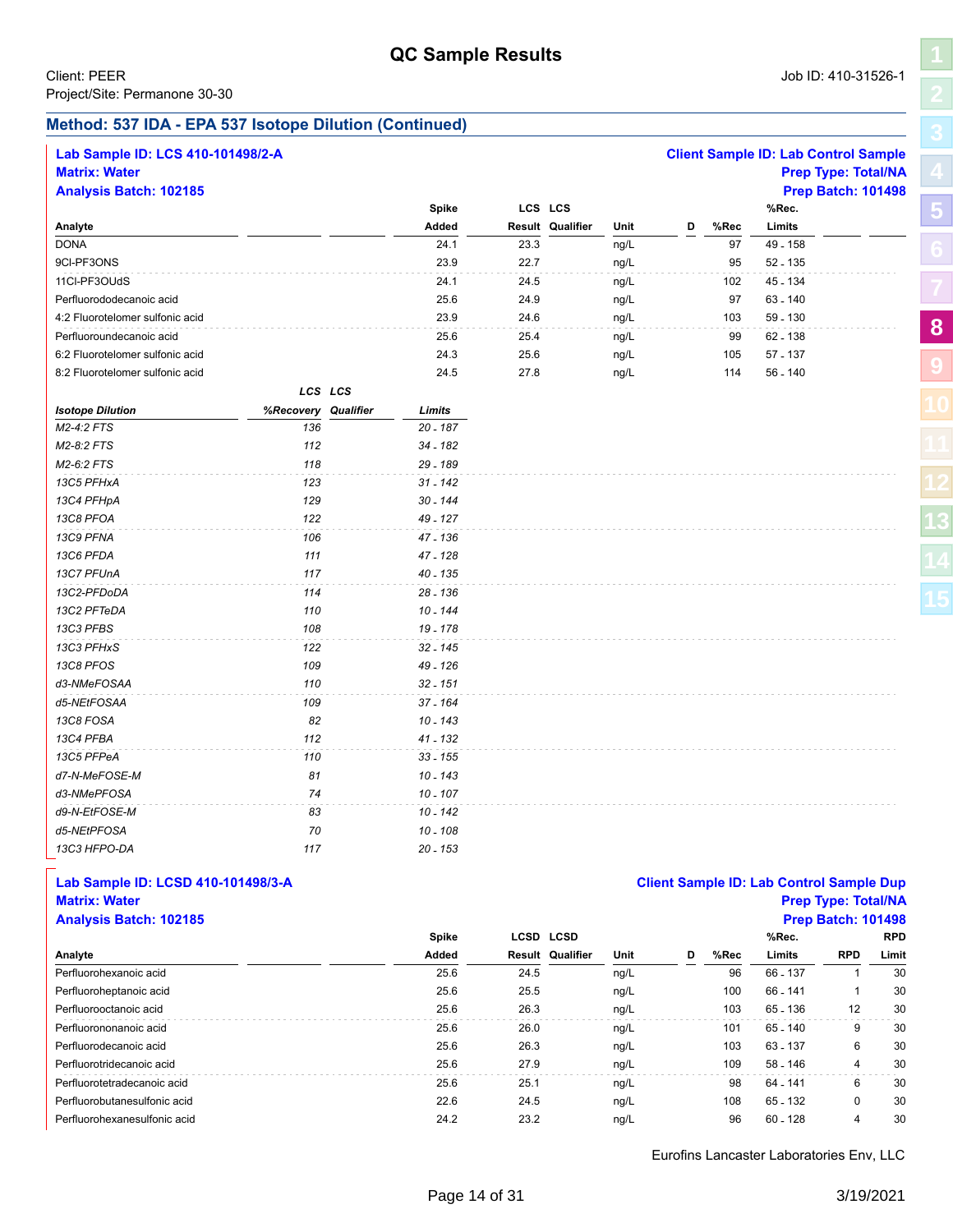**[5](#page-5-0)**

**[8](#page-11-0)**

**[9](#page-20-0)**

## **Method: 537 IDA - EPA 537 Isotope Dilution (Continued)**

| Lab Sample ID: LCSD 410-101498/3-A |                     |           |                     |      |                         |      |   |      | <b>Client Sample ID: Lab Control Sample Dup</b> |                            |            |
|------------------------------------|---------------------|-----------|---------------------|------|-------------------------|------|---|------|-------------------------------------------------|----------------------------|------------|
| <b>Matrix: Water</b>               |                     |           |                     |      |                         |      |   |      |                                                 | <b>Prep Type: Total/NA</b> |            |
| <b>Analysis Batch: 102185</b>      |                     |           |                     |      |                         |      |   |      |                                                 | <b>Prep Batch: 101498</b>  |            |
|                                    |                     |           | Spike               |      | <b>LCSD LCSD</b>        |      |   |      | %Rec.                                           |                            | <b>RPD</b> |
| Analyte                            |                     |           | Added               |      | <b>Result Qualifier</b> | Unit | D | %Rec | Limits                                          | <b>RPD</b>                 | Limit      |
| Perfluorooctanesulfonic acid       |                     |           | 24.5                | 23.5 |                         | ng/L |   | 96   | $51 - 126$                                      | $\overline{2}$             | 30         |
| <b>NEtFOSAA</b>                    |                     |           | 25.6                | 30.4 |                         | ng/L |   | 119  | 54 - 134                                        | 12                         | 30         |
| <b>NMeFOSAA</b>                    |                     |           | 25.6                | 28.4 |                         | ng/L |   | 111  | 58 - 143                                        | 8                          | 30         |
| 10:2 FTS                           |                     |           | 24.7                | 24.9 |                         | ng/L |   | 101  | 44 - 141                                        | $\overline{7}$             | 30         |
| Perfluoropentanesulfonic acid      |                     |           | 24.0                | 25.9 |                         | ng/L |   | 108  | 71 - 136                                        | 4                          | 30         |
| Perfluoroheptanesulfonic acid      |                     |           | 24.4                | 23.8 |                         | ng/L |   | 98   | 67 - 135                                        | $\overline{2}$             | 30         |
| Perfluorononanesulfonic acid       |                     |           | 24.6                | 23.5 |                         | ng/L |   | 96   | 67 - 137                                        | $\overline{4}$             | 30         |
| Perfluorodecanesulfonic acid       |                     |           | 24.7                | 24.6 |                         | ng/L |   | 100  | 61 - 134                                        | 4                          | 30         |
| Perfluorododecanesulfonic acid     |                     |           | 24.8                | 23.2 |                         | ng/L |   | 94   | 54 - 136                                        | 0                          | 30         |
| (PFDoS)                            |                     |           |                     |      |                         |      |   |      |                                                 |                            |            |
| Perfluorooctanesulfonamide         |                     |           | 25.6                | 29.0 |                         | ng/L |   | 113  | 55 - 130                                        | $\overline{2}$             | 30         |
| Perfluorohexadecanoic acid         |                     |           | 25.6                | 23.5 |                         | ng/L |   | 92   | 52 - 149                                        | $\mathbf{1}$               | 30         |
| Perfluorooctadecanoic acid         |                     |           | 25.6                | 20.3 |                         | ng/L |   | 79   | 32 - 167                                        | 5                          | 30         |
| Perfluorobutanoic acid             |                     |           | 25.6                | 26.1 |                         | ng/L |   | 102  | 62 - 156                                        | 0                          | 30         |
| Perfluoropentanoic acid            |                     |           | 25.6                | 25.8 |                         | ng/L |   | 101  | 72 - 139                                        | $\sqrt{2}$                 | 30         |
| NMeFOSE                            |                     |           | 25.6                | 24.0 |                         | ng/L |   | 94   | 52 - 131                                        | $\mathbf 0$                | 30         |
| <b>NMeFOSA</b>                     |                     |           | 25.6                | 26.4 |                         | ng/L |   | 103  | 49 - 141                                        | 5                          | 30         |
| <b>NEtFOSE</b>                     |                     |           | 25.6                | 25.3 |                         | ng/L |   | 99   | 49 - 128                                        | 3                          | 30         |
| <b>NEtFOSA</b>                     |                     |           | 25.6                | 26.7 |                         | ng/L |   | 104  | $50 - 136$                                      | $\mathbf 0$                | 30         |
| <b>HFPODA</b>                      |                     |           | 25.6                | 22.8 |                         | ng/L |   | 89   | 37 - 147                                        | 0                          | 30         |
| <b>DONA</b>                        |                     |           | 24.1                | 23.8 |                         | ng/L |   | 99   | 49 - 158                                        | $\overline{2}$             | 30         |
| 9CI-PF3ONS                         |                     |           | 23.9                | 22.5 |                         | ng/L |   | 94   | 52 - 135                                        | $\mathbf{1}$               | 30         |
| 11Cl-PF3OUdS                       |                     |           | 24.1                | 24.0 |                         | ng/L |   | 100  | 45 - 134                                        | $\overline{2}$             | 30         |
| Perfluorododecanoic acid           |                     |           | 25.6                | 26.4 |                         | ng/L |   | 103  | 63 - 140                                        | 6                          | 30         |
| 4:2 Fluorotelomer sulfonic acid    |                     |           | 23.9                | 25.3 |                         | ng/L |   | 106  | 59 - 130                                        | 3                          | 30         |
| Perfluoroundecanoic acid           |                     |           | 25.6                | 28.0 |                         | ng/L |   | 109  | 62 - 138                                        | 10                         | 30         |
| 6:2 Fluorotelomer sulfonic acid    |                     |           | 24.3                | 27.2 |                         | ng/L |   | 112  | 57 - 137                                        | 6                          | 30         |
| 8:2 Fluorotelomer sulfonic acid    |                     |           | 24.5                | 28.6 |                         | ng/L |   | 117  | 56 - 140                                        | 3                          | 30         |
|                                    |                     | LCSD LCSD |                     |      |                         |      |   |      |                                                 |                            |            |
| <b>Isotope Dilution</b>            | %Recovery Qualifier |           | Limits              |      |                         |      |   |      |                                                 |                            |            |
| M2-4:2 FTS                         | 178                 |           | $20 - 187$          |      |                         |      |   |      |                                                 |                            |            |
| M2-8:2 FTS                         | 143                 |           | 34 - 182            |      |                         |      |   |      |                                                 |                            |            |
| M2-6:2 FTS                         | 157                 |           | 29 - 189            |      |                         |      |   |      |                                                 |                            |            |
| 13C5 PFHxA                         | 160                 | *5+       | 31 <sub>-</sub> 142 |      |                         |      |   |      |                                                 |                            |            |
| 13C4 PFHpA                         | 168                 | *5+       | 30 - 144            |      |                         |      |   |      |                                                 |                            |            |
| 13C8 PFOA                          |                     | $153$ *5+ | 49 - 127            |      |                         |      |   |      |                                                 |                            |            |
| 13C9 PFNA                          | 128                 |           | 47 - 136            |      |                         |      |   |      |                                                 |                            |            |
| 13C6 PFDA                          |                     | 145 *5+   | 47 - 128            |      |                         |      |   |      |                                                 |                            |            |
| 13C7 PFUnA                         |                     | 137 *5+   | 40 - 135            |      |                         |      |   |      |                                                 |                            |            |
| 13C2-PFDoDA                        |                     | 150 *5+   | 28 - 136            |      |                         |      |   |      |                                                 |                            |            |
| 13C2 PFTeDA                        | 142                 |           | 10 - 144            |      |                         |      |   |      |                                                 |                            |            |
| 13C3 PFBS                          | 140                 |           | 19 - 178            |      |                         |      |   |      |                                                 |                            |            |
| 13C3 PFHxS                         |                     | 162 *5+   | 32 - 145            |      |                         |      |   |      |                                                 |                            |            |
| 13C8 PFOS                          |                     | 136 *5+   | 49 - 126            |      |                         |      |   |      |                                                 |                            |            |
| d3-NMeFOSAA                        | 139                 |           | $32 - 151$          |      |                         |      |   |      |                                                 |                            |            |
| d5-NEtFOSAA                        | 131                 |           | 37 - 164            |      |                         |      |   |      |                                                 |                            |            |
| 13C8 FOSA                          | 105                 |           | 10 - 143            |      |                         |      |   |      |                                                 |                            |            |
| 13C4 PFBA                          |                     | 145 *5+   | 41 - 132            |      |                         |      |   |      |                                                 |                            |            |
| 13C5 PFPeA                         | 135                 |           | $33 - 155$          |      |                         |      |   |      |                                                 |                            |            |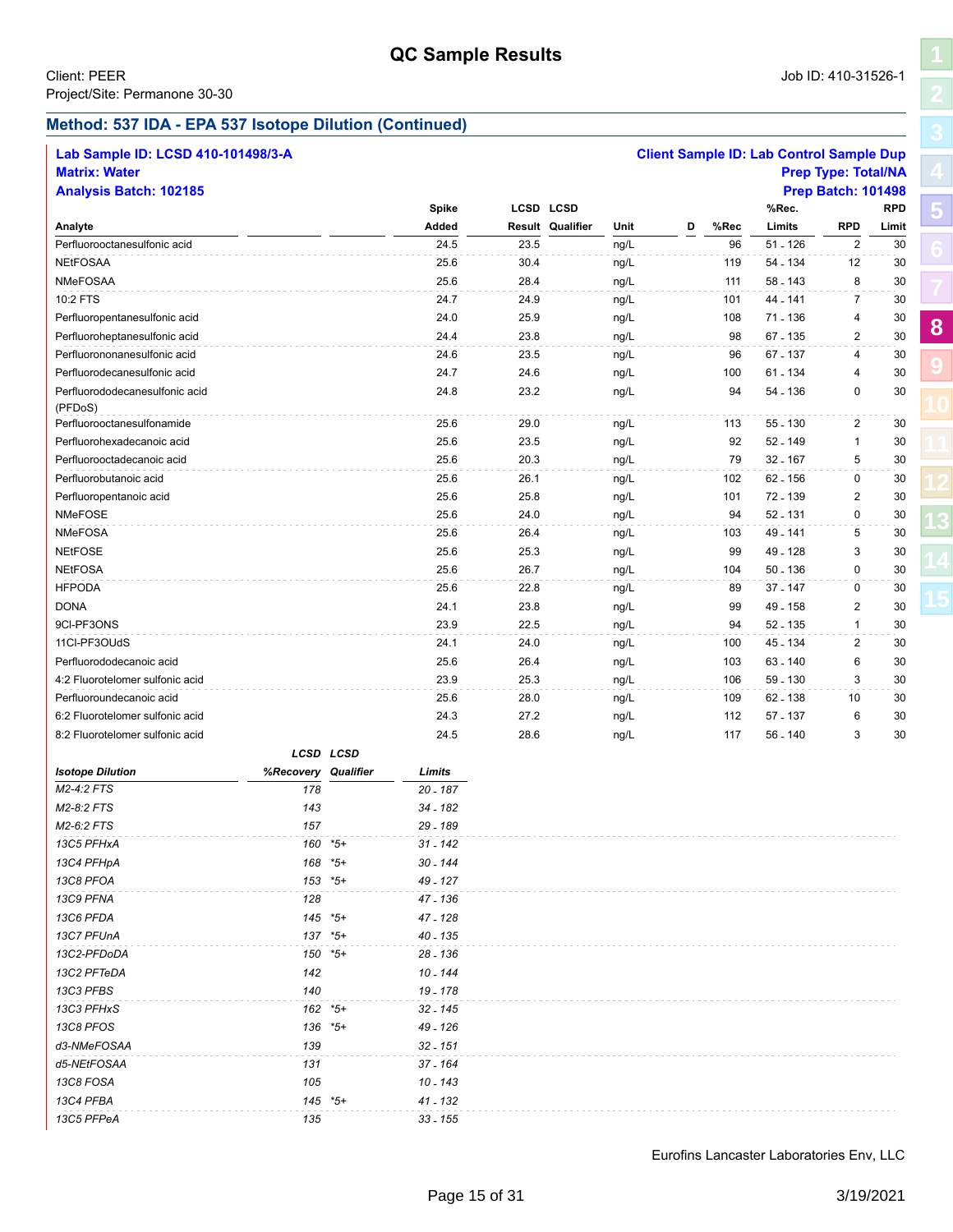**Method: 537 IDA - EPA 537 Isotope Dilution (Continued)**

| Lab Sample ID: LCSD 410-101498/3-A |           |                         |            |      |           |                 |   |                | <b>Client Sample ID: Lab Control Sample Dup</b> |              |
|------------------------------------|-----------|-------------------------|------------|------|-----------|-----------------|---|----------------|-------------------------------------------------|--------------|
| <b>Matrix: Water</b>               |           |                         |            |      |           |                 |   |                | <b>Prep Type: Total/NA</b>                      |              |
| <b>Analysis Batch: 102185</b>      |           |                         |            |      |           |                 |   |                | <b>Prep Batch: 101498</b>                       |              |
|                                    |           | LCSD LCSD               |            |      |           |                 |   |                |                                                 |              |
| <b>Isotope Dilution</b>            | %Recovery | Qualifier               | Limits     |      |           |                 |   |                |                                                 |              |
| d7-N-MeFOSE-M                      | 106       |                         | $10 - 143$ |      |           |                 |   |                |                                                 |              |
| d3-NMePFOSA                        | 97        |                         | $10 - 107$ |      |           |                 |   |                |                                                 |              |
|                                    |           |                         |            |      |           |                 |   |                |                                                 |              |
| d9-N-EtFOSE-M                      | 102       |                         | $10 - 142$ |      |           |                 |   |                |                                                 |              |
| d5-NEtPFOSA                        | 97        |                         | $10 - 108$ |      |           |                 |   |                |                                                 |              |
| 13C3 HFPO-DA                       | $157$ *5+ |                         | $20 - 153$ |      |           |                 |   |                |                                                 |              |
| Lab Sample ID: MB 410-102145/1-B   |           |                         |            |      |           |                 |   |                | <b>Client Sample ID: Method Blank</b>           |              |
| <b>Matrix: Water</b>               |           |                         |            |      |           |                 |   |                | <b>Prep Type: Total/NA</b>                      |              |
|                                    |           |                         |            |      |           |                 |   |                |                                                 |              |
| <b>Analysis Batch: 102671</b>      |           | MB MB                   |            |      |           |                 |   |                | <b>Prep Batch: 102145</b>                       |              |
|                                    |           |                         |            |      |           |                 |   |                |                                                 |              |
| Analyte                            |           | <b>Result Qualifier</b> |            | RL   |           | <b>MDL</b> Unit | D | Prepared       | Analyzed                                        | Dil Fac      |
| Perfluorohexanoic acid             |           | <b>ND</b>               |            | 1000 |           | 250 ng/L        |   | 03/11/21 11:01 | 03/12/21 18:58                                  | $\mathbf{1}$ |
| Perfluoroheptanoic acid            |           | <b>ND</b>               |            | 1000 |           | 250 ng/L        |   | 03/11/21 11:01 | 03/12/21 18:58                                  | 1            |
| Perfluorooctanoic acid             |           | <b>ND</b>               |            | 1000 |           | 250 ng/L        |   | 03/11/21 11:01 | 03/12/21 18:58                                  | $\mathbf{1}$ |
| Perfluorononanoic acid             |           | ND                      |            | 1000 |           | 250 ng/L        |   | 03/11/21 11:01 | 03/12/21 18:58                                  | 1            |
| Perfluorodecanoic acid             |           | <b>ND</b>               |            | 1000 |           | 250 ng/L        |   | 03/11/21 11:01 | 03/12/21 18:58                                  | 1            |
| Perfluorotridecanoic acid          |           | <b>ND</b>               |            | 1000 |           | 250 ng/L        |   | 03/11/21 11:01 | 03/12/21 18:58                                  | $\mathbf{1}$ |
| Perfluorotetradecanoic acid        |           | ND                      |            | 1000 |           | 250 ng/L        |   | 03/11/21 11:01 | 03/12/21 18:58                                  | 1            |
| Perfluorobutanesulfonic acid       |           | <b>ND</b>               |            | 1000 |           | 250 ng/L        |   | 03/11/21 11:01 | 03/12/21 18:58                                  | 1            |
| Perfluorohexanesulfonic acid       |           | <b>ND</b>               |            | 1000 |           | 250 ng/L        |   | 03/11/21 11:01 | 03/12/21 18:58                                  | 1            |
| Perfluorooctanesulfonic acid       |           | ND                      |            | 1000 |           | 250 ng/L        |   | 03/11/21 11:01 | 03/12/21 18:58                                  | 1            |
| <b>NEtFOSAA</b>                    |           | <b>ND</b>               |            | 1500 |           | 250 ng/L        |   | 03/11/21 11:01 | 03/12/21 18:58                                  | 1            |
| <b>NMeFOSAA</b>                    |           | <b>ND</b>               |            | 1000 |           | 300 ng/L        |   | 03/11/21 11:01 | 03/12/21 18:58                                  | $\mathbf{1}$ |
| 10:2 FTS                           |           | <b>ND</b>               |            | 2500 |           | 500 ng/L        |   | 03/11/21 11:01 | 03/12/21 18:58                                  | $\mathbf{1}$ |
| Perfluoropentanesulfonic acid      |           | <b>ND</b>               |            | 1000 |           | 250 ng/L        |   | 03/11/21 11:01 | 03/12/21 18:58                                  | 1            |
| Perfluoroheptanesulfonic acid      |           | <b>ND</b>               |            | 1000 |           | 250 ng/L        |   | 03/11/21 11:01 | 03/12/21 18:58                                  | $\mathbf{1}$ |
| Perfluorononanesulfonic acid       |           | ND.                     |            | 1000 |           | 250 ng/L        |   | 03/11/21 11:01 | 03/12/21 18:58                                  | 1            |
| Perfluorodecanesulfonic acid       |           | ND.                     |            | 1000 |           | 250 ng/L        |   | 03/11/21 11:01 | 03/12/21 18:58                                  | 1            |
| Perfluorododecanesulfonic acid     |           | <b>ND</b>               |            | 1500 |           | 250 ng/L        |   | 03/11/21 11:01 | 03/12/21 18:58                                  | $\mathbf{1}$ |
| (PFDoS)                            |           |                         |            |      |           |                 |   |                |                                                 |              |
| Perfluorooctanesulfonamide         |           | ND                      |            | 1000 |           | 250 ng/L        |   | 03/11/21 11:01 | 03/12/21 18:58                                  | 1            |
| Perfluorohexadecanoic acid         |           | <b>ND</b>               |            | 1500 |           | 500 ng/L        |   | 03/11/21 11:01 | 03/12/21 18:58                                  | 1            |
| Perfluorooctadecanoic acid         |           | ND.                     |            | 1500 |           | 500 ng/L        |   | 03/11/21 11:01 | 03/12/21 18:58                                  | 1            |
| Perfluorobutanoic acid             |           | ND.                     |            | 2500 | 1000 ng/L |                 |   | 03/11/21 11:01 | 03/12/21 18:58                                  |              |
|                                    |           |                         |            |      |           |                 |   |                |                                                 |              |
| Perfluoropentanoic acid            |           | ND                      |            | 1000 |           | 250 ng/L        |   | 03/11/21 11:01 | 03/12/21 18:58                                  |              |
| NMeFOSE                            |           | <b>ND</b>               |            | 1500 |           | 500 ng/L        |   | 03/11/21 11:01 | 03/12/21 18:58                                  | 1            |
| NMeFOSA                            |           | ND                      |            | 1500 |           | 500 ng/L        |   | 03/11/21 11:01 | 03/12/21 18:58                                  | 1            |
| <b>NEtFOSE</b>                     |           | <b>ND</b>               |            | 1500 |           | 500 ng/L        |   | 03/11/21 11:01 | 03/12/21 18:58                                  | 1            |
| <b>NEtFOSA</b>                     |           | ND                      |            | 2500 |           | 500 ng/L        |   | 03/11/21 11:01 | 03/12/21 18:58                                  | 1            |
| <b>HFPODA</b>                      |           | ND                      |            | 1500 |           | 250 ng/L        |   | 03/11/21 11:01 | 03/12/21 18:58                                  | 1            |
| <b>DONA</b>                        |           | ND                      |            | 1000 |           | 250 ng/L        |   | 03/11/21 11:01 | 03/12/21 18:58                                  | 1            |
| 9CI-PF3ONS                         |           | ND                      |            | 1000 |           | 250 ng/L        |   | 03/11/21 11:01 | 03/12/21 18:58                                  | 1            |
| 11Cl-PF3OUdS                       |           | ND                      |            | 1000 |           | 250 ng/L        |   | 03/11/21 11:01 | 03/12/21 18:58                                  | 1            |
| Perfluorododecanoic acid           |           | ND                      |            | 1000 |           | 250 ng/L        |   | 03/11/21 11:01 | 03/12/21 18:58                                  |              |
| 4:2 Fluorotelomer sulfonic acid    |           | ND                      |            | 1000 |           | 250 ng/L        |   | 03/11/21 11:01 | 03/12/21 18:58                                  |              |
| Perfluoroundecanoic acid           |           | ND                      |            | 1000 |           | 250 ng/L        |   | 03/11/21 11:01 | 03/12/21 18:58                                  | 1            |
| 6:2 Fluorotelomer sulfonic acid    |           | ND                      |            | 2500 |           | 1000 ng/L       |   | 03/11/21 11:01 | 03/12/21 18:58                                  | 1            |
| 8:2 Fluorotelomer sulfonic acid    |           | <b>ND</b>               |            | 1500 |           | 500 ng/L        |   | 03/11/21 11:01 | 03/12/21 18:58                                  | 1            |

**[5](#page-5-0)**

**[8](#page-11-0)**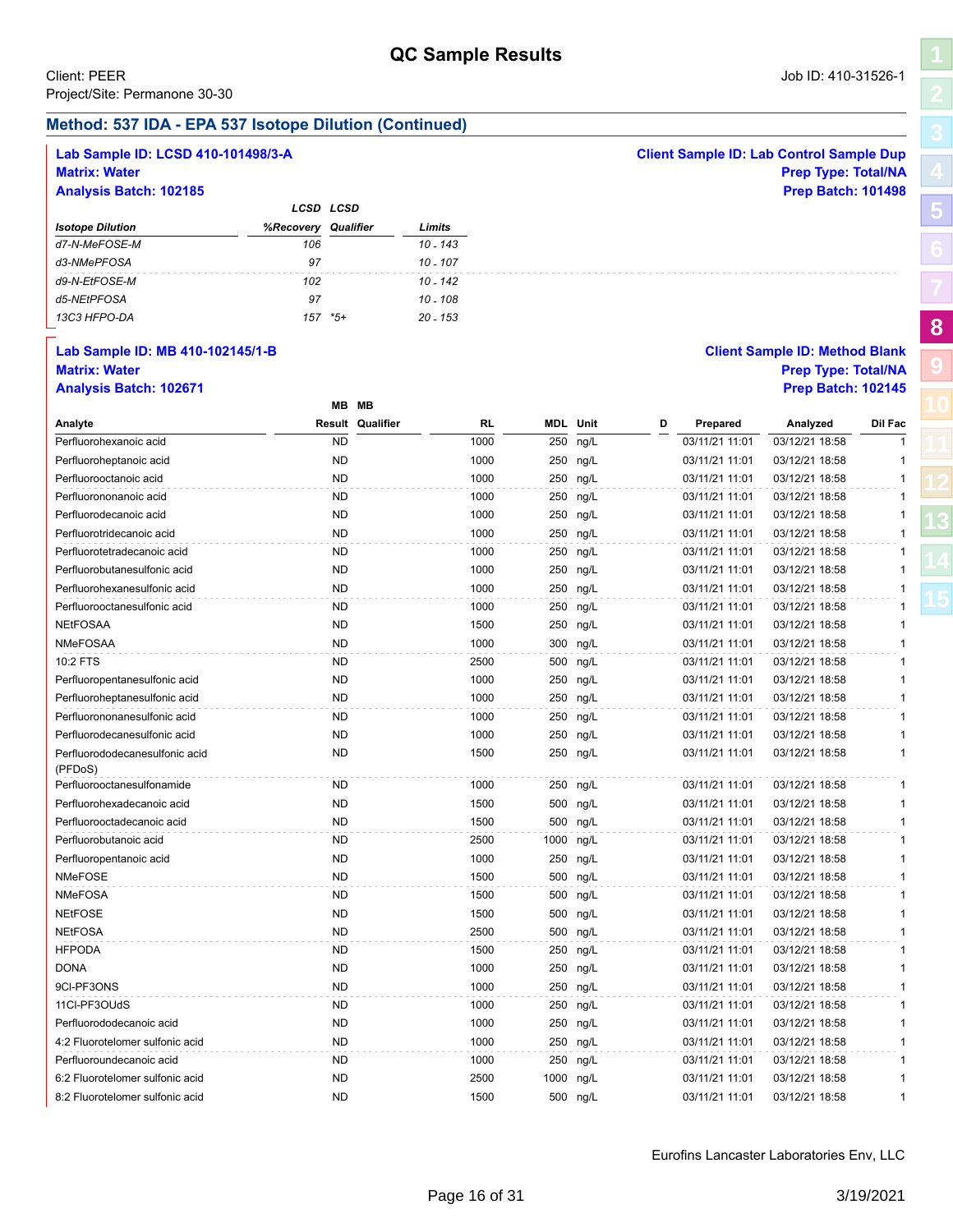### **Method: 537 IDA - EPA 537 Isotope Dilution (Continued)**

|                         | MB MB               |            |                |                |         |  |
|-------------------------|---------------------|------------|----------------|----------------|---------|--|
| <b>Isotope Dilution</b> | %Recovery Qualifier | Limits     | Prepared       | Analyzed       | Dil Fac |  |
| M2-4:2 FTS              | 134                 | $20 - 187$ | 03/11/21 11:01 | 03/12/21 18:58 |         |  |
| M2-8:2 FTS              | 116                 | 34 - 182   | 03/11/21 11:01 | 03/12/21 18:58 |         |  |
| M2-6:2 FTS              | 115                 | $29 - 189$ | 03/11/21 11:01 | 03/12/21 18:58 |         |  |
| 13C5 PFHxA              | 112                 | $31 - 142$ | 03/11/21 11:01 | 03/12/21 18:58 |         |  |
| 13C4 PFHpA              | 125                 | $30 - 144$ | 03/11/21 11:01 | 03/12/21 18:58 |         |  |
| 13C8 PFOA               | 110                 | 49 - 127   | 03/11/21 11:01 | 03/12/21 18:58 |         |  |
| 13C9 PFNA               | 104                 | 47 - 136   | 03/11/21 11:01 | 03/12/21 18:58 |         |  |
| 13C6 PFDA               | 104                 | 47 - 128   | 03/11/21 11:01 | 03/12/21 18:58 |         |  |
| 13C7 PFUnA              | 105                 | 40 - 135   | 03/11/21 11:01 | 03/12/21 18:58 |         |  |
| 13C2-PFDoDA             | 109                 | $28 - 136$ | 03/11/21 11:01 | 03/12/21 18:58 |         |  |
| 13C2 PFTeDA             | 95                  | $10 - 144$ | 03/11/21 11:01 | 03/12/21 18:58 |         |  |
| 13C3 PFBS               | 107                 | 19 - 178   | 03/11/21 11:01 | 03/12/21 18:58 |         |  |
| 13C3 PFHxS              | 120                 | $32 - 145$ | 03/11/21 11:01 | 03/12/21 18:58 |         |  |
| 13C8 PFOS               | 103                 | 49 - 126   | 03/11/21 11:01 | 03/12/21 18:58 |         |  |
| d3-NMeFOSAA             | 92                  | $32 - 151$ | 03/11/21 11:01 | 03/12/21 18:58 |         |  |
| d5-NEtFOSAA             | 90                  | $37 - 164$ | 03/11/21 11:01 | 03/12/21 18:58 |         |  |
| 13C8 FOSA               | 66                  | $10 - 143$ | 03/11/21 11:01 | 03/12/21 18:58 |         |  |
| 13C4 PFBA               | 105                 | $41 - 132$ | 03/11/21 11:01 | 03/12/21 18:58 |         |  |
| 13C5 PFPeA              | 97                  | $33 - 155$ | 03/11/21 11:01 | 03/12/21 18:58 |         |  |
| d7-N-MeFOSE-M           | 49                  | $10 - 143$ | 03/11/21 11:01 | 03/12/21 18:58 |         |  |
| d3-NMePFOSA             | 26                  | $10 - 107$ | 03/11/21 11:01 | 03/12/21 18:58 |         |  |
| d9-N-EtFOSE-M           | 49                  | $10 - 142$ | 03/11/21 11:01 | 03/12/21 18:58 |         |  |
| d5-NEtPFOSA             | 23                  | 10 - 108   | 03/11/21 11:01 | 03/12/21 18:58 |         |  |
| 13C3 HFPO-DA            | 91                  | $20 - 153$ | 03/11/21 11:01 | 03/12/21 18:58 |         |  |

### **Lab Sample ID: LCS 410-102145/2-B Client Sample ID: Lab Control Sample Matrix: Water Prep Type: Total/NA**

### **Analysis Batch: 102671 Prep Batch: 102145** Perfluorohexanoic acid 6400 6400 5890 ng/L 92 66 - 137 **Analyte LCS LCS Result Qualifier Unit D %Rec Spike Added %Rec. Limits** Perfluoroheptanoic acid and the content of the content of the content of the content of the content of the content of the content of the content of the content of the content of the content of the content of the content of Perfluorooctanoic acid acid accords acid accords to the contract of the contract of the 6400 6580 ng/L 103 65 - 136 Perfluorononanoic acid active active active active active active active active active behavior of the contract of the 65 - 140 m  $6400$  and  $6400$  5990 m  $19/$ L 94 65 - 140 Perfluorodecanoic acid acid acid control control of the control of the 6400 control of the formula of the 63 - 137 control of the 63 - 137 control of the formula of the formula of the formula of the formula of the formula Perfluorotridecanoic acid and the control of the control of the 6400 6200 ng/L 97 58 - 146 Perfluorotetradecanoic acid and the content of the content of the 6400 6810 ng/L 91 64 - 141 Perfluorobutanesulfonic acid and the state of the state of the state of the state of the state of the state of the state of the state of the state of the state of the state of the state of the state of the state of the sta Perfluorohexanesulfonic acid acid according to the control of the 6050 60-128 ng/L 90 60 - 128 Perfluorooctanesulfonic acid 6120 5160 ng/L 84 51 - 126 NEtFOSAA 6400 6210 ng/L 97 54 - 134 NMeFOSAA 6400 5810 ng/L 91 58 - 143 10:2 FTS 6170 5420 ng/L 88 44 - 141 Perfluoropentanesulfonic acid according to the control of the control of the 6000 6170 ng/L 103 71 - 136 Perfluoroheptanesulfonic acid acid according to the context of the context of the context of the context of the context of the context of the context of the context of the context of the context of the context of the conte Perfluorononanesulfonic acid acid according to the control of the 6140 6010 ng/L 98 67 - 137 Perfluorodecanesulfonic acid acid according to the control of the 6160 6160 of the fluorodecanesulfonic acid 61 - 134 Perfluorododecanesulfonic acid (PFDoS) 6200 5540 ng/L 89 54 - 136 Perfluorooctanesulfonamide and the content of the content of the 6400 content of the formula to the formula of the formula of the formula of the formula of the formula of the formula of the formula of the formula of the fo Perfluorohexadecanoic acid **6400** 5330 ng/L 83 52 - 149 Perfluorooctadecanoic acid and the control of the control of the 6400 control of the control of the 32 - 167 control of the control of the control of the control of the control of the control of the control of the control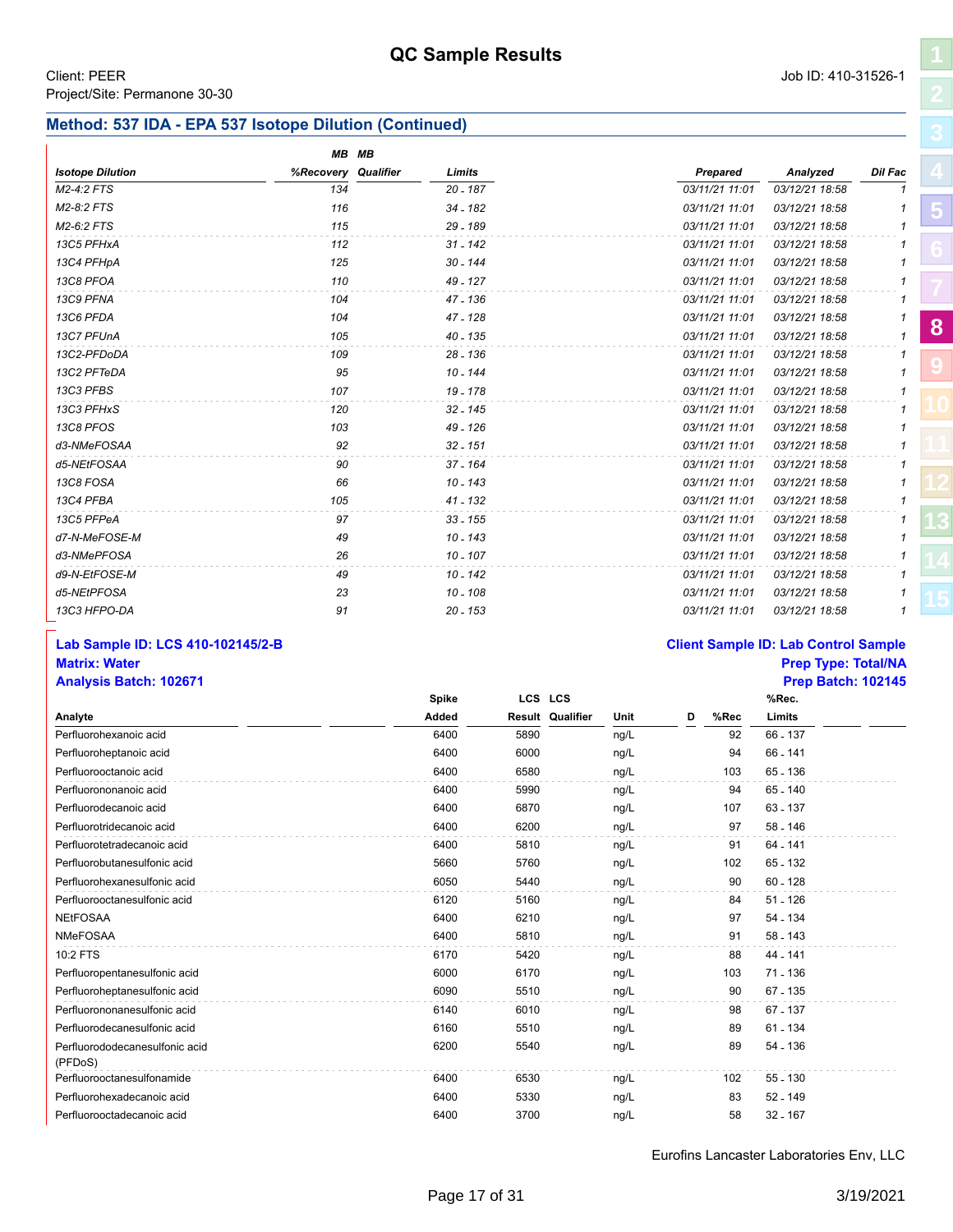Perfluorohexanoic acid

Perfluoroheptanoic acid

**[5](#page-5-0)**

**[8](#page-11-0)**

**[9](#page-20-0)**

### **Method: 537 IDA - EPA 537 Isotope Dilution (Continued)**

| Lab Sample ID: LCS 410-102145/2-B  |                     |  |              |      |                  |      |   |      | <b>Client Sample ID: Lab Control Sample</b>     |                            |
|------------------------------------|---------------------|--|--------------|------|------------------|------|---|------|-------------------------------------------------|----------------------------|
| <b>Matrix: Water</b>               |                     |  |              |      |                  |      |   |      |                                                 | <b>Prep Type: Total/NA</b> |
| <b>Analysis Batch: 102671</b>      |                     |  |              |      |                  |      |   |      |                                                 | <b>Prep Batch: 102145</b>  |
|                                    |                     |  | <b>Spike</b> |      | LCS LCS          |      |   |      | %Rec.                                           |                            |
| Analyte                            |                     |  | Added        |      | Result Qualifier | Unit | D | %Rec | Limits                                          |                            |
| Perfluorobutanoic acid             |                     |  | 6400         | 6940 |                  | ng/L |   | 108  | 62 - 156                                        |                            |
| Perfluoropentanoic acid            |                     |  | 6400         | 6340 |                  | ng/L |   | 99   | 72 - 139                                        |                            |
| <b>NMeFOSE</b>                     |                     |  | 6400         | 5480 |                  | ng/L |   | 86   | 52 - 131                                        |                            |
| <b>NMeFOSA</b>                     |                     |  | 6400         | 5520 |                  | ng/L |   | 86   | 49 - 141                                        |                            |
| <b>NEtFOSE</b>                     |                     |  | 6400         | 5660 |                  | ng/L |   | 88   | 49 - 128                                        |                            |
| <b>NEtFOSA</b>                     |                     |  | 6400         | 6120 |                  | ng/L |   | 96   | $50 - 136$                                      |                            |
| <b>HFPODA</b>                      |                     |  | 6400         | 5660 |                  | ng/L |   | 88   | 37 - 147                                        |                            |
| <b>DONA</b>                        |                     |  | 6030         | 5200 |                  | ng/L |   | 86   | 49 - 158                                        |                            |
| 9CI-PF3ONS                         |                     |  | 5960         | 5380 |                  | ng/L |   | 90   | 52 - 135                                        |                            |
| 11Cl-PF3OUdS                       |                     |  | 6030         | 5550 |                  | ng/L |   | 92   | 45 - 134                                        |                            |
| Perfluorododecanoic acid           |                     |  | 6400         | 6370 |                  | ng/L |   | 100  | 63 - 140                                        |                            |
| 4:2 Fluorotelomer sulfonic acid    |                     |  | 5980         | 6000 |                  | ng/L |   | 100  | 59 - 130                                        |                            |
| Perfluoroundecanoic acid           |                     |  | 6400         | 6600 |                  | ng/L |   | 103  | 62 - 138                                        |                            |
| 6:2 Fluorotelomer sulfonic acid    |                     |  | 6070         | 5830 |                  | ng/L |   | 96   | 57 - 137                                        |                            |
| 8:2 Fluorotelomer sulfonic acid    |                     |  | 6130         | 6370 |                  | ng/L |   | 104  | 56 - 140                                        |                            |
|                                    | LCS LCS             |  |              |      |                  |      |   |      |                                                 |                            |
| <b>Isotope Dilution</b>            | %Recovery Qualifier |  | Limits       |      |                  |      |   |      |                                                 |                            |
| M2-4:2 FTS                         | 133                 |  | 20 - 187     |      |                  |      |   |      |                                                 |                            |
| M2-8:2 FTS                         | 130                 |  | 34 - 182     |      |                  |      |   |      |                                                 |                            |
| M2-6:2 FTS                         | 131                 |  | 29 - 189     |      |                  |      |   |      |                                                 |                            |
| 13C5 PFHxA                         | 116                 |  | $31 - 142$   |      |                  |      |   |      |                                                 |                            |
| 13C4 PFHpA                         | 131                 |  | 30 - 144     |      |                  |      |   |      |                                                 |                            |
| 13C8 PFOA                          | 114                 |  | 49 - 127     |      |                  |      |   |      |                                                 |                            |
| 13C9 PFNA                          | 113                 |  | 47 - 136     |      |                  |      |   |      |                                                 |                            |
| 13C6 PFDA                          | 105                 |  | 47 - 128     |      |                  |      |   |      |                                                 |                            |
| 13C7 PFUnA                         | 104                 |  | 40 - 135     |      |                  |      |   |      |                                                 |                            |
| 13C2-PFDoDA                        | 112                 |  | 28 - 136     |      |                  |      |   |      |                                                 |                            |
| 13C2 PFTeDA                        | 98                  |  | 10 - 144     |      |                  |      |   |      |                                                 |                            |
| 13C3 PFBS                          | 111                 |  | 19 - 178     |      |                  |      |   |      |                                                 |                            |
| 13C3 PFHxS                         | 127                 |  | 32 - 145     |      |                  |      |   |      |                                                 |                            |
| 13C8 PFOS                          | 111                 |  | 49 - 126     |      |                  |      |   |      |                                                 |                            |
| d3-NMeFOSAA                        | 82                  |  | $32 - 151$   |      |                  |      |   |      |                                                 |                            |
| d5-NEtFOSAA                        | 74                  |  | 37 - 164     |      |                  |      |   |      |                                                 |                            |
| 13C8 FOSA                          | 60                  |  | 10 - 143     |      |                  |      |   |      |                                                 |                            |
| 13C4 PFBA                          | 112                 |  | 41 - 132     |      |                  |      |   |      |                                                 |                            |
| 13C5 PFPeA                         | 100                 |  | $33 - 155$   |      |                  |      |   |      |                                                 |                            |
| d7-N-MeFOSE-M                      | 61                  |  | $10 - 143$   |      |                  |      |   |      |                                                 |                            |
| d3-NMePFOSA                        | 38                  |  | $10 - 107$   |      |                  |      |   |      |                                                 |                            |
| d9-N-EtFOSE-M                      | 60                  |  | $10 - 142$   |      |                  |      |   |      |                                                 |                            |
| d5-NEtPFOSA                        | 33                  |  | 10 - 108     |      |                  |      |   |      |                                                 |                            |
| 13C3 HFPO-DA                       | 94                  |  | $20 - 153$   |      |                  |      |   |      |                                                 |                            |
|                                    |                     |  |              |      |                  |      |   |      |                                                 |                            |
| Lab Sample ID: LCSD 410-102145/3-B |                     |  |              |      |                  |      |   |      | <b>Client Sample ID: Lab Control Sample Dup</b> |                            |
| <b>Matrix: Water</b>               |                     |  |              |      |                  |      |   |      | <b>Prep Type: Total/NA</b>                      |                            |
| <b>Analysis Batch: 102671</b>      |                     |  |              |      |                  |      |   |      |                                                 | <b>Prep Batch: 102145</b>  |
|                                    |                     |  | <b>Spike</b> |      | LCSD LCSD        |      |   |      | %Rec.                                           | <b>RPD</b>                 |
| Analyte                            |                     |  | Added        |      | Result Qualifier | Unit | D | %Rec | Limits                                          | <b>RPD</b><br>Limit        |

| 6400 | 5890 | ng/L | 92 | 66 - 137 0  | - 30 |
|------|------|------|----|-------------|------|
| 6400 | 5850 | ng/L |    | 91 66 141 3 | - 30 |
|      |      |      |    |             |      |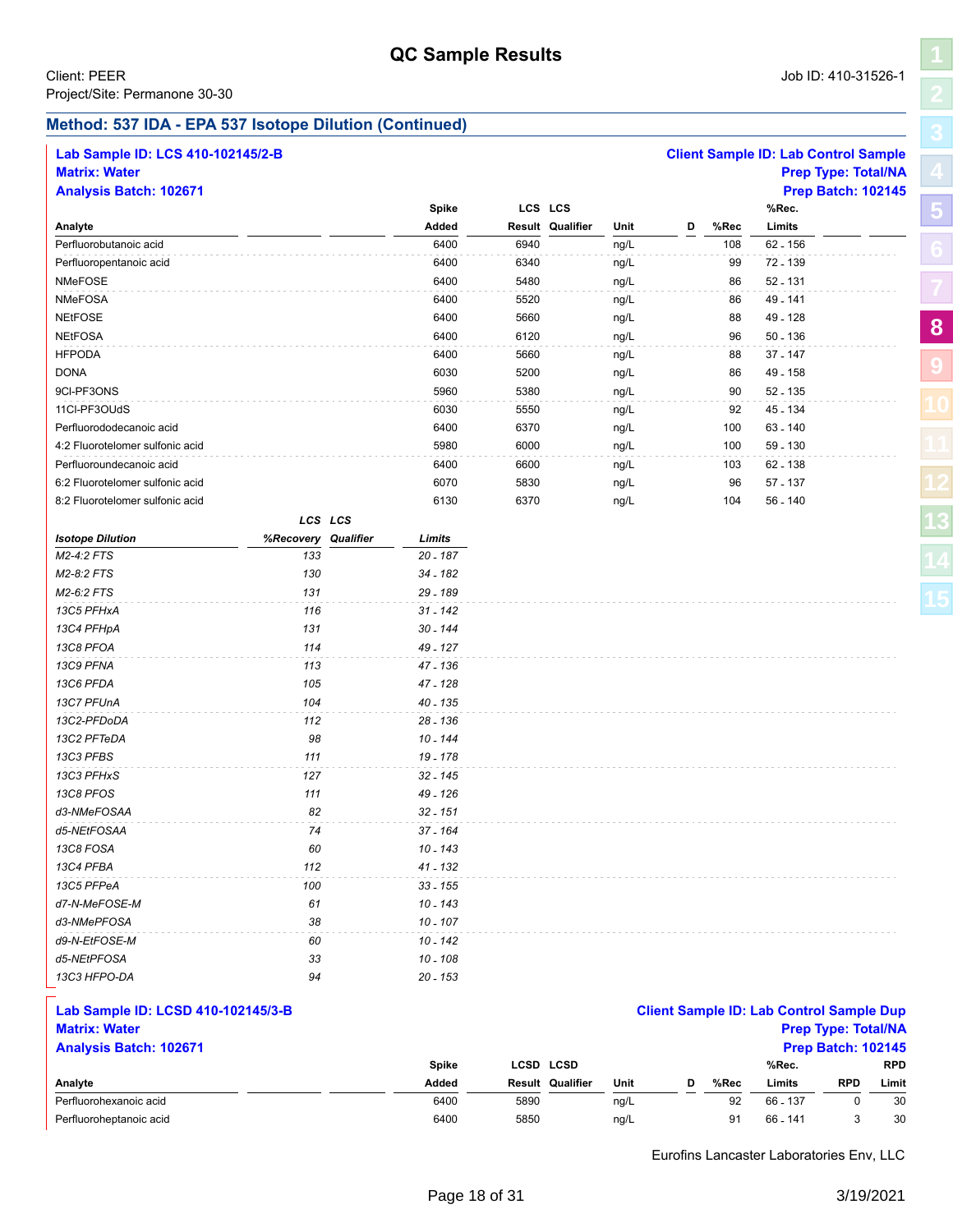**[5](#page-5-0)**

**[8](#page-11-0)**

**[9](#page-20-0)**

# **Method: 537 IDA - EPA 537 Isotope Dilution (Continued)**

*13C3 PFBS 106 19 - 178*

| Lab Sample ID: LCSD 410-102145/3-B |                     |            |      |                         |      |   |      | <b>Client Sample ID: Lab Control Sample Dup</b> |                            |            |
|------------------------------------|---------------------|------------|------|-------------------------|------|---|------|-------------------------------------------------|----------------------------|------------|
| <b>Matrix: Water</b>               |                     |            |      |                         |      |   |      |                                                 | <b>Prep Type: Total/NA</b> |            |
| <b>Analysis Batch: 102671</b>      |                     |            |      |                         |      |   |      |                                                 | <b>Prep Batch: 102145</b>  |            |
|                                    |                     | Spike      |      | <b>LCSD LCSD</b>        |      |   |      | %Rec.                                           |                            | <b>RPD</b> |
| Analyte                            |                     | Added      |      | <b>Result Qualifier</b> | Unit | D | %Rec | Limits                                          | <b>RPD</b>                 | Limit      |
| Perfluorooctanoic acid             |                     | 6400       | 6760 |                         | ng/L |   | 106  | 65 - 136                                        | 3                          | 30         |
| Perfluorononanoic acid             |                     | 6400       | 5940 |                         | ng/L |   | 93   | 65 - 140                                        | 1                          | 30         |
| Perfluorodecanoic acid             |                     | 6400       | 7000 |                         | ng/L |   | 109  | 63 - 137                                        | $\overline{2}$             | 30         |
| Perfluorotridecanoic acid          |                     | 6400       | 6520 |                         | ng/L |   | 102  | 58 - 146                                        | 5                          | 30         |
| Perfluorotetradecanoic acid        |                     | 6400       | 5980 |                         | ng/L |   | 93   | 64 - 141                                        | 3                          | 30         |
| Perfluorobutanesulfonic acid       |                     | 5660       | 5820 |                         | ng/L |   | 103  | 65 - 132                                        | 1                          | 30         |
| Perfluorohexanesulfonic acid       |                     | 6050       | 5400 |                         | ng/L |   | 89   | $60 - 128$                                      | 1                          | 30         |
| Perfluorooctanesulfonic acid       |                     | 6120       | 5180 |                         | ng/L |   | 85   | 51 - 126                                        | 0                          | 30         |
| <b>NEtFOSAA</b>                    |                     | 6400       | 6230 |                         | ng/L |   | 97   | 54 - 134                                        | 0                          | 30         |
| <b>NMeFOSAA</b>                    |                     | 6400       | 6290 |                         | ng/L |   | 98   | 58 - 143                                        | 8                          | 30         |
| 10:2 FTS                           |                     | 6170       | 6360 |                         | ng/L |   | 103  | 44 - 141                                        | 16                         | 30         |
| Perfluoropentanesulfonic acid      |                     | 6000       | 6150 |                         | ng/L |   | 102  | 71 - 136                                        | 0                          | 30         |
| Perfluoroheptanesulfonic acid      |                     | 6090       | 5570 |                         | ng/L |   | 91   | 67 - 135                                        | $\mathbf{1}$               | 30         |
| Perfluorononanesulfonic acid       |                     | 6140       | 5560 |                         | ng/L |   | 91   | 67 - 137                                        | 8                          | 30         |
| Perfluorodecanesulfonic acid       |                     | 6160       | 5450 |                         | ng/L |   | 88   | 61 - 134                                        | 1                          | 30         |
| Perfluorododecanesulfonic acid     |                     | 6200       | 5150 |                         | ng/L |   | 83   | 54 - 136                                        | 7                          | 30         |
| (PFDoS)                            |                     |            |      |                         |      |   |      |                                                 |                            |            |
| Perfluorooctanesulfonamide         |                     | 6400       | 6810 |                         | ng/L |   | 106  | 55 - 130                                        | 4                          | 30         |
| Perfluorohexadecanoic acid         |                     | 6400       | 5350 |                         | ng/L |   | 84   | $52 - 149$                                      | 0                          | 30         |
| Perfluorooctadecanoic acid         |                     | 6400       | 3610 |                         | ng/L |   | 56   | $32 - 167$                                      | 2                          | 30         |
| Perfluorobutanoic acid             |                     | 6400       | 6690 |                         | ng/L |   | 105  | 62 - 156                                        | $\overline{4}$             | 30         |
| Perfluoropentanoic acid            |                     | 6400       | 6060 |                         | ng/L |   | 95   | 72 - 139                                        | 4                          | 30         |
| NMeFOSE                            |                     | 6400       | 5240 |                         | ng/L |   | 82   | 52 - 131                                        | $\overline{\mathbf{4}}$    | 30         |
| <b>NMeFOSA</b>                     |                     | 6400       | 6290 |                         | ng/L |   | 98   | 49 - 141                                        | 13                         | 30         |
| <b>NEtFOSE</b>                     |                     | 6400       | 5700 |                         | ng/L |   | 89   | 49 - 128                                        | $\mathbf{1}$               | 30         |
| <b>NEtFOSA</b>                     |                     | 6400       | 6470 |                         | ng/L |   | 101  | 50 - 136                                        | 6                          | 30         |
| <b>HFPODA</b>                      |                     | 6400       | 6010 |                         | ng/L |   | 94   | 37 - 147                                        | 6                          | 30         |
| <b>DONA</b>                        |                     | 6030       | 5310 |                         | ng/L |   | 88   | 49 - 158                                        | 2                          | 30         |
| 9CI-PF3ONS                         |                     | 5960       | 5130 |                         | ng/L |   | 86   | 52 - 135                                        | 5                          | 30         |
| 11Cl-PF3OUdS                       |                     | 6030       | 5610 |                         | ng/L |   | 93   | 45 - 134                                        | 1                          | 30         |
| Perfluorododecanoic acid           |                     | 6400       | 6540 |                         | ng/L |   | 102  | 63 - 140                                        | 3                          | 30         |
| 4:2 Fluorotelomer sulfonic acid    |                     | 5980       | 6200 |                         | ng/L |   | 104  | 59 - 130                                        | 3                          | 30         |
| Perfluoroundecanoic acid           |                     | 6400       | 6380 |                         | ng/L |   | 100  | 62 - 138                                        | 3                          | 30         |
| 6:2 Fluorotelomer sulfonic acid    |                     | 6070       | 5910 |                         | ng/L |   | 97   | 57 - 137                                        | 2                          | 30         |
| 8:2 Fluorotelomer sulfonic acid    |                     | 6130       | 6980 |                         | ng/L |   | 114  | 56 - 140                                        | 9                          | 30         |
|                                    | LCSD LCSD           |            |      |                         |      |   |      |                                                 |                            |            |
| <b>Isotope Dilution</b>            | %Recovery Qualifier | Limits     |      |                         |      |   |      |                                                 |                            |            |
| M2-4:2 FTS                         | 140                 | $20 - 187$ |      |                         |      |   |      |                                                 |                            |            |
| M2-8:2 FTS                         | 110                 | 34 - 182   |      |                         |      |   |      |                                                 |                            |            |
| M2-6:2 FTS                         | 132                 | 29 - 189   |      |                         |      |   |      |                                                 |                            |            |
| 13C5 PFHxA                         | 122                 | $31 - 142$ |      |                         |      |   |      |                                                 |                            |            |
| 13C4 PFHpA                         | 138                 | $30 - 144$ |      |                         |      |   |      |                                                 |                            |            |
| 13C8 PFOA                          | 119                 | 49 - 127   |      |                         |      |   |      |                                                 |                            |            |
| 13C9 PFNA                          | 112                 | 47 - 136   |      |                         |      |   |      |                                                 |                            |            |
| 13C6 PFDA                          | 108                 | 47 - 128   |      |                         |      |   |      |                                                 |                            |            |
| 13C7 PFUnA                         | 106                 | 40 - 135   |      |                         |      |   |      |                                                 |                            |            |
| 13C2-PFDoDA                        | 107                 | 28 - 136   |      |                         |      |   |      |                                                 |                            |            |
| 13C2 PFTeDA                        | 94                  | $10 - 144$ |      |                         |      |   |      |                                                 |                            |            |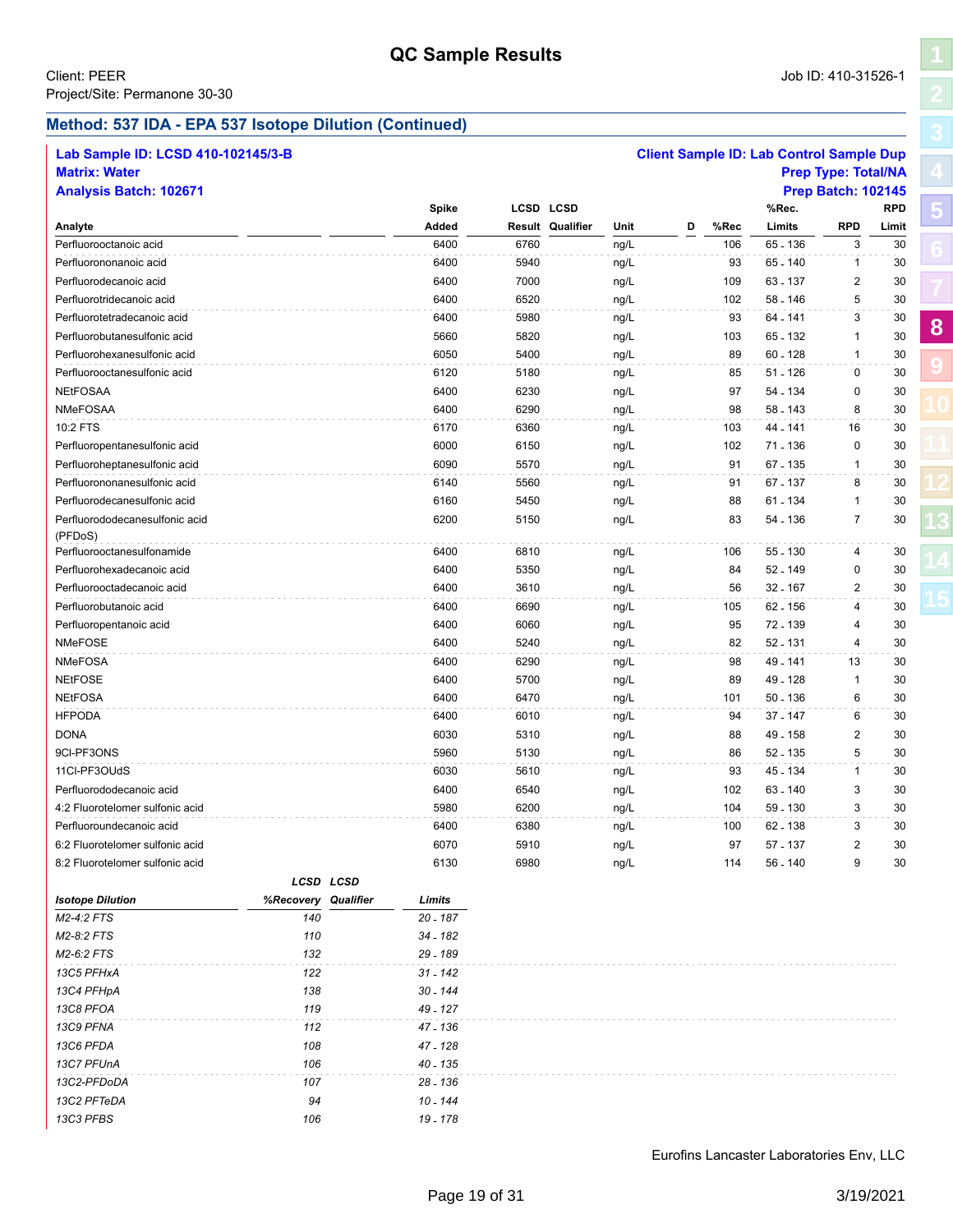### **Method: 537 IDA - EPA 537 Isotope Dilution (Continued)**

| Lab Sample ID: LCSD 410-102145/3-B<br><b>Matrix: Water</b><br><b>Analysis Batch: 102671</b> |                     |           |            | <b>Client Sample ID: Lab Control Sample Dup</b><br><b>Prep Type: Total/NA</b><br><b>Prep Batch: 102145</b> |
|---------------------------------------------------------------------------------------------|---------------------|-----------|------------|------------------------------------------------------------------------------------------------------------|
|                                                                                             |                     | LCSD LCSD |            |                                                                                                            |
| <b>Isotope Dilution</b>                                                                     | %Recovery Qualifier |           | Limits     |                                                                                                            |
| 13C3 PFHxS                                                                                  | 132                 |           | $32 - 145$ |                                                                                                            |
| 13C8 PFOS                                                                                   | 110                 |           | 49 - 126   |                                                                                                            |
| d3-NMeFOSAA                                                                                 | 97                  |           | $32 - 151$ |                                                                                                            |
| d5-NEtFOSAA                                                                                 | 100                 |           | 37 - 164   |                                                                                                            |
| 13C8 FOSA                                                                                   | 62                  |           | $10 - 143$ |                                                                                                            |
| 13C4 PFBA                                                                                   | 108                 |           | $41 - 132$ |                                                                                                            |
| 13C5 PFPeA                                                                                  | 99                  |           | $33 - 155$ |                                                                                                            |
| d7-N-MeFOSE-M                                                                               | 62                  |           | 10 - 143   |                                                                                                            |
| d3-NMePFOSA                                                                                 | 39                  |           | $10 - 107$ |                                                                                                            |
| d9-N-EtFOSE-M                                                                               | 61                  |           | 10 - 142   |                                                                                                            |
| d5-NEtPFOSA                                                                                 | 37                  |           | $10 - 108$ |                                                                                                            |
| 13C3 HFPO-DA                                                                                | 94                  |           | $20 - 153$ |                                                                                                            |
|                                                                                             |                     |           |            |                                                                                                            |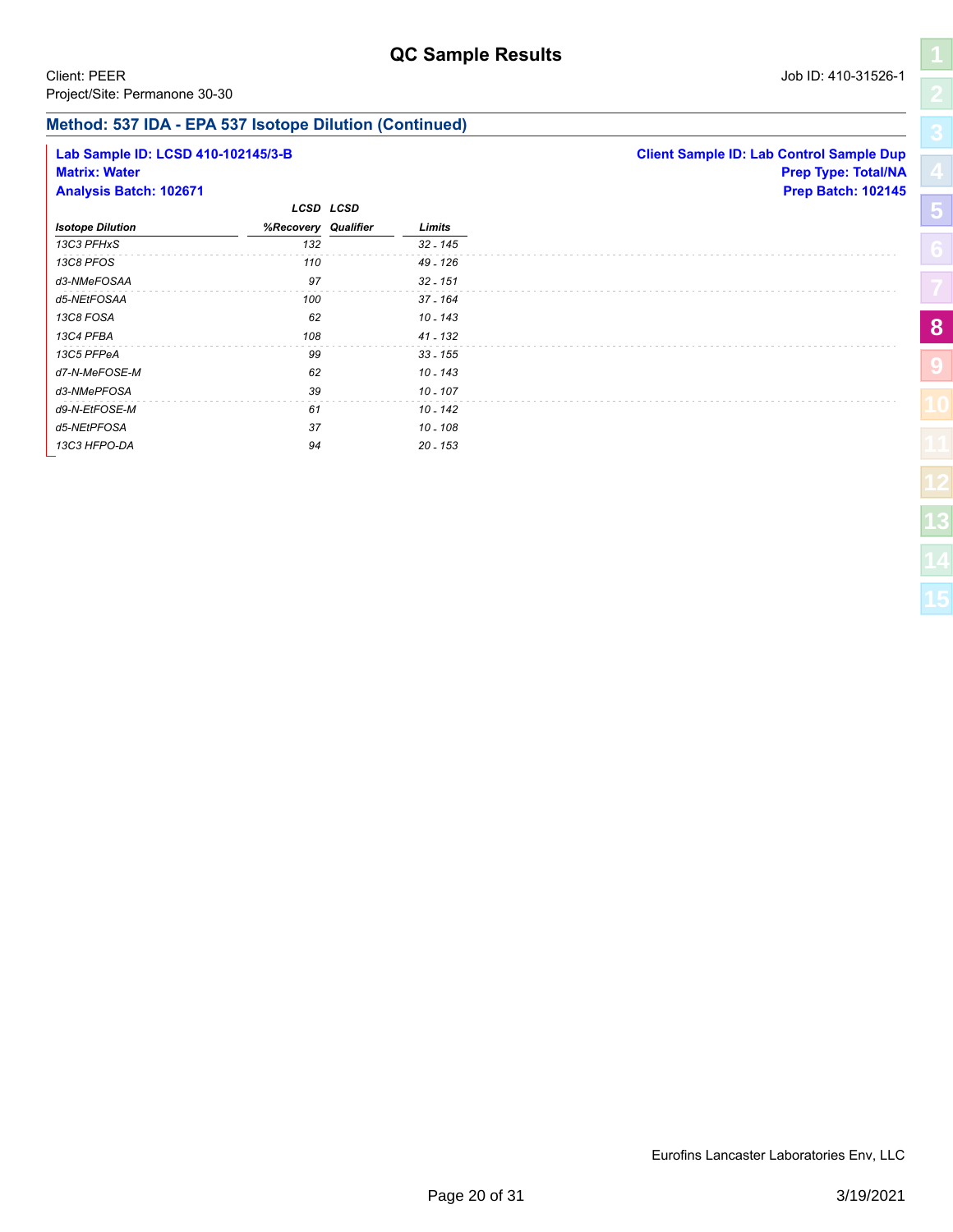410-31526-1 Field Blank Permanone 30-30 Total/NA Water 537 IDA 410-31526-1 - RA Field Blank Permanone 30-30 Total/NA Water 537 IDA MB 410-101498/1-A Method Blank Total/NA Water 537 IDA LCS 410-101498/2-A Lab Control Sample Control Sample Total/NA Water 537 IDA LCSD 410-101498/3-A Lab Control Sample Dup Total/NA Water 9537 IDA

| Lab Sample ID                | <b>Client Sample ID</b>     | Prep Type | <b>Matrix</b> | Method                 | <b>Prep Batch</b> |
|------------------------------|-----------------------------|-----------|---------------|------------------------|-------------------|
| 410-31526-2 - RA             | Permanone 30-30             | Total/NA  | Water         | EPA 537 (Mod)          |                   |
| 410-31526-2                  | Permanone 30-30             | Total/NA  | Water         | EPA 537 (Mod)          |                   |
| MB 410-102145/1-B            | <b>Method Blank</b>         | Total/NA  | Water         | EPA 537 (Mod)          |                   |
| LCS 410-102145/2-B           | Lab Control Sample          | Total/NA  | Water         | EPA 537 (Mod)          |                   |
| LCSD 410-102145/3-B          | Lab Control Sample Dup      | Total/NA  | Water         | EPA 537 (Mod)          |                   |
| <b>Cleanup Batch: 102155</b> |                             |           |               |                        |                   |
| Lab Sample ID                | <b>Client Sample ID</b>     | Prep Type | <b>Matrix</b> | Method                 | <b>Prep Batch</b> |
| 410-31526-2                  | Permanone 30-30             | Total/NA  | Water         | <b>Extract Aliquot</b> | 102145            |
| 410-31526-2 - RA             | Permanone 30-30             | Total/NA  | Water         | <b>Extract Aliquot</b> | 102145            |
| MB 410-102145/1-B            | <b>Method Blank</b>         | Total/NA  | Water         | <b>Extract Aliquot</b> | 102145            |
| LCS 410-102145/2-B           | Lab Control Sample          | Total/NA  | Water         | <b>Extract Aliquot</b> | 102145            |
| LCSD 410-102145/3-B          | Lab Control Sample Dup      | Total/NA  | Water         | <b>Extract Aliquot</b> | 102145            |
| Analysis Batch: 102185       |                             |           |               |                        |                   |
| Lab Sample ID                | <b>Client Sample ID</b>     | Prep Type | <b>Matrix</b> | Method                 | <b>Prep Batch</b> |
| 410-31526-1                  | Field Blank Permanone 30-30 | Total/NA  | Water         | <b>537 IDA</b>         | 101498            |
| 410-31526-1 - RA             | Field Blank Permanone 30-30 | Total/NA  | Water         | <b>537 IDA</b>         | 101498            |
| MB 410-101498/1-A            | <b>Method Blank</b>         | Total/NA  | Water         | 537 IDA                | 101498            |
| LCS 410-101498/2-A           | Lab Control Sample          | Total/NA  | Water         | 537 IDA                | 101498            |
| LCSD 410-101498/3-A          | Lab Control Sample Dup      | Total/NA  | Water         | <b>537 IDA</b>         | 101498            |
| Analysis Batch: 102671       |                             |           |               |                        |                   |
| Lab Sample ID                | <b>Client Sample ID</b>     | Prep Type | <b>Matrix</b> | Method                 | <b>Prep Batch</b> |
| 410-31526-2 - RA             | Permanone 30-30             | Total/NA  | Water         | <b>537 IDA</b>         | 102155            |
| MB 410-102145/1-B            | <b>Method Blank</b>         | Total/NA  | Water         | <b>537 IDA</b>         | 102155            |

|  | <b>Analysis Batch: 103586</b> |
|--|-------------------------------|

| `ample ID-<br>_ar | <b>Cliem</b><br>`amnie                        | Tvpe<br>Dran         | Matrix | Methoc                     | пи                       |
|-------------------|-----------------------------------------------|----------------------|--------|----------------------------|--------------------------|
| 411               | $\sim$<br>$\sim$<br>- 3U<br>من المالي<br>-115 | ™htal/N <sub>A</sub> | Water  | <b>FO7</b><br>۰۱DΑ<br>ວວ / | . <i>. .</i><br>ے∪י<br>. |

LCS 410-102145/2-B Lab Control Sample Total/NA Water 537 IDA 102155 LCSD 410-102145/3-B Lab Control Sample Dup Total/NA Water 537 IDA 102155

**Prep Batch: 101498 Lab Sample ID Client Sample ID Prep Type Matrix Method Prep Batch**

**Prep Batch: 102145**

<span id="page-20-1"></span><span id="page-20-0"></span>**LCMS**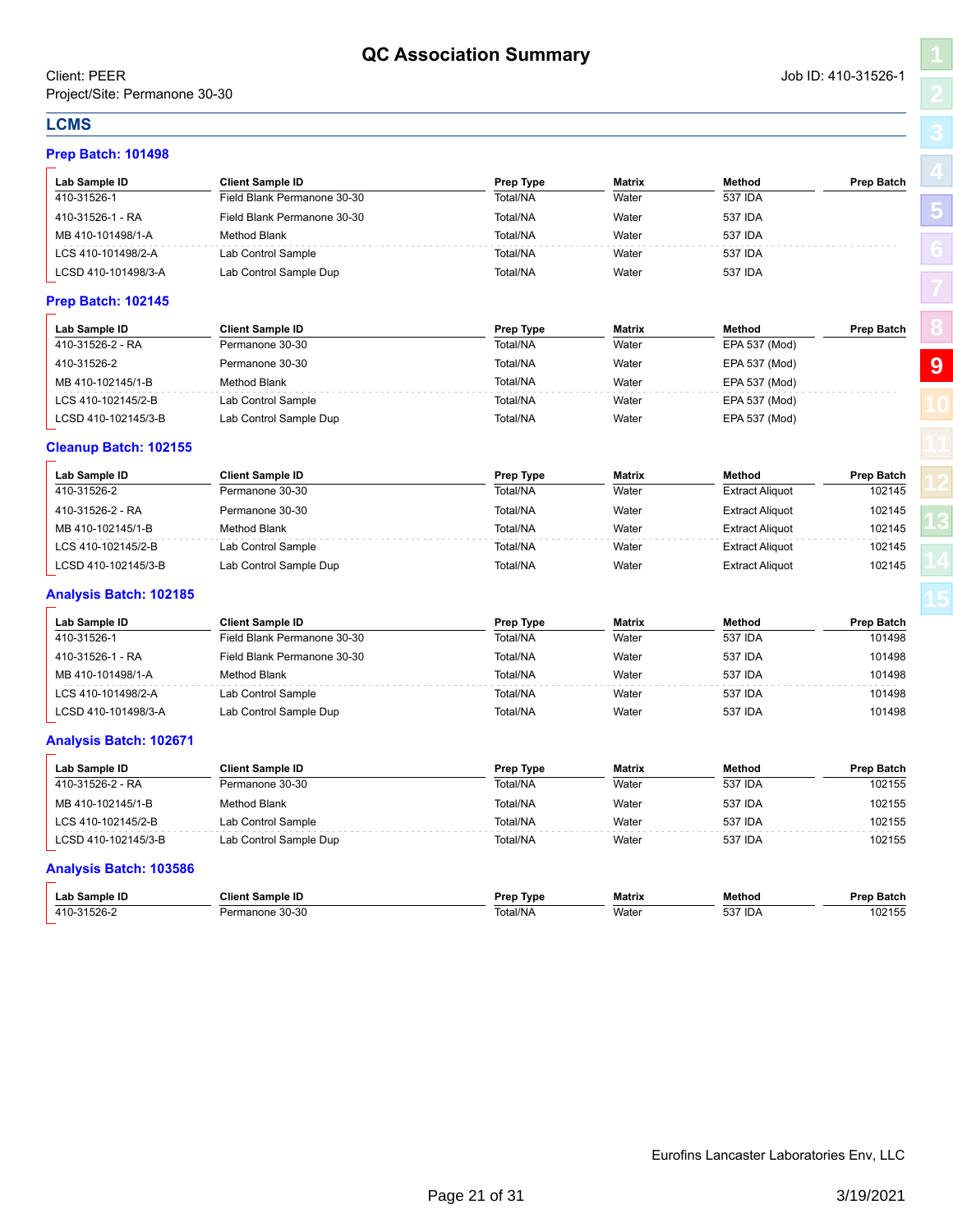### <span id="page-21-1"></span><span id="page-21-0"></span>**Client Sample ID: Field Blank Permanone 30-30 Lab Sample ID: 410-31526-1**

# **Date Collected: 03/04/21 12:09 Matrix: Water**

**Date Received: 03/08/21 09:48**

|                  | <b>Batch</b> | Batch   |           | <b>Dilution</b> | <b>Batch</b> | Prepared       |                  |             |
|------------------|--------------|---------|-----------|-----------------|--------------|----------------|------------------|-------------|
| <b>Prep Type</b> | Type         | Method  | Run       | Factor          | Number       | or Analyzed    | Analyst          | Lab         |
| Total/NA         | Prep         | 537 IDA |           |                 | 101498       | 03/10/21 08:01 | X4HV             | <b>ELLE</b> |
| Total/NA         | Analysis     | 537 IDA |           |                 | 102185       | 03/11/21 17:19 | UUV <sub>6</sub> | <b>ELLE</b> |
| Total/NA         | Prep         | 537 IDA | <b>RA</b> |                 | 101498       | 03/10/21 08:01 | X4HV             | <b>ELLE</b> |
| Total/NA         | Analysis     | 537 IDA | <b>RA</b> |                 | 102185       | 03/12/21 02:38 | UUV <sub>6</sub> | <b>ELLE</b> |

### **Client Sample ID: Permanone 30-30 Lab Sample ID: 410-31526-2 Date Collected: 03/04/21 12:15 Matrix: Water Date Received: 03/08/21 09:48**

|           | Batch    | <b>Batch</b>           |           | <b>Dilution</b> | Batch  | Prepared       |         |             |
|-----------|----------|------------------------|-----------|-----------------|--------|----------------|---------|-------------|
| Prep Type | Type     | Method                 | Run       | Factor          | Number | or Analyzed    | Analyst | Lab         |
| Total/NA  | Prep     | EPA 537 (Mod)          | <b>RA</b> |                 | 102145 | 03/11/21 11:01 | X4HV    | <b>ELLE</b> |
| Total/NA  | Cleanup  | <b>Extract Aliquot</b> | <b>RA</b> |                 | 102155 | 03/11/21 11:18 | X4HV    | <b>ELLE</b> |
| Total/NA  | Analysis | 537 IDA                | <b>RA</b> |                 | 102671 | 03/12/21 19:30 | UUV6    | <b>ELLE</b> |
| Total/NA  | Prep     | EPA 537 (Mod)          |           |                 | 102145 | 03/11/21 11:01 | X4HV    | <b>ELLE</b> |
| Total/NA  | Cleanup  | <b>Extract Aliquot</b> |           |                 | 102155 | 03/11/21 11:18 | X4HV    | <b>ELLE</b> |
| Total/NA  | Analysis | 537 IDA                |           |                 | 103586 | 03/16/21 10:36 | OLN7    | <b>ELLE</b> |

### **Laboratory References:**

ELLE = Eurofins Lancaster Laboratories Env, LLC, 2425 New Holland Pike, Lancaster, PA 17601, TEL (717)656-2300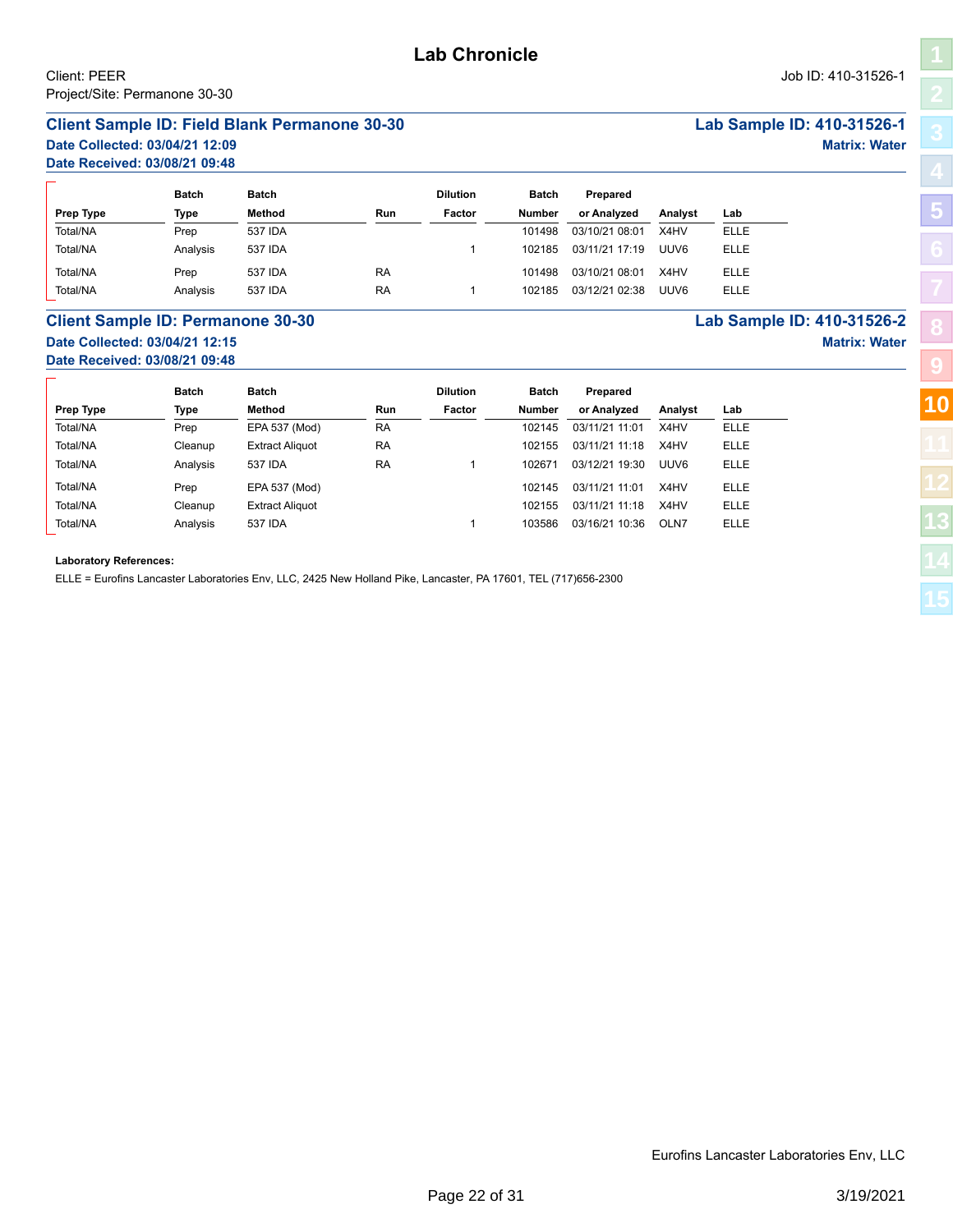# **Accreditation/Certification Summary**

### <span id="page-22-1"></span><span id="page-22-0"></span>**Laboratory: Eurofins Lancaster Laboratories Env, LLC** Unless otherwise noted, all analytes for this laboratory were covered under each accreditation/certification below. **Authority Program Identification Number Expiration Date** Maryland State 100 06-30-21 The following analytes are included in this report, but the laboratory is not certified by the governing authority. This list may include analytes for which the agency does not offer certification. Analysis Method **Prep Method** Matrix **Analyte** Analyte 537 IDA 537 IDA Water 10:2 FTS 537 IDA 537 IDA Water 11Cl-PF3OUdS 537 IDA 537 IDA Water 4:2 Fluorotelomer sulfonic acid 537 IDA 537 IDA Water 6:2 Fluorotelomer sulfonic acid 537 IDA 537 IDA 537 IDA Water 8:2 Fluorotelomer sulfonic acid 537 IDA 537 IDA Water 9Cl-PF3ONS 537 IDA 537 IDA Water DONA 537 IDA 537 IDA Water HFPODA 537 IDA 537 IDA Water Water NEtFOSA 537 IDA 537 IDA Water NEtFOSAA 537 IDA 537 IDA Water Water NEtFOSE 537 IDA 537 IDA Water NMeFOSA 537 IDA 537 IDA Water NMeFOSAA 537 IDA 537 IDA Water NMeFOSE 537 IDA 537 IDA Water Perfluorobutanesulfonic acid 537 IDA 537 IDA Water Perfluorobutanoic acid 537 IDA 537 IDA Water Perfluorodecanesulfonic acid 537 IDA 537 IDA Water Perfluorodecanoic acid 537 IDA 537 IDA Water Perfluorododecanesulfonic acid (PFDoS) 537 IDA 537 IDA Water Perfluorododecanoic acid 537 IDA 537 IDA Water Perfluoroheptanesulfonic acid 537 IDA 537 IDA Water Perfluoroheptanoic acid 537 IDA 537 IDA Water Perfluorohexadecanoic acid 537 IDA 537 IDA Water Perfluorohexanesulfonic acid 537 IDA 537 IDA Water Perfluorohexanoic acid 537 IDA 537 IDA Water Perfluorononanesulfonic acid 537 IDA 537 IDA Water Perfluorononanoic acid 537 IDA 537 IDA Water Perfluorooctadecanoic acid 537 IDA 537 IDA Water Perfluorooctanesulfonamide 537 IDA 537 IDA Water Perfluorooctanesulfonic acid 537 IDA 537 IDA Water Perfluorooctanoic acid 537 IDA 537 IDA Water Perfluoropentanesulfonic acid 537 IDA 537 IDA Water Perfluoropentanoic acid 537 IDA 537 IDA Water Perfluorotetradecanoic acid 537 IDA 537 IDA Water Perfluorotridecanoic acid 537 IDA 537 IDA Water Perfluoroundecanoic acid 537 IDA EPA 537 (Mod) Water 10:2 FTS 537 IDA EPA 537 (Mod) Water 11Cl-PF3OUdS 537 IDA EPA 537 (Mod) Water 4:2 Fluorotelomer sulfonic acid 537 IDA EPA 537 (Mod) Water 6:2 Fluorotelomer sulfonic acid 537 IDA EPA 537 (Mod) Water 8:2 Fluorotelomer sulfonic acid 537 IDA EPA 537 (Mod) Water 9Cl-PF3ONS 537 IDA EPA 537 (Mod) Water DONA 537 IDA EPA 537 (Mod) Water HFPODA 537 IDA EPA 537 (Mod) Water NEtFOSA **[8](#page-11-0) [9](#page-20-0) [11](#page-22-0)**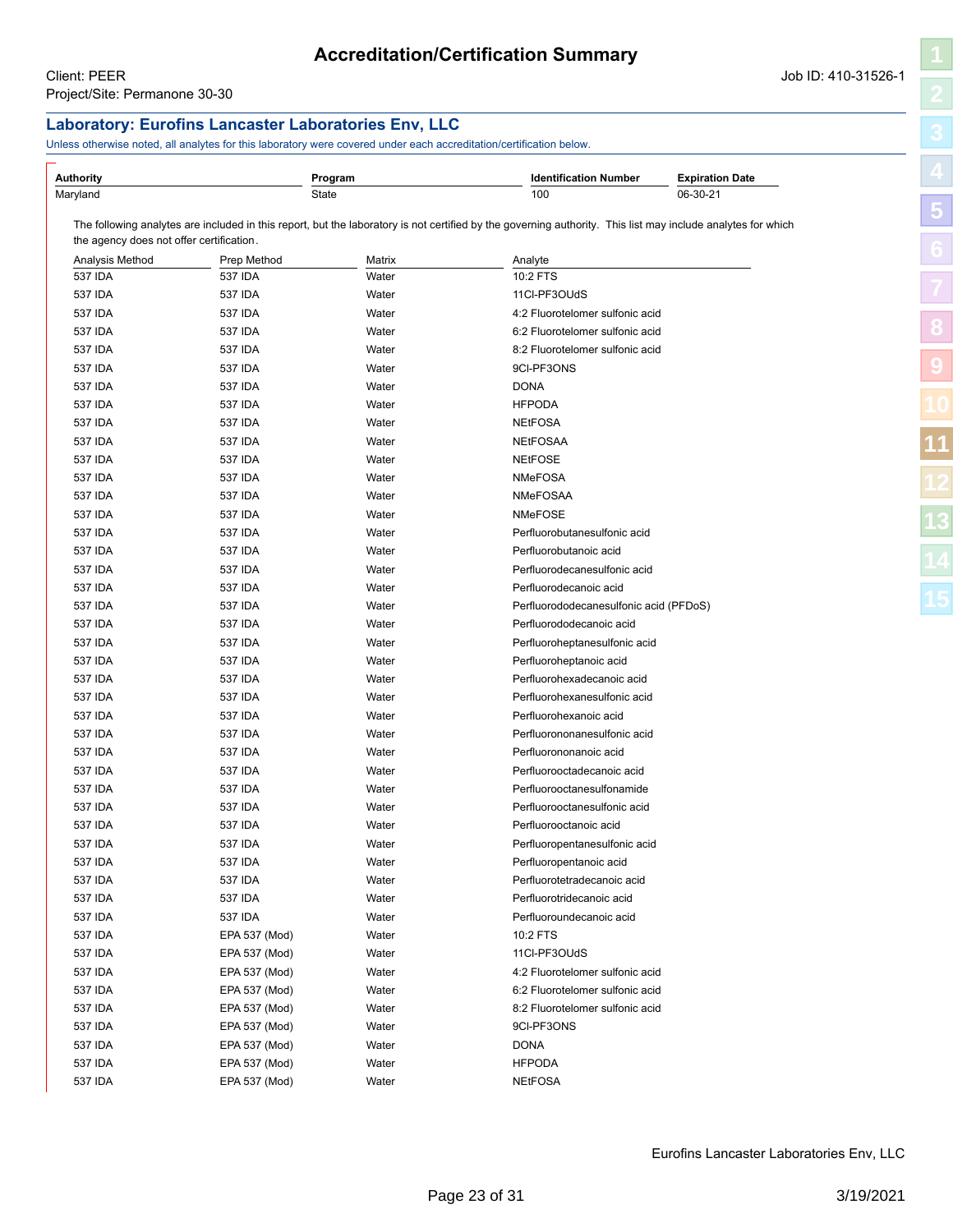# **Laboratory: Eurofins Lancaster Laboratories Env, LLC (Continued)**

Unless otherwise noted, all analytes for this laboratory were covered under each accreditation/certification below.

| <b>Authority</b> |               | Program      | <b>Identification Number</b>           | <b>Expiration Date</b> |    |
|------------------|---------------|--------------|----------------------------------------|------------------------|----|
| Maryland         |               | <b>State</b> | 100                                    | 06-30-21               |    |
| 537 IDA          | EPA 537 (Mod) | Water        | <b>NEtFOSAA</b>                        |                        | 5  |
| 537 IDA          | EPA 537 (Mod) | Water        | <b>NEtFOSE</b>                         |                        |    |
| 537 IDA          | EPA 537 (Mod) | Water        | <b>NMeFOSA</b>                         |                        |    |
| 537 IDA          | EPA 537 (Mod) | Water        | <b>NMeFOSAA</b>                        |                        |    |
| 537 IDA          | EPA 537 (Mod) | Water        | <b>NMeFOSE</b>                         |                        |    |
| 537 IDA          | EPA 537 (Mod) | Water        | Perfluorobutanesulfonic acid           |                        |    |
| 537 IDA          | EPA 537 (Mod) | Water        | Perfluorobutanoic acid                 |                        |    |
| 537 IDA          | EPA 537 (Mod) | Water        | Perfluorodecanesulfonic acid           |                        |    |
| <b>537 IDA</b>   | EPA 537 (Mod) | Water        | Perfluorodecanoic acid                 |                        | 9  |
| 537 IDA          | EPA 537 (Mod) | Water        | Perfluorododecanesulfonic acid (PFDoS) |                        |    |
| <b>537 IDA</b>   | EPA 537 (Mod) | Water        | Perfluorododecanoic acid               |                        |    |
| 537 IDA          | EPA 537 (Mod) | Water        | Perfluoroheptanesulfonic acid          |                        |    |
| <b>537 IDA</b>   | EPA 537 (Mod) | Water        | Perfluoroheptanoic acid                |                        |    |
| 537 IDA          | EPA 537 (Mod) | Water        | Perfluorohexadecanoic acid             |                        | 11 |
| 537 IDA          | EPA 537 (Mod) | Water        | Perfluorohexanesulfonic acid           |                        |    |
| 537 IDA          | EPA 537 (Mod) | Water        | Perfluorohexanoic acid                 |                        |    |
| 537 IDA          | EPA 537 (Mod) | Water        | Perfluorononanesulfonic acid           |                        |    |
| 537 IDA          | EPA 537 (Mod) | Water        | Perfluorononanoic acid                 |                        | 13 |
| 537 IDA          | EPA 537 (Mod) | Water        | Perfluorooctadecanoic acid             |                        |    |
| 537 IDA          | EPA 537 (Mod) | Water        | Perfluorooctanesulfonamide             |                        |    |
| 537 IDA          | EPA 537 (Mod) | Water        | Perfluorooctanesulfonic acid           |                        |    |
| 537 IDA          | EPA 537 (Mod) | Water        | Perfluorooctanoic acid                 |                        |    |
| 537 IDA          | EPA 537 (Mod) | Water        | Perfluoropentanesulfonic acid          |                        |    |
| 537 IDA          | EPA 537 (Mod) | Water        | Perfluoropentanoic acid                |                        |    |
| 537 IDA          | EPA 537 (Mod) | Water        | Perfluorotetradecanoic acid            |                        |    |
| 537 IDA          | EPA 537 (Mod) | Water        | Perfluorotridecanoic acid              |                        |    |
| <b>537 IDA</b>   | EPA 537 (Mod) | Water        | Perfluoroundecanoic acid               |                        |    |

The following analytes are included in this report, but the laboratory is not certified by the governing authority. This list may include analytes for which the agency does not offer certification.

| Analysis Method<br>Prep Method |         | Matrix | Analyte                         |
|--------------------------------|---------|--------|---------------------------------|
| 537 IDA                        | 537 IDA | Water  | 10:2 FTS                        |
| 537 IDA                        | 537 IDA | Water  | 11Cl-PF3OUdS                    |
| 537 IDA                        | 537 IDA | Water  | 4:2 Fluorotelomer sulfonic acid |
| 537 IDA                        | 537 IDA | Water  | 6:2 Fluorotelomer sulfonic acid |
| 537 IDA                        | 537 IDA | Water  | 8:2 Fluorotelomer sulfonic acid |
| 537 IDA                        | 537 IDA | Water  | 9CI-PF3ONS                      |
| 537 IDA                        | 537 IDA | Water  | <b>DONA</b>                     |
| 537 IDA                        | 537 IDA | Water  | <b>HFPODA</b>                   |
| 537 IDA                        | 537 IDA | Water  | <b>NEtFOSA</b>                  |
| 537 IDA                        | 537 IDA | Water  | <b>NEtFOSAA</b>                 |
| 537 IDA                        | 537 IDA | Water  | <b>NEtFOSE</b>                  |
| 537 IDA                        | 537 IDA | Water  | <b>NMeFOSA</b>                  |
| 537 IDA                        | 537 IDA | Water  | <b>NMeFOSAA</b>                 |
| 537 IDA                        | 537 IDA | Water  | <b>NMeFOSE</b>                  |
| 537 IDA                        | 537 IDA | Water  | Perfluorobutanesulfonic acid    |
| 537 IDA                        | 537 IDA | Water  | Perfluorobutanoic acid          |
| 537 IDA                        | 537 IDA | Water  | Perfluorodecanesulfonic acid    |
| 537 IDA                        | 537 IDA | Water  | Perfluorodecanoic acid          |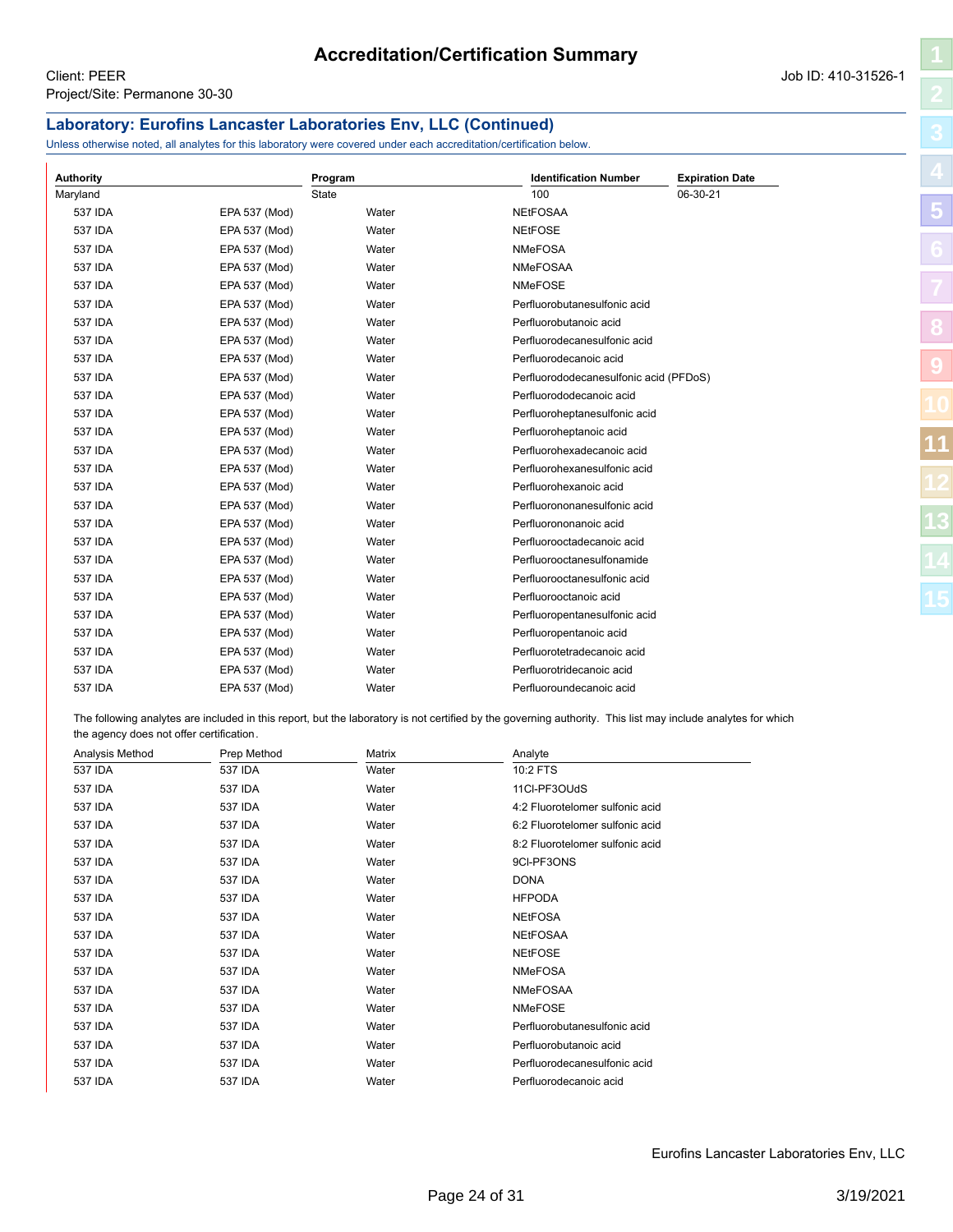### **Laboratory: Eurofins Lancaster Laboratories Env, LLC (Continued)**

Unless otherwise noted, all analytes for this laboratory were covered under each accreditation/certification below.

| <b>Authority</b> |                                | Program      | <b>Identification Number</b>           | <b>Expiration Date</b> |    |
|------------------|--------------------------------|--------------|----------------------------------------|------------------------|----|
| New York         |                                | <b>NELAP</b> | 10670                                  | 04-01-21               |    |
| 537 IDA          | 537 IDA                        | Water        | Perfluorododecanesulfonic acid (PFDoS) |                        | 5  |
| 537 IDA          | 537 IDA                        | Water        | Perfluorododecanoic acid               |                        |    |
| 537 IDA          | 537 IDA                        | Water        | Perfluoroheptanesulfonic acid          |                        |    |
| 537 IDA          | 537 IDA                        | Water        | Perfluoroheptanoic acid                |                        |    |
| 537 IDA          | 537 IDA                        | Water        | Perfluorohexadecanoic acid             |                        |    |
| 537 IDA          | 537 IDA                        | Water        | Perfluorohexanesulfonic acid           |                        |    |
| 537 IDA          | 537 IDA                        | Water        | Perfluorohexanoic acid                 |                        |    |
| 537 IDA          | 537 IDA                        | Water        | Perfluorononanesulfonic acid           |                        |    |
| 537 IDA          | 537 IDA                        | Water        | Perfluorononanoic acid                 |                        |    |
| 537 IDA          | 537 IDA                        | Water        | Perfluorooctadecanoic acid             |                        |    |
| 537 IDA          | 537 IDA                        | Water        | Perfluorooctanesulfonamide             |                        |    |
| 537 IDA          | 537 IDA                        | Water        | Perfluorooctanesulfonic acid           |                        |    |
| 537 IDA          | 537 IDA                        | Water        | Perfluorooctanoic acid                 |                        |    |
| 537 IDA          | 537 IDA                        | Water        | Perfluoropentanesulfonic acid          |                        | 11 |
| 537 IDA          | 537 IDA                        | Water        | Perfluoropentanoic acid                |                        |    |
| 537 IDA          | 537 IDA                        | Water        | Perfluorotetradecanoic acid            |                        |    |
| 537 IDA          | 537 IDA                        | Water        | Perfluorotridecanoic acid              |                        |    |
| 537 IDA          | 537 IDA                        | Water        | Perfluoroundecanoic acid               |                        |    |
| 537 IDA          | EPA 537 (Mod)                  | Water        | 10:2 FTS                               |                        |    |
| 537 IDA          | EPA 537 (Mod)                  | Water        | 11Cl-PF3OUdS                           |                        |    |
| 537 IDA          | EPA 537 (Mod)                  | Water        | 4:2 Fluorotelomer sulfonic acid        |                        |    |
| 537 IDA          | EPA 537 (Mod)                  | Water        | 6:2 Fluorotelomer sulfonic acid        |                        | 15 |
| 537 IDA          | EPA 537 (Mod)                  | Water        | 8:2 Fluorotelomer sulfonic acid        |                        |    |
| 537 IDA          | EPA 537 (Mod)                  | Water        | 9CI-PF3ONS                             |                        |    |
| 537 IDA          | EPA 537 (Mod)                  | Water        | <b>DONA</b>                            |                        |    |
| 537 IDA          | EPA 537 (Mod)                  | Water        | <b>HFPODA</b>                          |                        |    |
| 537 IDA          | EPA 537 (Mod)                  | Water        | <b>NEtFOSA</b>                         |                        |    |
| 537 IDA          | EPA 537 (Mod)                  | Water        | <b>NEtFOSAA</b>                        |                        |    |
| 537 IDA          | EPA 537 (Mod)                  | Water        | <b>NEtFOSE</b>                         |                        |    |
| 537 IDA          | EPA 537 (Mod)                  | Water        | <b>NMeFOSA</b>                         |                        |    |
| 537 IDA          | EPA 537 (Mod)                  | Water        | NMeFOSAA                               |                        |    |
| 537 IDA          | EPA 537 (Mod)                  | Water        | NMeFOSE                                |                        |    |
| 537 IDA          | EPA 537 (Mod)                  | Water        | Perfluorobutanesulfonic acid           |                        |    |
| 537 IDA          | EPA 537 (Mod)                  | Water        | Perfluorobutanoic acid                 |                        |    |
| 537 IDA          | EPA 537 (Mod)                  | Water        | Perfluorodecanesulfonic acid           |                        |    |
| 537 IDA          | EPA 537 (Mod)                  | Water        | Perfluorodecanoic acid                 |                        |    |
| 537 IDA          | EPA 537 (Mod)                  | Water        | Perfluorododecanesulfonic acid (PFDoS) |                        |    |
| 537 IDA          | EPA 537 (Mod)                  | Water        | Perfluorododecanoic acid               |                        |    |
| 537 IDA          | EPA 537 (Mod)                  | Water        | Perfluoroheptanesulfonic acid          |                        |    |
| 537 IDA          | EPA 537 (Mod)                  | Water        | Perfluoroheptanoic acid                |                        |    |
| 537 IDA          |                                |              | Perfluorohexadecanoic acid             |                        |    |
| 537 IDA          | EPA 537 (Mod)<br>EPA 537 (Mod) | Water        | Perfluorohexanesulfonic acid           |                        |    |
|                  | EPA 537 (Mod)                  | Water        | Perfluorohexanoic acid                 |                        |    |
| 537 IDA          |                                | Water        |                                        |                        |    |
| 537 IDA          | EPA 537 (Mod)                  | Water        | Perfluorononanesulfonic acid           |                        |    |
| 537 IDA          | EPA 537 (Mod)                  | Water        | Perfluorononanoic acid                 |                        |    |
| 537 IDA          | EPA 537 (Mod)                  | Water        | Perfluorooctadecanoic acid             |                        |    |
| 537 IDA          | EPA 537 (Mod)                  | Water        | Perfluorooctanesulfonamide             |                        |    |
| 537 IDA          | EPA 537 (Mod)                  | Water        | Perfluorooctanesulfonic acid           |                        |    |
| 537 IDA          | EPA 537 (Mod)                  | Water        | Perfluorooctanoic acid                 |                        |    |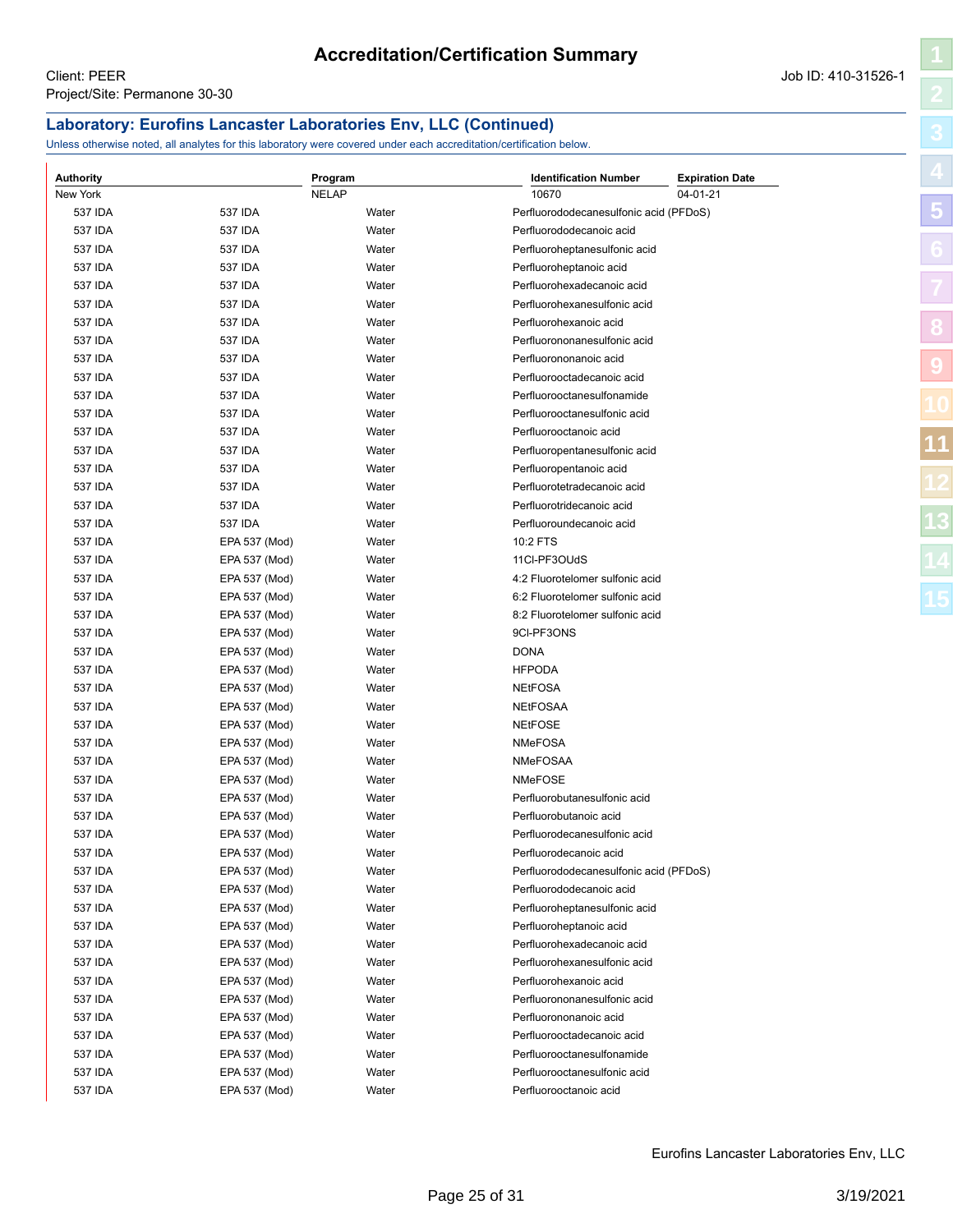# **Accreditation/Certification Summary**

**[5](#page-5-0)**

**[8](#page-11-0)**

**[9](#page-20-0)**

**[11](#page-22-0)**

# **Laboratory: Eurofins Lancaster Laboratories Env, LLC (Continued)**

Unless otherwise noted, all analytes for this laboratory were covered under each accreditation/certification below.

| Authority                | Program      | <b>Identification Number</b>  | <b>Expiration Date</b> |
|--------------------------|--------------|-------------------------------|------------------------|
| New York                 | <b>NELAP</b> | 10670                         | $04 - 01 - 21$         |
| 537 IDA<br>EPA 537 (Mod) | Water        | Perfluoropentanesulfonic acid |                        |
| EPA 537 (Mod)<br>537 IDA | Water        | Perfluoropentanoic acid       |                        |
| EPA 537 (Mod)<br>537 IDA | Water        | Perfluorotetradecanoic acid   |                        |
| EPA 537 (Mod)<br>537 IDA | Water        | Perfluorotridecanoic acid     |                        |
| EPA 537 (Mod)<br>537 IDA | Water        | Perfluoroundecanoic acid      |                        |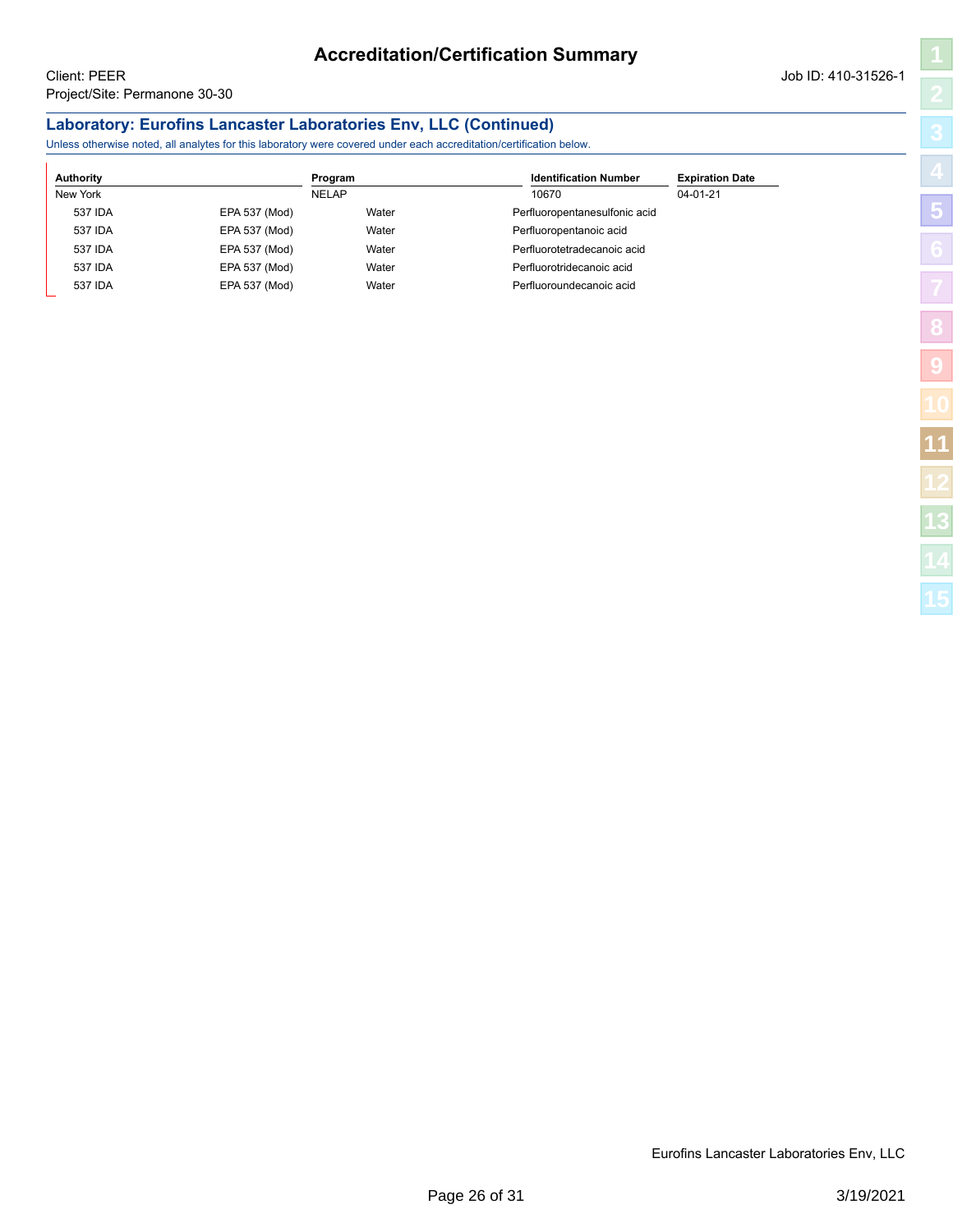<span id="page-26-1"></span><span id="page-26-0"></span>

| Method                 | <b>Method Description</b>    | Protocol | Laboratory  |
|------------------------|------------------------------|----------|-------------|
| 537 IDA                | EPA 537 Isotope Dilution     | EPA      | <b>ELLE</b> |
| 537 IDA                | EPA 537 Isotope Dilution     | EPA      | <b>ELLE</b> |
| EPA 537 (Mod)          | EPA 537 Isotope Dilution     | EPA      | <b>ELLE</b> |
| <b>Extract Aliquot</b> | Preparation, Extract Aliquot | None     | <b>ELLE</b> |

### **Protocol References:**

EPA = US Environmental Protection Agency None = None

### **Laboratory References:**

ELLE = Eurofins Lancaster Laboratories Env, LLC, 2425 New Holland Pike, Lancaster, PA 17601, TEL (717)656-2300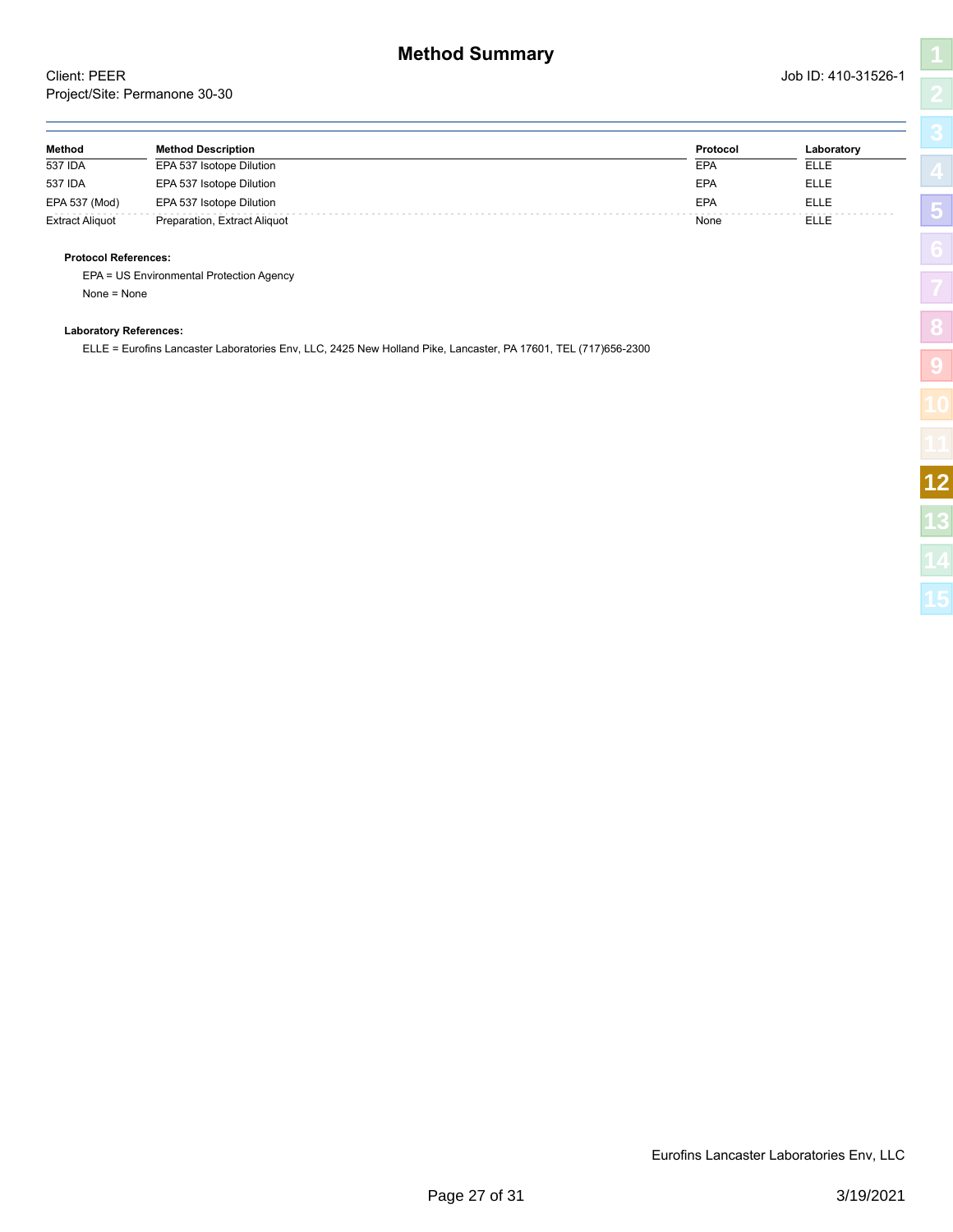<span id="page-27-1"></span><span id="page-27-0"></span>Client: PEER Job ID: 410-31526-1 Project/Site: Permanone 30-30

**[5](#page-5-0)**

**[8](#page-11-0)**

**[9](#page-20-0)**

| Lab Sample ID | <b>Client Sample ID</b>     | Matrix | Collected      | Received       | Asset ID |
|---------------|-----------------------------|--------|----------------|----------------|----------|
| 410-31526-1   | Field Blank Permanone 30-30 | Water  | 03/04/21 12:09 | 03/08/21 09:48 |          |
| 410-31526-2   | Permanone 30-30             | Water  | 03/04/21 12:15 | 03/08/21 09:48 |          |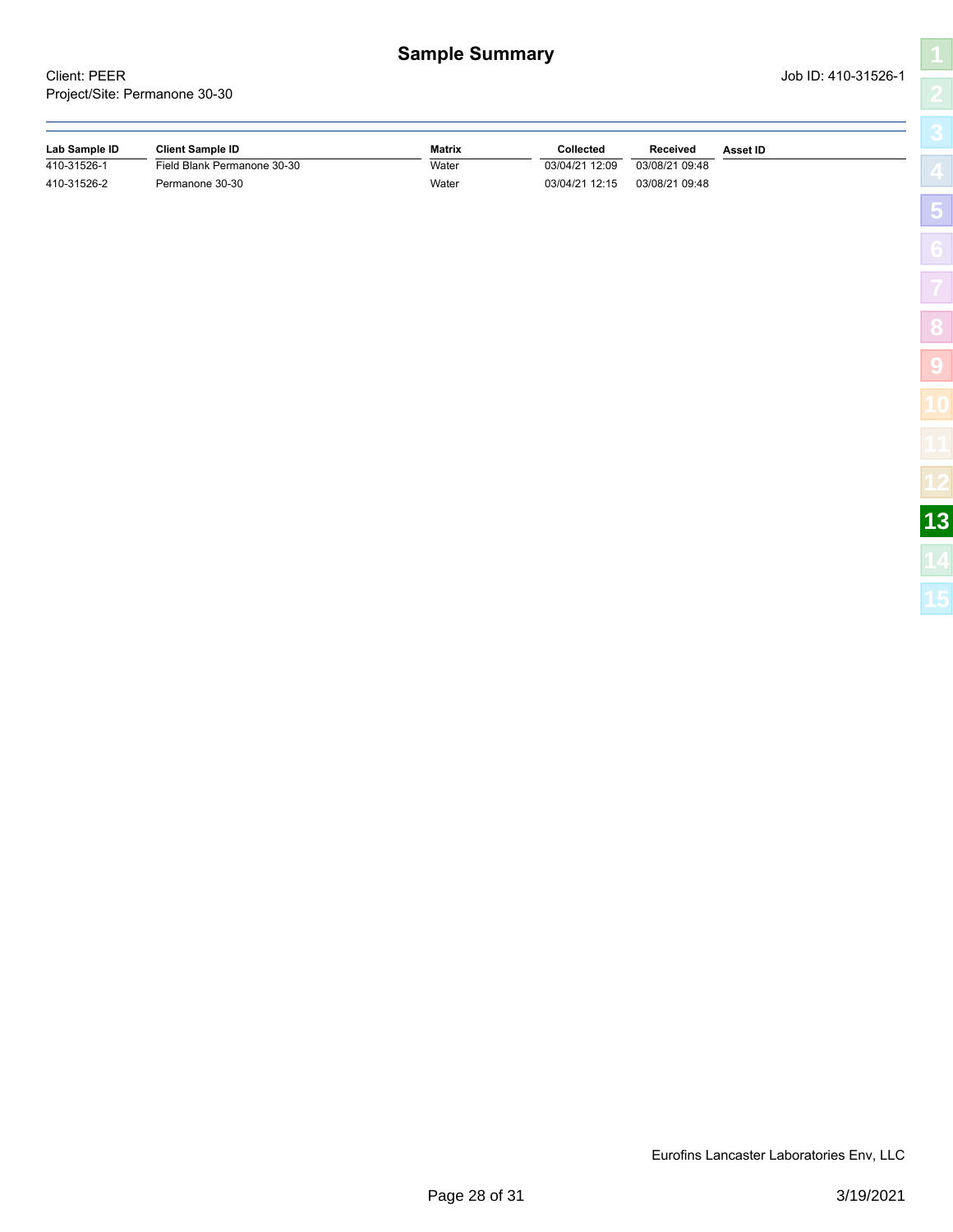<span id="page-28-1"></span>

# **Chain of Custody Record**

**Environment Testing** America

**[1](#page-0-1)[2](#page-2-1)[3](#page-3-1)[4](#page-4-1)[5](#page-5-1)[6](#page-6-1)[7](#page-9-1)[8](#page-11-1)[9](#page-20-1)**

<span id="page-28-0"></span>

| 0-31526 Chain of Custody                                                                                                                       |                                                       |             |                | Lab PM                                           | Izzo, Mary Kate   |              |                                             |  |                           |                 | Carrier Tracking No(s) |            | COC No<br>410-14660-4885.1                                                                         |                                      |
|------------------------------------------------------------------------------------------------------------------------------------------------|-------------------------------------------------------|-------------|----------------|--------------------------------------------------|-------------------|--------------|---------------------------------------------|--|---------------------------|-----------------|------------------------|------------|----------------------------------------------------------------------------------------------------|--------------------------------------|
| Tim Whitehouse                                                                                                                                 | Sampler<br>Tim Whitehouse                             |             |                | E-Mail                                           |                   |              | MaryKate.Izzo@eurofinset.com                |  |                           | State of Origin |                        |            | Page<br>Page 1 of 3                                                                                |                                      |
| Company<br>PEER                                                                                                                                |                                                       |             |                |                                                  |                   |              |                                             |  | <b>Analysis Requested</b> |                 |                        |            | Job #                                                                                              |                                      |
| <b>Address</b>                                                                                                                                 | Due Date Requested:                                   |             |                |                                                  |                   |              |                                             |  |                           |                 |                        |            | <b>Preservation Codes:</b>                                                                         |                                      |
| 962 Wayne Avenue Suite 610                                                                                                                     | <b>TAT Requested (days):</b>                          |             |                |                                                  |                   |              |                                             |  |                           |                 |                        |            | A - HCL<br>B - NaOH                                                                                | M - Hexane<br>N - None               |
| Silver Spring<br>State, Zip                                                                                                                    |                                                       |             |                |                                                  |                   |              |                                             |  |                           |                 |                        |            | C - Zn Acetate                                                                                     | O - AsNaO2<br>P - Na2O4S             |
| MD, 20910                                                                                                                                      | Compliance Project: A Yes A No                        |             |                |                                                  |                   |              |                                             |  |                           |                 |                        |            | D - Nitric Acid<br>E - NaHSO4                                                                      | Q - Na2SO3<br>R - Na2S2O3            |
| Phone:<br>202-265-7337(Tel)                                                                                                                    | PO#<br>Purchase Order not required                    |             |                |                                                  |                   | replacements |                                             |  |                           |                 |                        |            | F - MeOH<br>G - Amchior                                                                            | S-H2SO4                              |
| Email.                                                                                                                                         | WO#                                                   |             |                |                                                  |                   |              |                                             |  |                           |                 |                        |            | H - Ascorbic Acid<br>$  -  $ ce                                                                    | T - TSP Dodecahydrate<br>U - Acetone |
| twhitehouse@peer.org                                                                                                                           | Project #                                             |             |                |                                                  |                   | gulq         |                                             |  |                           |                 |                        |            | J - DI Water<br>K-EDTA                                                                             | V - MCAA<br>W - pH 4-5               |
|                                                                                                                                                | 41001955<br>SSOW#                                     |             |                |                                                  |                   | 32,          |                                             |  |                           |                 |                        |            | container<br>L - EDA                                                                               | Z - other (specify)                  |
| Project Name<br>Site Permanunc 30-30<br>Pooles ville MD                                                                                        |                                                       |             |                |                                                  | Sample (Yes)Or No | Standard     |                                             |  |                           |                 |                        |            | Other:<br>đ                                                                                        |                                      |
|                                                                                                                                                |                                                       |             | Sample<br>Type | Matrix<br>(Www.ter.                              | $\overline{B}$    |              |                                             |  |                           |                 |                        |            | Total Number                                                                                       |                                      |
|                                                                                                                                                |                                                       | Sample      | (C=comp,       | S=solid,<br>O=waste/oil,                         |                   | PFC_IDA      |                                             |  |                           |                 |                        |            |                                                                                                    |                                      |
| Sample Identification<br><u>a sanat da sanat da sanat da sanat da sanat da sanat da sanat da sanat da sanat da sanat da sanat da sanat da </u> | <b>Sample Date</b>                                    | <b>Time</b> |                | G=grab)  BT=Tissue, A=Air)<br>Preservation Code: |                   |              |                                             |  |                           |                 |                        |            |                                                                                                    | <b>Special Instructions/Note:</b>    |
| Field Blank Permonance 30-30                                                                                                                   | $3 - 4 - 11$                                          | 12.09       | G              |                                                  |                   | Χ            |                                             |  |                           |                 |                        |            |                                                                                                    |                                      |
|                                                                                                                                                | $3 - 4 - 21$                                          | 12:15       | $\mathcal{L}$  |                                                  |                   | χ            |                                             |  |                           |                 |                        |            |                                                                                                    |                                      |
|                                                                                                                                                |                                                       |             |                |                                                  |                   |              |                                             |  |                           |                 |                        |            |                                                                                                    |                                      |
|                                                                                                                                                |                                                       |             |                |                                                  |                   |              |                                             |  |                           |                 |                        |            |                                                                                                    |                                      |
|                                                                                                                                                |                                                       |             |                |                                                  |                   |              |                                             |  |                           |                 |                        |            |                                                                                                    |                                      |
|                                                                                                                                                |                                                       |             |                |                                                  |                   |              |                                             |  |                           |                 |                        |            |                                                                                                    |                                      |
|                                                                                                                                                |                                                       |             |                |                                                  |                   |              |                                             |  |                           |                 |                        |            |                                                                                                    |                                      |
|                                                                                                                                                |                                                       |             |                |                                                  |                   |              |                                             |  |                           |                 |                        |            |                                                                                                    |                                      |
|                                                                                                                                                |                                                       |             |                |                                                  |                   |              |                                             |  |                           |                 |                        |            |                                                                                                    |                                      |
|                                                                                                                                                |                                                       |             |                |                                                  |                   |              |                                             |  |                           |                 |                        |            |                                                                                                    |                                      |
|                                                                                                                                                |                                                       |             |                |                                                  |                   |              |                                             |  |                           |                 |                        |            |                                                                                                    |                                      |
|                                                                                                                                                |                                                       |             |                |                                                  |                   |              |                                             |  |                           |                 |                        |            |                                                                                                    |                                      |
|                                                                                                                                                |                                                       |             |                |                                                  |                   |              |                                             |  |                           |                 |                        |            |                                                                                                    |                                      |
| Possible Hazard Identification<br>$\Box$ Skin Irritant<br>$\Box$ Non-Hazard $\Box$ Flammable                                                   | $\Box$ Poison B $\Box$ Unknown                        |             | Radiological   |                                                  |                   |              | $\Box_{\mathit{Return} \ To \ Client}$      |  |                           | Disposal By Lab |                        |            | Sample Disposal (A fee may be assessed if samples are retained longer than 1 month)<br>Archive For | <b>Months</b>                        |
| Deliverable Requested: I, II, III, IV, Other (specify)                                                                                         |                                                       |             |                |                                                  |                   |              | Special Instructions/QC Requirements:       |  |                           |                 |                        |            |                                                                                                    |                                      |
| Empty Kit Relinquished by:                                                                                                                     |                                                       | Date:       |                |                                                  | Time:             |              |                                             |  |                           |                 | Method of Shipment:    |            |                                                                                                    |                                      |
| Relinquished by:                                                                                                                               | Date/Time:<br>$\angle - \angle - \angle$              |             | 0290           | Company<br>26F                                   |                   | Received by: |                                             |  |                           |                 |                        | Date/Time: |                                                                                                    | Company                              |
| Relinquished by<br>milly<br>White                                                                                                              | Date/Time:<br>$\overline{3} - \overline{5} - \lambda$ |             | 1400           | Company                                          |                   | Received by  |                                             |  |                           |                 |                        | Date/Time: |                                                                                                    | Company                              |
| Relinquished by:                                                                                                                               | Date/Time:                                            |             |                | Company                                          |                   | Received by: |                                             |  |                           |                 |                        | 3/8        | 48                                                                                                 |                                      |
| Custody Seal No.:<br><b>Custody Seals Intact:</b>                                                                                              |                                                       |             |                |                                                  |                   |              | Cooler Temperature(s) °C and Other Remarks: |  |                           |                 |                        |            |                                                                                                    |                                      |
| ∆ Yes ∆ No                                                                                                                                     |                                                       |             |                |                                                  |                   |              |                                             |  |                           |                 |                        |            |                                                                                                    | Ver: $\frac{11/01/2020}{3/19/202}$   |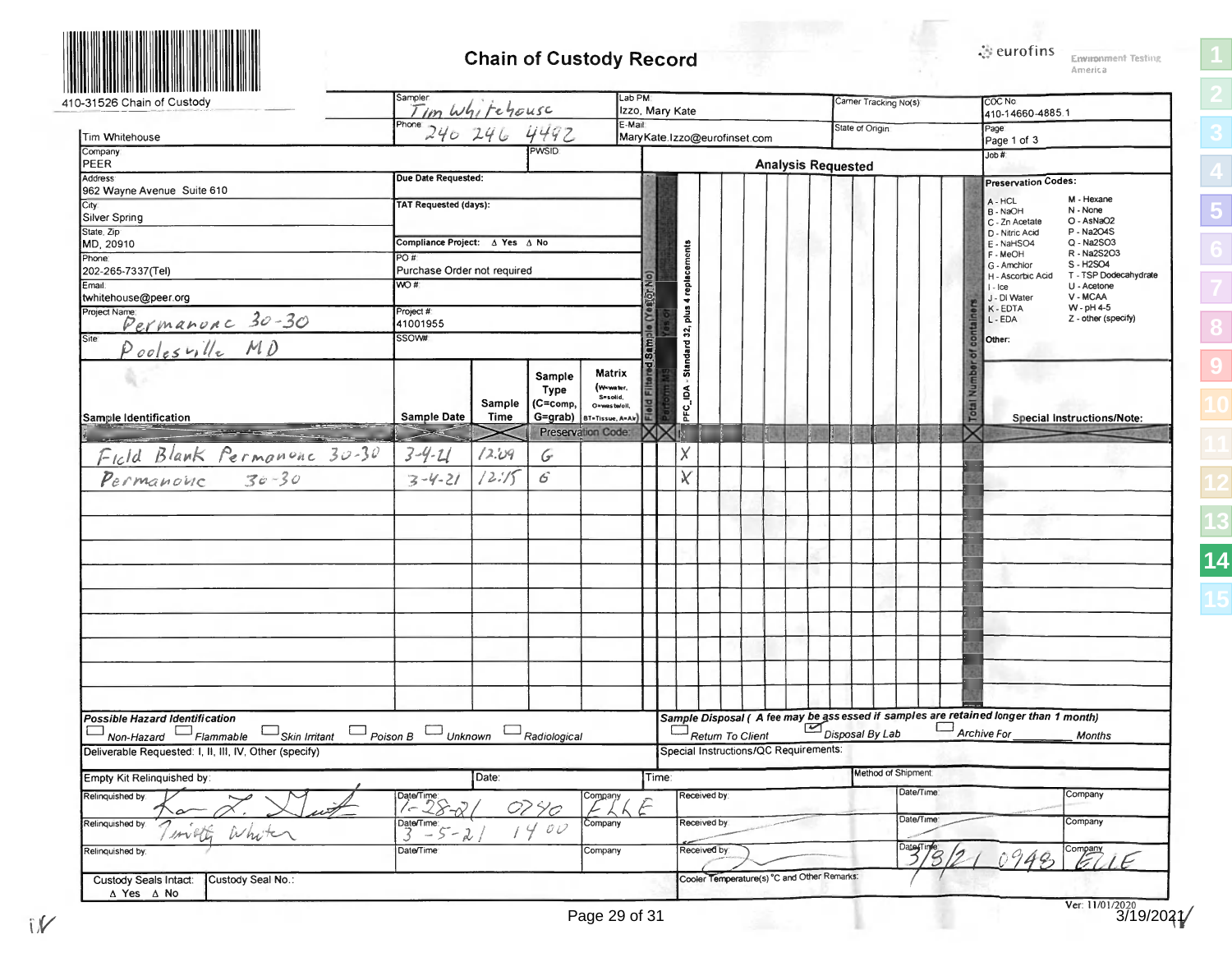# **Chain of Custody Record**

| $\ddot{\rm s}$ eurofins |                   |  |
|-------------------------|-------------------|--|
|                         | Envanment Testing |  |
|                         | America           |  |

| Lab PM:<br>sampler<br>Tim Whitehouse<br>410-31526 Chain of Custody<br>Izzo, Mary Kate<br>$E$ -Mail:<br>Phone: 240 246 4492<br>Tim Whitehouse |                                                        |                |               |                                            |                              |                            |                                             |  |                           |  | Camer Tracking No(s) |                       |                     | COC No:<br>410-14660-4885.1 |                                                                                                                                                     |
|----------------------------------------------------------------------------------------------------------------------------------------------|--------------------------------------------------------|----------------|---------------|--------------------------------------------|------------------------------|----------------------------|---------------------------------------------|--|---------------------------|--|----------------------|-----------------------|---------------------|-----------------------------|-----------------------------------------------------------------------------------------------------------------------------------------------------|
|                                                                                                                                              |                                                        |                |               |                                            | MaryKate.Izzo@eurofinset.com |                            |                                             |  |                           |  |                      | State of Ongin        |                     |                             | Page <sup>®</sup><br>Page 1 of 3                                                                                                                    |
| Company<br>PEER                                                                                                                              |                                                        |                | PWSID         |                                            |                              |                            |                                             |  | <b>Analysis Requested</b> |  |                      |                       |                     |                             | Job #                                                                                                                                               |
| Address                                                                                                                                      | Due Date Requested:                                    |                |               |                                            |                              |                            |                                             |  |                           |  |                      |                       |                     |                             | <b>Preservation Codes:</b>                                                                                                                          |
| 962 Wayne Avenue Suite 610<br>City:                                                                                                          | <b>TAT Requested (days):</b>                           |                |               |                                            |                              |                            |                                             |  |                           |  |                      |                       |                     |                             | M - Hexane<br>A - HCL<br>N - None<br>B - NaOH                                                                                                       |
| Silver Spring                                                                                                                                |                                                        |                |               |                                            |                              |                            |                                             |  |                           |  |                      |                       |                     |                             | O - AsNaO2<br>C - Zn Acetate                                                                                                                        |
| State, Zip<br>MD, 20910                                                                                                                      | Compliance Project: ∆ Yes ∆ No                         |                |               |                                            |                              |                            |                                             |  |                           |  |                      |                       |                     |                             | P - Na2O4S<br>D - Nitric Acid<br>Q - Na2SO3<br>E - NaHSO4                                                                                           |
| Phone.<br>202-265-7337(Tel)                                                                                                                  | PO#<br>Purchase Order not required                     |                |               |                                            |                              |                            |                                             |  |                           |  |                      |                       |                     |                             | R - Na2S2O3<br>F - MeOH<br>S - H2SO4<br>G - Amchlor                                                                                                 |
| Email                                                                                                                                        | WO#                                                    |                |               |                                            |                              |                            |                                             |  |                           |  |                      |                       |                     |                             | T - TSP Dodecahydrate<br>H - Ascorbic Acid<br>U - Acetone<br>$  -  $ ce                                                                             |
| twhitehouse@peer.org                                                                                                                         | Project #                                              |                |               |                                            |                              | 32, plus 4 replacements    |                                             |  |                           |  |                      |                       |                     |                             | V - MCAA<br>J - DI Water<br>W - pH 4-5<br>K-EDTA                                                                                                    |
|                                                                                                                                              | 41001955                                               |                |               |                                            | Ş                            |                            |                                             |  |                           |  |                      |                       |                     |                             | Z - other (specify)<br>L-EDA                                                                                                                        |
| Froject Name Permanunc 30-30<br>Site Poolesville MD                                                                                          | SSOW#                                                  |                |               |                                            |                              |                            |                                             |  |                           |  |                      |                       |                     |                             | Other:                                                                                                                                              |
|                                                                                                                                              |                                                        |                | Sample        | Matrix                                     |                              | Standard                   |                                             |  |                           |  |                      |                       |                     |                             |                                                                                                                                                     |
|                                                                                                                                              |                                                        |                | Type          | (W=water,<br>S=solid,                      | <b>Bendlem</b>               | PFC_IDA-                   |                                             |  |                           |  |                      |                       |                     | Total Number                |                                                                                                                                                     |
|                                                                                                                                              | <b>Sample Date</b>                                     | Sample<br>Time | (C=comp,      | O=waste/oil,<br>G=grab)  BT=Tissue, A=Air) |                              |                            |                                             |  |                           |  |                      |                       |                     |                             | Special Instructions/Note:                                                                                                                          |
| Sample Identification                                                                                                                        |                                                        |                |               | Preservation Code.                         |                              | E X N                      |                                             |  |                           |  |                      |                       |                     |                             |                                                                                                                                                     |
| Field Blank Permonunc 30-30                                                                                                                  | $3 - 4 - 11$                                           | 12.09          | G             |                                            |                              | Χ                          |                                             |  |                           |  |                      |                       |                     |                             |                                                                                                                                                     |
|                                                                                                                                              | $3 - 4 - 21$                                           | 12:15          | $\mathcal{L}$ |                                            |                              | X                          |                                             |  |                           |  |                      |                       |                     |                             |                                                                                                                                                     |
|                                                                                                                                              |                                                        |                |               |                                            |                              |                            |                                             |  |                           |  |                      |                       |                     |                             |                                                                                                                                                     |
|                                                                                                                                              |                                                        |                |               |                                            |                              |                            |                                             |  |                           |  |                      |                       |                     |                             |                                                                                                                                                     |
|                                                                                                                                              |                                                        |                |               |                                            |                              |                            |                                             |  |                           |  |                      |                       |                     |                             |                                                                                                                                                     |
|                                                                                                                                              |                                                        |                |               |                                            |                              |                            |                                             |  |                           |  |                      |                       |                     |                             |                                                                                                                                                     |
|                                                                                                                                              |                                                        |                |               |                                            |                              |                            |                                             |  |                           |  |                      |                       |                     |                             |                                                                                                                                                     |
|                                                                                                                                              |                                                        |                |               |                                            |                              |                            |                                             |  |                           |  |                      |                       |                     |                             |                                                                                                                                                     |
|                                                                                                                                              |                                                        |                |               |                                            |                              |                            |                                             |  |                           |  |                      |                       |                     |                             |                                                                                                                                                     |
|                                                                                                                                              |                                                        |                |               |                                            |                              |                            |                                             |  |                           |  |                      |                       |                     |                             |                                                                                                                                                     |
|                                                                                                                                              |                                                        |                |               |                                            |                              |                            |                                             |  |                           |  |                      |                       |                     |                             |                                                                                                                                                     |
|                                                                                                                                              |                                                        |                |               |                                            |                              |                            |                                             |  |                           |  |                      |                       |                     |                             |                                                                                                                                                     |
|                                                                                                                                              |                                                        |                |               |                                            |                              |                            |                                             |  |                           |  |                      |                       |                     |                             |                                                                                                                                                     |
| Possible Hazard Identification<br>$\Box$ Skin Irritant $\Box$ Poison B $\Box$ Unknown $\Box$ Radiological<br>Non-Hazard $\Box$ Flammable     |                                                        |                |               |                                            |                              |                            |                                             |  |                           |  |                      |                       |                     |                             | Sample Disposal (A fee may be assessed if samples are retained longer than 1 month)<br>Return To Client Disposal By Lab Archive For Month<br>Months |
| Deliverable Requested: I, II, III, IV, Other (specify)                                                                                       |                                                        |                |               |                                            |                              |                            | Special Instructions/QC Requirements:       |  |                           |  |                      |                       |                     |                             |                                                                                                                                                     |
| Empty Kit Relinquished by:                                                                                                                   |                                                        | Date:          |               |                                            | Time:                        |                            |                                             |  |                           |  |                      |                       | Method of Shipment: |                             |                                                                                                                                                     |
| Relinquished by:                                                                                                                             |                                                        |                |               | Company                                    |                              |                            | Received by:                                |  |                           |  |                      |                       | Date/Time           |                             | Company                                                                                                                                             |
|                                                                                                                                              | Date/Time:                                             |                | OP 90         |                                            |                              |                            |                                             |  |                           |  |                      |                       | Date/Time           |                             |                                                                                                                                                     |
| Relinquished by<br>mott<br>White                                                                                                             | Date/Time:<br>$3 - 7$<br>1400<br>$-5 - 2$<br>Date/Time |                |               | Company                                    |                              | Received by<br>Received by |                                             |  |                           |  |                      | Date<br>$\mathcal{B}$ |                     |                             | Company                                                                                                                                             |
| Relinquished by:                                                                                                                             |                                                        |                |               | Company                                    |                              |                            |                                             |  |                           |  |                      |                       |                     |                             | Company<br>0948                                                                                                                                     |
| Custody Seals Intact:<br>Custody Seal No.:                                                                                                   |                                                        |                |               |                                            |                              |                            | Cooler Temperature(s) °C and Other Remarks: |  |                           |  |                      |                       | 7а                  |                             |                                                                                                                                                     |
| ∆ Yes ∆ No                                                                                                                                   |                                                        |                |               |                                            |                              |                            |                                             |  |                           |  |                      |                       | $\sqrt{2}$          |                             | $\sqrt{\frac{11}{01/37}}$ 9/2021                                                                                                                    |

**[1](#page-0-1)[2](#page-2-1)[3](#page-3-1)[4](#page-4-1)[5](#page-5-1)[6](#page-6-1)[7](#page-9-1)[8](#page-11-1)[9](#page-20-1)**  $\overline{\mathbf{5}}$  $\overline{8}$ **[14](#page-28-1)**